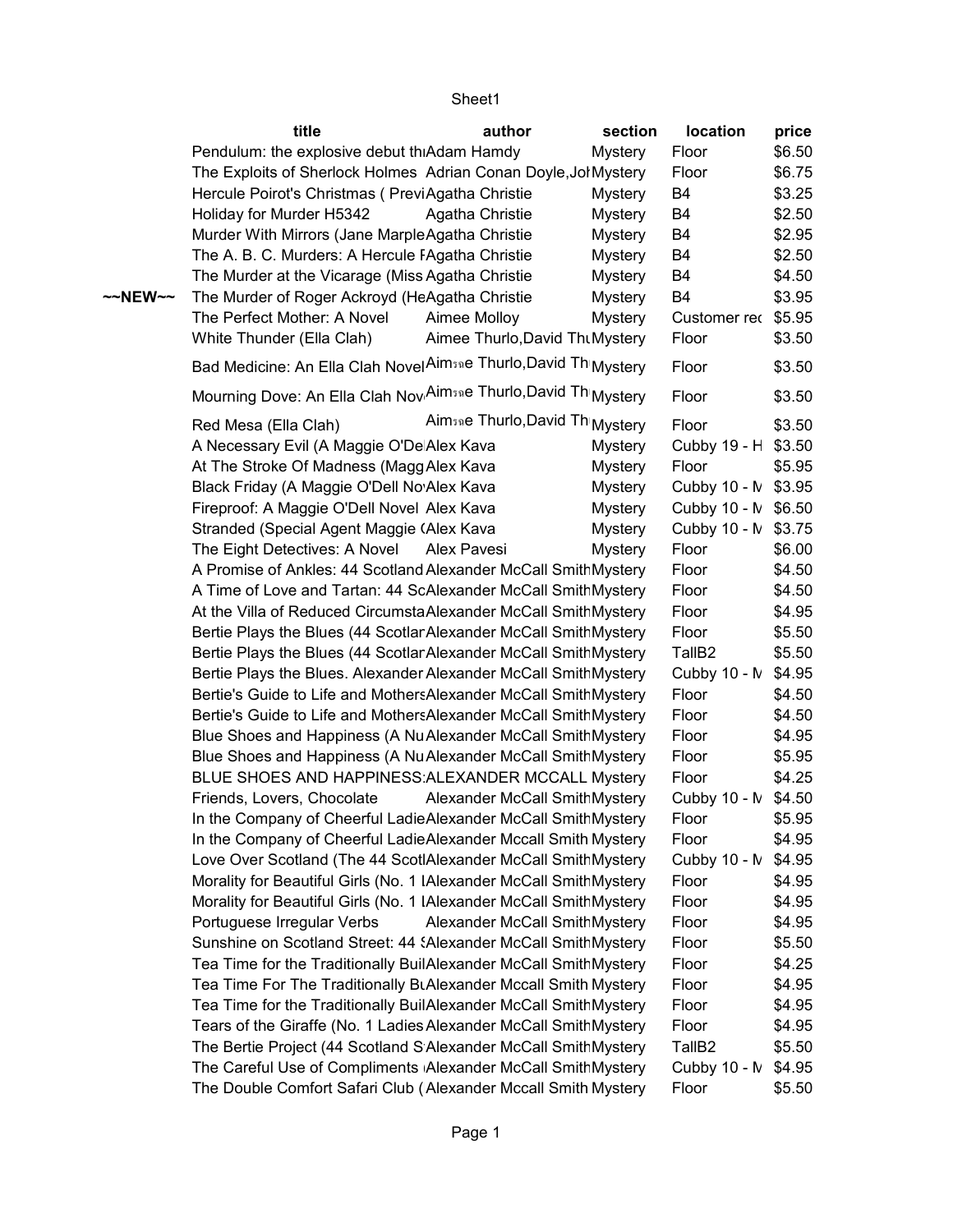| The Finer Points of Sausage Dog Alexander McCall SmithMystery                                          |                                       |                                  | Floor               | \$4.95           |
|--------------------------------------------------------------------------------------------------------|---------------------------------------|----------------------------------|---------------------|------------------|
| The Forever Girl                                                                                       | <b>Alexander McCall SmithMystery</b>  |                                  | Floor               | \$4.95           |
| The Full Cupboard of Life                                                                              | Alexander McCall SmithMystery         |                                  | Floor               | \$6.50           |
| The Full Cupboard of Life                                                                              | Alexander McCall SmithMystery         |                                  | Floor               | \$5.95           |
| The Full Cupboard Of Life - The MAlexander Mccall Smith Mystery                                        |                                       |                                  | Floor               | \$4.95           |
| The Full Cupboard Of Life - The NAlexander Mccall Smith Mystery                                        |                                       |                                  | Floor               | \$4.95           |
| The Good Husband of Zebra Driv <sub>'</sub> Alexander McCall SmithMystery                              |                                       |                                  | Floor               | \$4.50           |
| The Importance of Being Seven: Alexander McCall SmithMystery                                           |                                       |                                  | Floor               | \$4.50           |
| The Kalahari Typing School for MAlexander McCall SmithMystery                                          |                                       |                                  | Floor               | \$4.95           |
| The Kalahari Typing School for MAlexander McCall SmithMystery                                          |                                       |                                  | Floor               | \$4.95           |
| The Kalahari Typing School for MAlexander McCall SmithMystery                                          |                                       |                                  | Floor               | \$4.50           |
| The Kalahari Typing School for M Alexander McCall SmithMystery                                         |                                       |                                  | Floor               | \$4.95           |
| The Kalahari Typing School for MAlexander McCall SmithMystery                                          |                                       |                                  | Floor               | \$4.50           |
| The Kalahari Typing School for MAlexander McCall SmithMystery                                          |                                       |                                  | Floor               | \$4.50           |
| The Limpopo Academy of Private Alexander McCall SmithMystery                                           |                                       |                                  | Floor               | \$4.95           |
| The Limpopo Academy Of PrivateAlexander McCall SmithMystery                                            |                                       |                                  | TallB <sub>2</sub>  | \$5.50           |
| The Miracle at Speedy Motors: B(Alexander McCall SmithMystery                                          |                                       |                                  | Floor               | \$5.95           |
| The No. 1 Ladies' Detective Agen Alexander McCall SmithMystery                                         |                                       |                                  | Floor               | \$4.95           |
| The No. 1 Ladies' Detective Agen Alexander McCall SmithMystery                                         |                                       |                                  | Floor               | \$5.50           |
| The No. 1 Ladies' Detective Agen Alexander McCall SmithMystery                                         |                                       |                                  | Floor               | \$4.95           |
| The Novel Habits of Happiness: AAlexander McCall SmithMystery                                          |                                       |                                  | Cubby 10 - N        | \$4.95           |
| The Peppermint Tea Chronicles: «Alexander McCall SmithMystery                                          |                                       |                                  | Floor               | \$4.50           |
| The Revolving Door of Life: 44 ScAlexander McCall SmithMystery                                         |                                       |                                  | Floor               | \$4.50           |
| The Right Attitude to Rain                                                                             | <b>Alexander Mccall Smith Mystery</b> |                                  | Floor               | \$4.25           |
| The Right Attitude to Rain: Book : Alexander McCall SmithMystery                                       |                                       |                                  | Floor               | \$4.50           |
| The Sunday Philosophy Club                                                                             | Alexander McCall SmithMystery         |                                  | Floor               | \$5.95           |
| The Unbearable Lightness of Sco Alexander McCall SmithMystery                                          |                                       |                                  | Floor               | \$4.50           |
| The Unbearable Lightness of Sco Alexander McCall SmithMystery                                          |                                       |                                  | Cubby 10 - N \$4.95 |                  |
| The World According to Bertie: TrAlexander McCall SmithMystery                                         |                                       |                                  | Floor               | \$4.50           |
| The World According to Bertie: TrAlexander McCall SmithMystery                                         |                                       |                                  | Cubby 10 - N \$4.95 |                  |
| <b>Trains and Lovers</b>                                                                               | Alexander McCall SmithMystery         |                                  | Floor               | \$5.25           |
| The Evidence Never Lies: The CaAlfred Allan Lewis                                                      |                                       | Mystery                          | Floor               | \$5.95           |
| Carrion Comfort (DI Kelso Strang, Aline Templeton                                                      |                                       | <b>Mystery</b>                   | Floor               | \$5.25           |
| Devil's Garden (DI Kelso Strang, : Aline Templeton                                                     |                                       | <b>Mystery</b>                   | Floor               | \$6.50           |
| A Presumption of Guilt                                                                                 | Allan McCarville                      | <b>Mystery</b><br><b>Mystery</b> | Floor               | \$5.95<br>\$5.95 |
| Deceit in the Academy: A Nate GrAllan McCarville<br>Garden of the Dead                                 | Allan McCarville                      |                                  | Floor               |                  |
|                                                                                                        |                                       | <b>Mystery</b>                   | Floor               | \$4.50           |
| The Council: A Nate Grimes Myst Allan McCarville<br>The Right Sort of Man: A Sparks {Allison Montclair |                                       | <b>Mystery</b><br><b>Mystery</b> | Floor<br>Floor      | \$5.95<br>\$5.95 |
| A Toast to Murder (Mack's Bar MyAllyson K. Abbott                                                      |                                       | <b>Mystery</b>                   | Floor               | \$3.95           |
| In the Drink (Mack's Bar Mysteries Allyson K. Abbott                                                   |                                       | <b>Mystery</b>                   | B4                  | \$3.95           |
| The Cliff House                                                                                        | Amanda Jennings                       | <b>Mystery</b>                   | Floor               | \$4.95           |
| The Storm                                                                                              | Amanda Jennings                       | <b>Mystery</b>                   | Floor               | \$3.95           |
| The Devil's Footprints                                                                                 | Amanda Stevens                        | <b>Mystery</b>                   | Floor               | \$3.95           |
| The Visitor (The Graveyard Quee Amanda Stevens                                                         |                                       | <b>Mystery</b>                   | Floor               | \$4.50           |
| When I Was You: A Novel                                                                                | Amber Garza                           | <b>Mystery</b>                   | Floor               | \$4.95           |
| Lost Girls                                                                                             | Andrew Pyper                          | <b>Mystery</b>                   | Floor               | \$3.95           |
|                                                                                                        |                                       |                                  |                     |                  |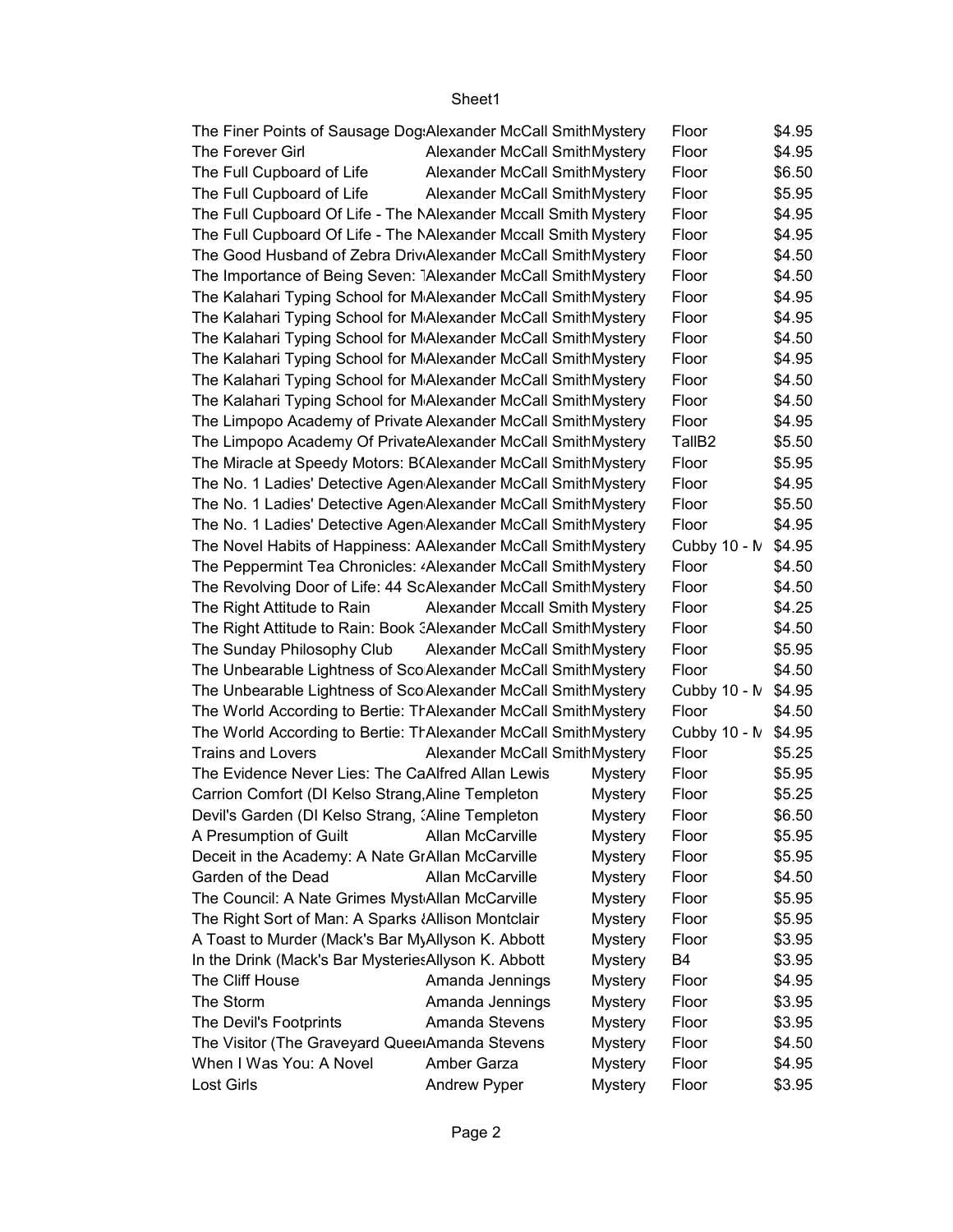| The Killing Circle                                               | <b>Andrew Pyper</b>       | <b>Mystery</b> | Floor               | \$6.50 |
|------------------------------------------------------------------|---------------------------|----------------|---------------------|--------|
| Silent Scream (Detective Kim StorAngela Marsons                  |                           | <b>Mystery</b> | Floor               | \$4.95 |
| A Wedding in December: A Novel Anita Shreve                      |                           | <b>Mystery</b> | Floor               | \$6.50 |
| Testimony                                                        | Anita Shreve              | <b>Mystery</b> | Floor               | \$6.50 |
| A Cold Killing: Rosie Gilmour 5                                  | Anna Smith                | <b>Mystery</b> | Floor               | \$3.95 |
| Death Trap: Rosie Gilmour 8                                      | Anna Smith                | <b>Mystery</b> | Floor               | \$4.50 |
| Screams in the Dark: Rosie GilmcAnna Smith                       |                           | <b>Mystery</b> | Floor               | \$3.95 |
| The Dead Won't Sleep: Rosie GilrAnna Smith                       |                           | <b>Mystery</b> | Floor               | \$3.95 |
| Obit: A Mystery (A Collins-Burke NAnne Emery                     |                           | <b>Mystery</b> | Floor               | \$5.50 |
| Marry, Kiss, Kill                                                | Anne Flett-Giordano       | <b>Mystery</b> | Floor               | \$4.95 |
| A Breach of Promise (William MorAnne Perry                       |                           | <b>Mystery</b> | Floor               | \$3.50 |
| Angels in the Gloom: A Novel (WrAnne Perry                       |                           | <b>Mystery</b> | Floor               | \$4.95 |
| <b>Belgrave Square</b>                                           | Anne Perry                | <b>Mystery</b> | Floor               | \$3.50 |
| Bethlehem Road: A Charlotte and Anne Perry                       |                           | <b>Mystery</b> | Cubby 10 - N        | \$3.50 |
| Blind Justice: A William Monk NovAnne Perry                      |                           | <b>Mystery</b> | Floor               | \$4.95 |
| Bluegate Fields: A Charlotte and Anne Perry                      |                           | <b>Mystery</b> | Floor               | \$3.50 |
| Brunswick Gardens (Charlotte & TAnne Perry                       |                           | <b>Mystery</b> | Cubby 10 - N \$3.60 |        |
| Cardington Crescent: A Charlotte Anne Perry                      |                           | <b>Mystery</b> | Cubby 10 - M        | \$3.50 |
| Dark Assassin: A William Monk N Anne Perry                       |                           | <b>Mystery</b> | Floor               | \$3.95 |
| Dark Assassin: A William Monk N Anne Perry                       |                           | <b>Mystery</b> | Floor               | \$3.95 |
| Death on Blackheath: A Charlotte Anne Perry                      |                           | <b>Mystery</b> | Cubby 10 - N        | \$4.95 |
| <b>Highgate Rise</b>                                             | Anne Perry                | Mystery        | Floor               | \$3.50 |
| <b>Resurrection Row</b>                                          | Anne Perry                | <b>Mystery</b> | Floor               | \$3.50 |
| Seven Dials: A Charlotte and Tho Anne Perry                      |                           | <b>Mystery</b> | Floor               | \$3.60 |
| Silence in Hanover Close (CharlolAnne Perry                      |                           | <b>Mystery</b> | Floor               | \$3.50 |
| Southampton Row (Charlotte & TIAnne Perry                        |                           | <b>Mystery</b> | Floor               | \$3.95 |
| The Angel Court Affair: A Charlott Anne Perry                    |                           | <b>Mystery</b> | Cubby 10 - N        | \$5.50 |
| The Shifting Tide: A William MonkAnne Perry                      |                           | <b>Mystery</b> | Floor               | \$3.50 |
| <b>Traitors Gate</b>                                             | Anne Perry                | <b>Mystery</b> | Floor               | \$6.50 |
| We Shall Not Sleep (World War I) Anne Perry                      |                           | <b>Mystery</b> | Floor               | \$4.95 |
| Dark Prophecy: A Level 26 Thrille Anthony E. Zuiker, DuanMystery |                           |                | Floor               | \$6.50 |
| Three Great Novels: " Quiet as a lAntonia Fraser                 |                           | <b>Mystery</b> | Floor               | \$5.95 |
| A Murderous Procession (Mistres: Ariana Franklin                 |                           | <b>Mystery</b> | Floor               | \$6.50 |
| The Serpent's Tale (Mistress of thAriana Franklin                |                           | <b>Mystery</b> | Floor               | \$6.50 |
| <b>Shadow Killer</b>                                             | Arnaldur Indridason       | <b>Mystery</b> | Floor               | \$4.50 |
| Adventures of Sherlock Holmes, 7Arthur Conan (Sir) Doyl Mystery  |                           |                | Floor               | \$2.50 |
| His Last Bow: Some ReminiscencArthur Conan Doyle                 |                           | <b>Mystery</b> | Floor               | \$3.95 |
| Murder: Vintage Minis                                            | <b>Arthur Conan Doyle</b> | <b>Mystery</b> | Floor               | \$4.50 |
| Original Illustrated Sherlock Holm Arthur Conan Doyle            |                           | <b>Mystery</b> | Floor               | \$6.95 |
| Original Illustrated Sherlock Holm Arthur Conan Doyle            |                           | <b>Mystery</b> | Floor               | \$6.95 |
| All The Hidden Truths EXPORT Askew, Claire                       |                           | <b>Mystery</b> | Floor               | \$5.50 |
| A Dangerous Crossing: A Novel (IAusma Zehanat Khan               |                           | <b>Mystery</b> | Floor               | \$5.95 |
| None So Blind: An Inspector GreeBarbara Fradkin                  |                           | <b>Mystery</b> | Floor               | \$4.95 |
| Prisoners of Hope: An Amanda D <sub>'Barbara Fradkin</sub>       |                           | <b>Mystery</b> | Floor               | \$5.50 |
| Prisoners of Hope: An Amanda D <sub>'Barbara</sub> Fradkin       |                           | <b>Mystery</b> | Floor               | \$5.50 |
| The Ancient Dead: An Amanda D <sub>'</sub> Barbara Fradkin       |                           | <b>Mystery</b> | Floor               | \$5.50 |
| The Devil to Pay: An Inspector Gr Barbara Fradkin                |                           | <b>Mystery</b> | Floor               | \$5.95 |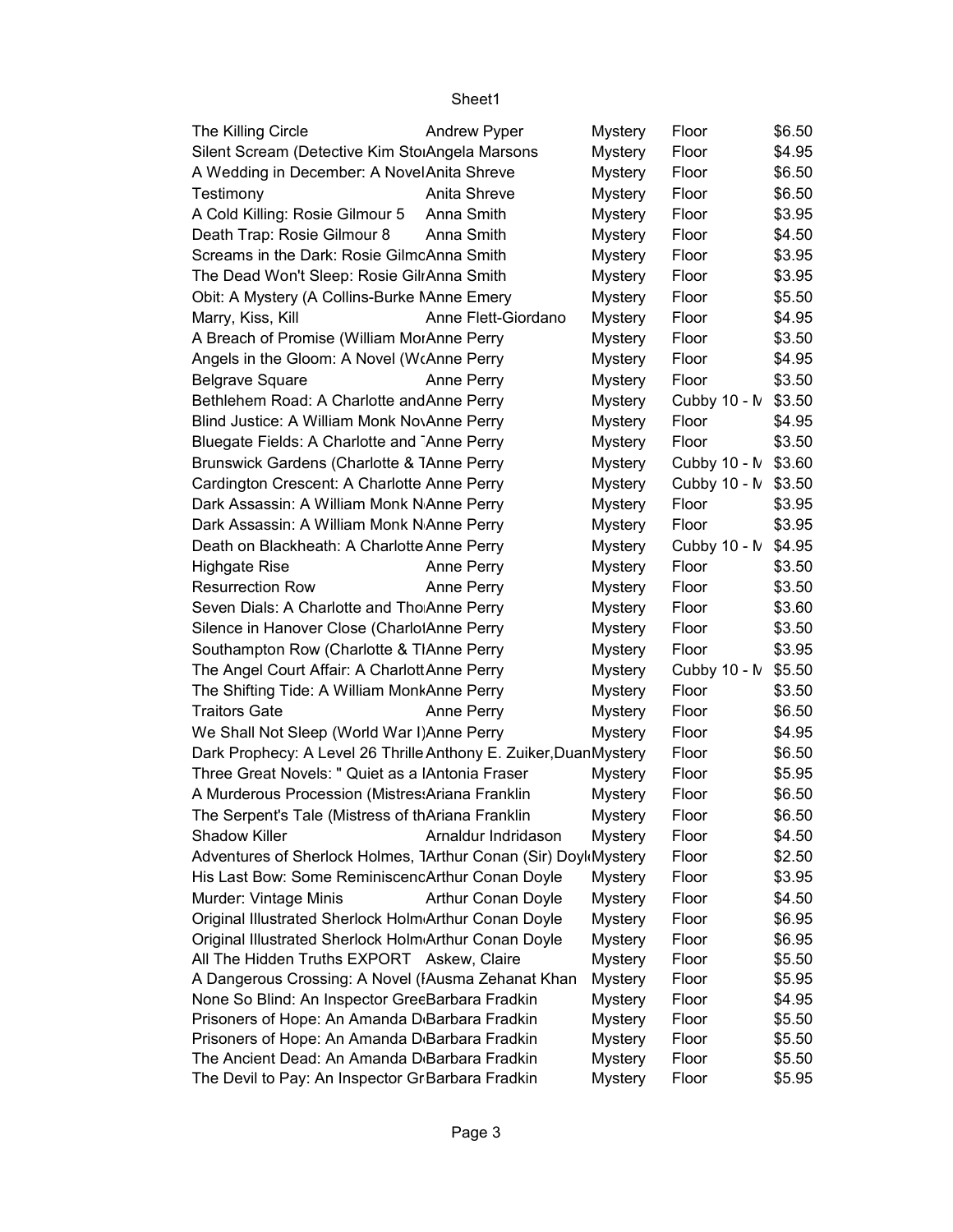| The Trickster's Lullaby: An Aman(Barbara Fradkin               |                        | <b>Mystery</b> | Floor              | \$5.50 |
|----------------------------------------------------------------|------------------------|----------------|--------------------|--------|
| <b>Suspicion of Deceit</b>                                     | Barbara Parker         | <b>Mystery</b> | Floor              | \$6.50 |
| The Old Man in the Corner: TwelvBaroness Orczy                 |                        | <b>Mystery</b> | Floor              | \$3.95 |
| The Death of a Joyce Scholar: A IBartholomew Gill              |                        | <b>Mystery</b> | Floor              | \$5.50 |
| Quantico: A Novel                                              | Bear, Greg             | <b>Mystery</b> | Floor              | \$3.95 |
| Dead Famous                                                    | <b>Ben Elton</b>       | <b>Mystery</b> | Floor              | \$3.95 |
| Christine Falls: A Novel (Quirke, 1Benjamin Black              |                        | <b>Mystery</b> | Floor              | \$4.50 |
| Wolf on a String: A Novel                                      | Benjamin Black         | <b>Mystery</b> | Floor              | \$5.50 |
| Copperhead: A Novel of the Civil 'Bernard Cornwell             |                        | <b>Mystery</b> | B <sub>5</sub>     | \$4.50 |
| Denial: A Novel (A Jilly Truitt NoveBeverley McLachlin         |                        | <b>Mystery</b> | Floor              | \$5.95 |
| Murder in the Glen                                             | <b>Bob Leroux</b>      | <b>Mystery</b> | Floor              | \$4.50 |
| The Death of Achilles: A Novel (E Boris Akunin                 |                        | <b>Mystery</b> | Floor              | \$4.50 |
| The Book of Fate                                               | <b>Brad Meltzer</b>    | <b>Mystery</b> | Floor              | \$3.95 |
| The Book of Fate                                               | <b>Brad Meltzer</b>    | <b>Mystery</b> | Floor              | \$3.95 |
| The Book of Fate                                               | <b>Brad Meltzer</b>    | <b>Mystery</b> | TallB <sub>2</sub> | \$6.50 |
| The Inner Circle (The Culper RingBrad Meltzer                  |                        | <b>Mystery</b> | Floor              | \$6.50 |
| The President's Shadow (The CulBrad Meltzer                    |                        | <b>Mystery</b> | Floor              | \$6.50 |
| Say Nothing: A Novel                                           | <b>Brad Parks</b>      | <b>Mystery</b> | Floor              | \$5.50 |
| Trust Me (The Last Stand Trilogy, Brenda Novak                 |                        | <b>Mystery</b> | Floor              | \$3.50 |
| A Reverend Curtis Black Novel Kiby Kimberla Lawson RoMystery   |                        |                | Floor              | \$6.50 |
| Upstaged by Murder [LARGE PRIC. S. Challinor                   |                        | <b>Mystery</b> | Cubby 10 - M       | \$5.50 |
| The Weight of Stones: A Charlie IC.B. Forrest                  |                        | <b>Mystery</b> | Floor              | \$4.95 |
| The Secret Lion (The Spymaster (C.W. Gortner                   |                        | <b>Mystery</b> | Floor              | \$4.50 |
| Gone by Midnight: A Crimson LakCandice Fox                     |                        | <b>Mystery</b> | Floor              | \$4.50 |
| Find Me (A Mallory Novel)                                      | Carol O'Connell        | <b>Mystery</b> | Floor              | \$4.50 |
| Mallory's Oracle (A Mallory Novel)Carol O'Connell              |                        | <b>Mystery</b> | Floor              | \$3.50 |
| The Chalk Girl (A Mallory Novel) Carol O'Connell               |                        | <b>Mystery</b> | Floor              | \$4.50 |
| Winter House (A Mallory Novel) Carol O'Connell                 |                        | <b>Mystery</b> | Floor              | \$3.50 |
| The Birthday: An absolutely grippiCarol Wyer                   |                        | <b>Mystery</b> | Floor              | \$4.95 |
| Cat in a Topaz Tango: A Midnight Carole Nelson Douglas Mystery |                        |                | Floor              | \$6.25 |
| <b>Blood Junction</b>                                          | <b>Caroline Carver</b> | <b>Mystery</b> | Floor              | \$3.95 |
| Life Blood/a Novel of Suspense                                 | Caroline Llewellyn     | <b>Mystery</b> | Floor              | \$5.95 |
| The Whole, Entire, Complete TrutCaroline Rennie-PattisoMystery |                        |                | Floor              | \$4.50 |
| Dead Man's Island Carolyn G. Hart                              |                        | <b>Mystery</b> | Floor              | \$5.50 |
| Death in Lover's Lane: A Henrie CCarolyn G. Hart               |                        | <b>Mystery</b> | Floor              | \$4.95 |
| LET THE DEAD SPEAK (172 POICASEY JANE                          |                        | <b>Mystery</b> | Floor              | \$4.50 |
| Real Murders (Aurora Teagarden Charlaine Harris                |                        | <b>Mystery</b> | B4                 | \$3.95 |
| The Fleet Street Murders (Charles Charles Finch                |                        | <b>Mystery</b> | Floor              | \$5.50 |
| <b>Beside The Still Waters</b>                                 | <b>Charles Meyer</b>   | <b>Mystery</b> | Floor              | \$3.95 |
| The Saints of God Murders                                      | <b>Charles Meyer</b>   | Mystery        | Floor              | \$3.95 |
| A Fine Summer's Day: An InspectCharles Todd                    |                        | <b>Mystery</b> | Floor              | \$6.50 |
| The Confession: An Inspector Ian Charles Todd                  |                        | <b>Mystery</b> | Floor              | \$5.95 |
| <b>Head Wounds</b>                                             | Chris Knopf            | <b>Mystery</b> | Floor              | \$5.95 |
| <b>Florentine Revenge</b>                                      | <b>Christobel Kent</b> | <b>Mystery</b> | Floor              | \$4.95 |
| The Second Messiah: Templars, tChristopher Knight, RobMystery  |                        |                | Floor              | \$6.50 |
| A Deadly Quiet: An Inupiat Eskim Christopher Lane              |                        | <b>Mystery</b> | Floor              | \$3.25 |
| A Shroud of Midnight Sun (InupialChristopher Lane              |                        | <b>Mystery</b> | Floor              | \$3.25 |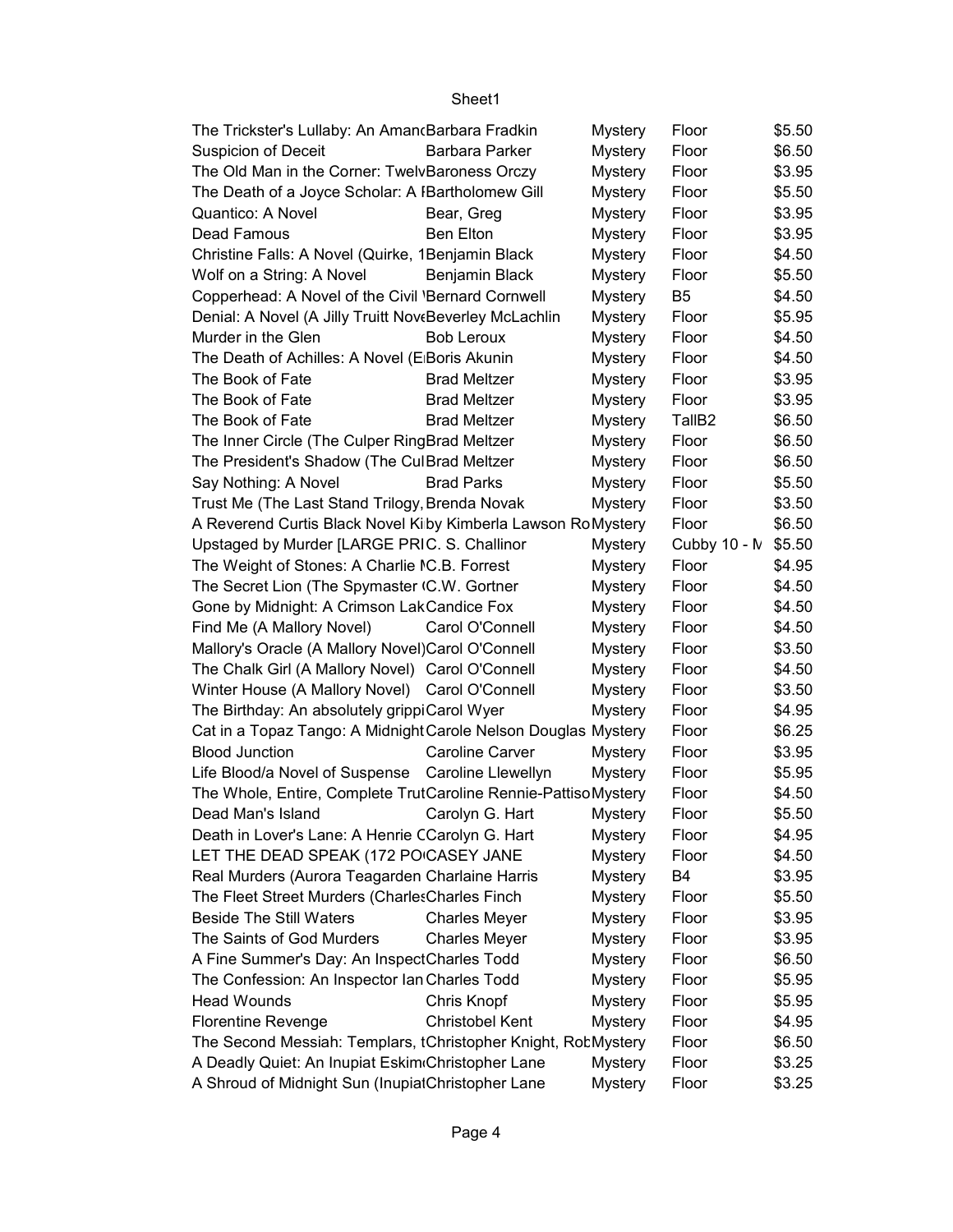| Season of Death:: An Inupiat EskiChristopher Lane   |                                | Mystery        | Floor        | \$3.25 |
|-----------------------------------------------------|--------------------------------|----------------|--------------|--------|
| Silent as the Hunter: An Inupiat E:Christopher Lane |                                | <b>Mystery</b> | Floor        | \$3.95 |
| Rules of Deception                                  | <b>Christopher Reich</b>       | Mystery        | Floor        | \$3.95 |
| Rules of Vengeance                                  | <b>Christopher Reich</b>       | <b>Mystery</b> | Floor        | \$3.95 |
| <b>Two Decanters</b>                                | Clark, Duncan                  | <b>Mystery</b> | Floor        | \$4.50 |
| Dogs Don't Lie (Pru Marlowe Pet IClea Simon         |                                | <b>Mystery</b> | Floor        | \$3.50 |
| THE LONG CALL                                       | <b>CLEEVES ANN</b>             | <b>Mystery</b> | Floor        | \$5.50 |
| The Remorseful Day                                  | <b>Colin Dexter</b>            | <b>Mystery</b> | Floor        | \$6.50 |
| <b>Bad Analysis</b>                                 | Colin Knight                   | <b>Mystery</b> | Floor        | \$5.50 |
| <b>Naked Cruelty</b>                                | Colleen McCullough             | <b>Mystery</b> | Floor        | \$4.50 |
| Too Many Murders: A Carmine DtColleen McCullough    |                                | <b>Mystery</b> | Floor        | \$5.50 |
| Phoenix                                             | Connor, John                   | <b>Mystery</b> | Floor        | \$3.95 |
| Night Has a Thousand Eyes: a noCornell Woolrich     |                                | <b>Mystery</b> | Floor        | \$4.95 |
| OUR COMMON TIES #3 (Red, WCynthia Van Hazinga       |                                | <b>Mystery</b> | Floor        | \$2.95 |
| The Fifth Heart                                     | Dan Simmons                    | <b>Mystery</b> | Floor        | \$6.50 |
| A Cold Day for Murder (Kate Shu(Dana Stabenow       |                                | <b>Mystery</b> | Floor        | \$3.25 |
| A Cold-Blooded Business (Kate SDana Stabenow        |                                | <b>Mystery</b> | Floor        | \$3.25 |
| A Deeper Sleep: A Kate Shugak MDana Stabenow        |                                | <b>Mystery</b> | Floor        | \$3.50 |
| A Fatal Thaw (A Kate Shugak My:Dana Stabenow        |                                | <b>Mystery</b> | Floor        | \$3.25 |
| A Fine and Bitter Snow: A Kate SIDana Stabenow      |                                | <b>Mystery</b> | Floor        | \$3.95 |
| A Grave Denied (Kate Shugak MyDana Stabenow         |                                | <b>Mystery</b> | Floor        | \$3.50 |
| A Night Too Dark (Kate Shugak) Dana Stabenow        |                                | <b>Mystery</b> | Floor        | \$3.95 |
| A Taint in the Blood: A Kate ShugDana Stabenow      |                                | <b>Mystery</b> | Floor        | \$3.50 |
| Blood Will Tell (A Kate Shugak M.Dana Stabenow      |                                | <b>Mystery</b> | Floor        | \$3.25 |
| Breakup (A Kate Shugak Mystery, Dana Stabenow       |                                | <b>Mystery</b> | Floor        | \$3.25 |
| Dead in the Water (Kate Shugak IDana Stabenow       |                                | <b>Mystery</b> | Floor        | \$3.25 |
| Hunter's Moon (Kate Shugak MysDana Stabenow         |                                | <b>Mystery</b> | Floor        | \$3.25 |
| Killing Grounds (Kate Shugak MysDana Stabenow       |                                | <b>Mystery</b> | Floor        | \$3.25 |
| Midnight Come Again (Kate Shug Dana Stabenow        |                                | <b>Mystery</b> | Floor        | \$3.50 |
| Play with Fire (Kate Shugak Myst Dana Stabenow      |                                | <b>Mystery</b> | Floor        | \$3.50 |
| Restless in the Grave (Kate Shug Dana Stabenow      |                                | <b>Mystery</b> | Floor        | \$3.95 |
| The Singing of the Dead: A Kate {Dana Stabenow      |                                | <b>Mystery</b> | Floor        | \$3.50 |
| Whisper to the Blood: A Kate ShuDana Stabenow       |                                | <b>Mystery</b> | Floor        | \$3.50 |
| Trauma: A Novel                                     | Daniel Palmer, Michael Mystery |                | Floor        | \$4.95 |
| Trauma: A Novel                                     | Daniel Palmer, Michael Mystery |                | Floor        | \$4.95 |
| Pretty Little Wife: A Novel                         | Darby Kane                     | <b>Mystery</b> | Floor        | \$5.95 |
| Hitching a Ride: The Unsolved MtDarrin McGrath      |                                | <b>Mystery</b> | Floor        | \$3.95 |
| <b>Red Harvest</b>                                  | Dashiell Hammett               | <b>Mystery</b> | Customer rec | \$5.50 |
| End Game (Will Robie Series)                        | David Baldacci                 | <b>Mystery</b> | Cubby 2-Pop  | \$4.95 |
| One Good Deed                                       | David Baldacci                 | <b>Mystery</b> | <b>B1</b>    | \$6.95 |
| Regina's Song: A Novel                              | David Eddings, Leigh E(Mystery |                | Floor        | \$4.50 |
| The Fontana Resurrection                            | David Edey                     | <b>Mystery</b> | Floor        | \$6.50 |
| The Cold Blue Blood: A Berger ar David Handler      |                                | <b>Mystery</b> | B4           | \$3.75 |
| The Cold Blue Blood: A Berger ar David Handler      |                                | <b>Mystery</b> | B4           | \$3.75 |
| The Savage Shore (Nic Costa My David Hewson         |                                | <b>Mystery</b> | Floor        | \$2.95 |
| A Matter of Roses (Faith Abbey MDavid Manuel        |                                | <b>Mystery</b> | Floor        | \$3.50 |
| Last Cuckoo: A Harry Bracken Th David Parry         |                                | <b>Mystery</b> | Floor        | \$5.95 |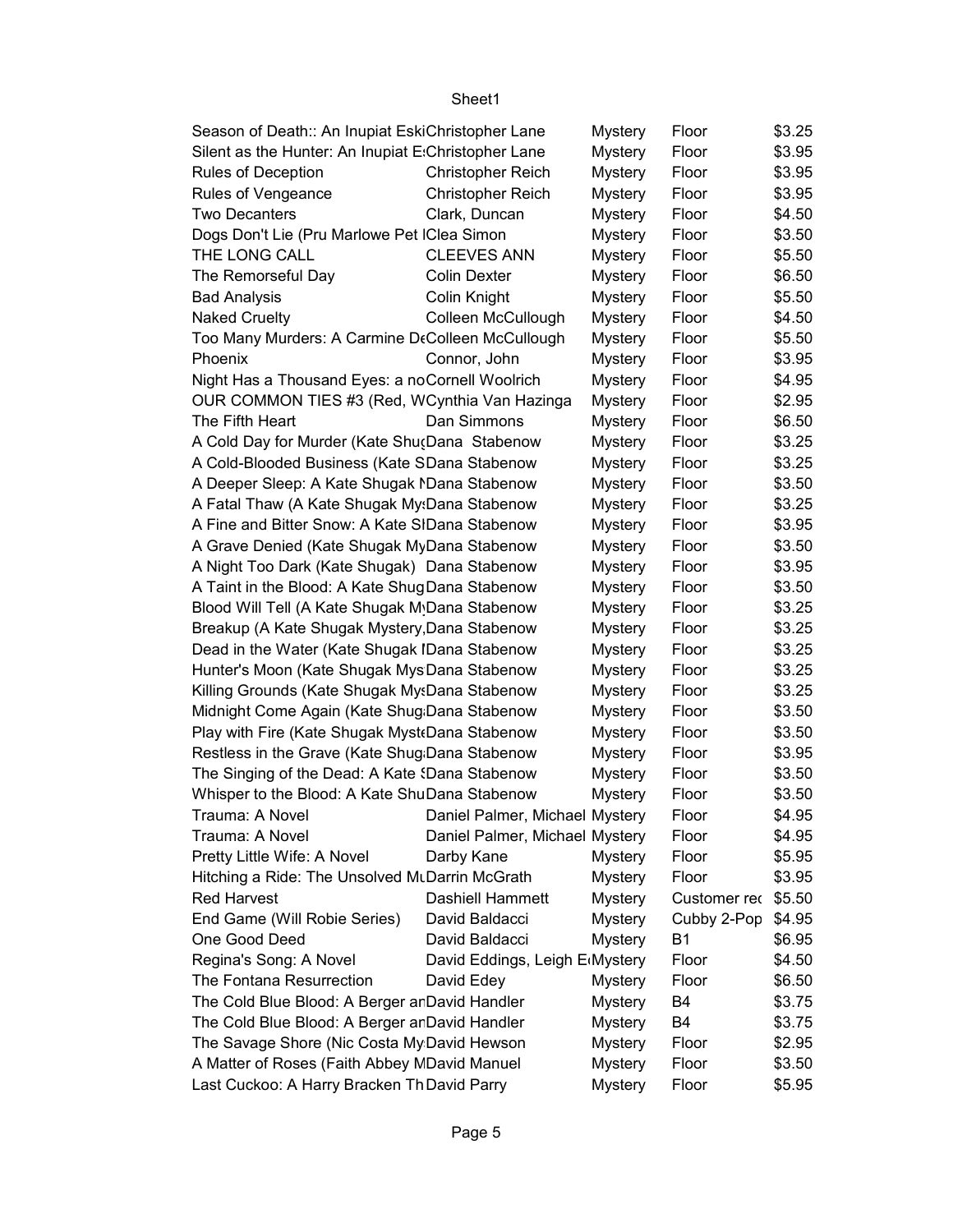| Outfoxed: An Andy Carpenter My: David Rosenfelt                   |                  | <b>Mystery</b> | Cubby 10 - N \$5.50 |        |
|-------------------------------------------------------------------|------------------|----------------|---------------------|--------|
| Close to the Bone                                                 | David Wiltse     | <b>Mystery</b> | Floor               | \$3.95 |
| In a Dark House                                                   | Deborah Crombie  | <b>Mystery</b> | Floor               | \$5.95 |
| Four on the Floor                                                 | Deborah Morgan   | <b>Mystery</b> | B4                  | \$3.95 |
| Still Midnight                                                    | Denise Mina      | Mystery        | Floor               | \$6.50 |
| Deadly Impression                                                 | Dennis Asen      | Mystery        | Floor               | \$3.95 |
| A Drink Before the War (Patrick KDennis Lehane                    |                  | <b>Mystery</b> | Floor               | \$3.95 |
| Gone, Baby, Gone (Harper Fictior Dennis Lehane                    |                  | <b>Mystery</b> | Floor               | \$3.95 |
| Gone, Baby, Gone: A Novel                                         | Dennis Lehane    | <b>Mystery</b> | Floor               | \$3.60 |
| Live by Night: A Novel (Joe CouglDennis Lehane                    |                  | <b>Mystery</b> | Floor               | \$5.50 |
| <b>Mystic River</b>                                               | Dennis Lehane    | <b>Mystery</b> | Floor               | \$3.95 |
| <b>Blood Safari</b>                                               | Deon Meyer       | <b>Mystery</b> | Floor               | \$6.50 |
| <b>Skulduggery Pleasant</b>                                       | Derek Landy      | <b>Mystery</b> | Floor               | \$6.50 |
| The Ruin: A Novel (A Cormac ReiDervla McTiernan                   |                  | <b>Mystery</b> | Floor               | \$5.25 |
| The Babysitter                                                    | Diana Diamond    | <b>Mystery</b> | Floor               | \$5.95 |
| The Border: A Novel (Power of the Don Winslow                     |                  | <b>Mystery</b> | Floor               | \$4.95 |
| Murder, She Wrote: Killer in the KDonald Bain, Jessica FleMystery |                  |                | Floor               | \$5.95 |
| CSI: Crime Scene Investigation: TDonn Cortez                      |                  | <b>Mystery</b> | Floor               | \$3.95 |
| The Girl of His Dreams: A Commi Donna Leon                        |                  | Mystery        | Floor               | \$6.50 |
| Transient Desires: A CommissaricDonna Leon                        |                  | <b>Mystery</b> | Floor               | \$6.50 |
| <b>Thale's Folly</b>                                              | Dorothy Gilman   | <b>Mystery</b> | B4                  | \$3.95 |
| Uncertain Voyage                                                  | Dorothy Gilman   | <b>Mystery</b> | Floor               | \$2.95 |
| The Rainy City (Thomas Black MyEarl Emerson                       |                  | <b>Mystery</b> | Floor               | \$2.95 |
| Hark!: A Novel of the 87th PrecincEd McBain                       |                  | <b>Mystery</b> | Floor               | \$3.95 |
| Heat                                                              | Ed McBain        | <b>Mystery</b> | Floor               | \$2.95 |
| Ice                                                               | Ed McBain        | <b>Mystery</b> | Floor               | \$2.95 |
| Lightning                                                         | Ed McBain        | Mystery        | Floor               | \$2.95 |
| Mary, Mary                                                        | Ed McBain        | <b>Mystery</b> | Floor               | \$5.95 |
| Nocturne: A Novel of the 87th PreEd McBain                        |                  | <b>Mystery</b> | Floor               | \$4.95 |
| Poison: An 87th Precinct Novel Ed McBain                          |                  | <b>Mystery</b> | Floor               | \$2.95 |
| The Big Bad City (87th Precinct MEd McBain                        |                  | <b>Mystery</b> | Floor               | \$5.95 |
| The Big Bad City (87th Precinct MEd McBain                        |                  | <b>Mystery</b> | Floor               | \$5.95 |
| The Last Dance: A Novel of the 8 Ed McBain                        |                  | <b>Mystery</b> | Floor               | \$7.95 |
| The Fontana Resurrection by DavEdey, David                        |                  | <b>Mystery</b> | Floor               | \$4.95 |
| A Tine to Live, A Tine to Die (LocaEdith Maxwell                  |                  | <b>Mystery</b> | B4                  | \$3.95 |
| The Railway Detective Omnibus: Edward Marston                     |                  | <b>Mystery</b> | Floor               | \$4.50 |
| Cradle to Grave (Will Rees Myste Eleanor Kuhns                    |                  | <b>Mystery</b> | Floor               | \$5.25 |
| The Lord of Death: A Shan Tao Y Eliot Pattison                    |                  | <b>Mystery</b> | Floor               | \$5.59 |
| A Banquet of Consequences: A L'Elizabeth George                   |                  | <b>Mystery</b> | Floor               | \$6.50 |
| A Banquet of Consequences: A L Elizabeth George                   |                  | <b>Mystery</b> | Floor               | \$6.50 |
| A Banquet of Consequences: A L'Elizabeth George                   |                  | <b>Mystery</b> | Floor               | \$5.50 |
| A Traitor to Memory                                               | Elizabeth George | <b>Mystery</b> | Floor               | \$5.95 |
| Believing the Lie (Inspector Lynle) Elizabeth George              |                  | <b>Mystery</b> | Floor               | \$6.50 |
| Believing the Lie (Inspector Lynle) Elizabeth George              |                  | <b>Mystery</b> | Cubby 10 - N        | \$6.50 |
| Believing the Lie (Inspector Lynle) Elizabeth George              |                  | <b>Mystery</b> | Floor               | \$3.95 |
| Believing the Lie: A Lynley Novel Elizabeth George                |                  | <b>Mystery</b> | Floor               | \$5.95 |
| Careless in Red: A Novel                                          | Elizabeth George | <b>Mystery</b> | Floor               | \$6.50 |
| Deception on His Mind                                             | Elizabeth George | <b>Mystery</b> | Floor               | \$6.50 |
| For the Sake of Elena                                             | Elizabeth George | <b>Mystery</b> | Floor               | \$3.95 |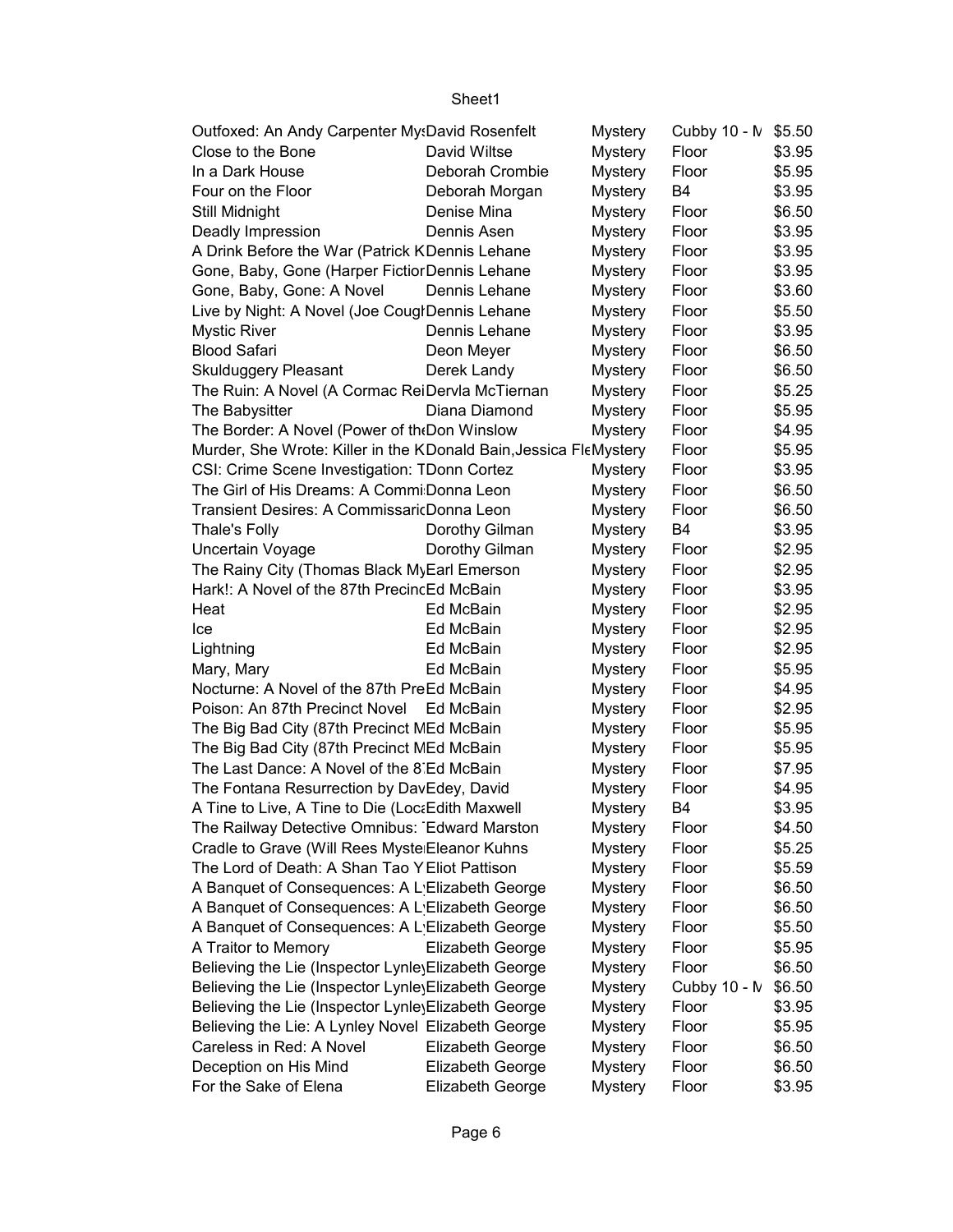| For the Sake of Elena                                                       | <b>Elizabeth George</b> | <b>Mystery</b> | Floor               | \$3.95 |
|-----------------------------------------------------------------------------|-------------------------|----------------|---------------------|--------|
| In the Presence of the Enemy                                                | <b>Elizabeth George</b> | <b>Mystery</b> | Floor               | \$3.95 |
| Just One Evil Act: A Lynley Novel Elizabeth George                          |                         | <b>Mystery</b> | Floor               | \$6.50 |
| Missing Joseph (Inspector Lynley Elizabeth George                           |                         | <b>Mystery</b> | Floor               | \$3.95 |
| Missing Joseph (Inspector Lynley Elizabeth George                           |                         | <b>Mystery</b> | Floor               | \$3.95 |
| Playing for the Ashes                                                       | Elizabeth George        | <b>Mystery</b> | Floor               | \$3.95 |
| Something to Hide: A Lynley NoveElizabeth George                            |                         | <b>Mystery</b> | <b>Recently Pub</b> | \$7.95 |
| The Punishment She Deserves: AElizabeth George                              |                         | <b>Mystery</b> | Floor               | \$6.50 |
| Well-Schooled in Murder (Inspect Elizabeth George                           |                         | Mystery        | Floor               | \$3.95 |
| What Came Before He Shot Her Elizabeth George                               |                         | <b>Mystery</b> | Floor               | \$6.50 |
| What Came Before He Shot Her Elizabeth George                               |                         | <b>Mystery</b> | Floor               | \$6.50 |
| What Came Before He Shot Her Elizabeth George                               |                         | <b>Mystery</b> | Floor               | \$3.95 |
| Available Dark: A Crime Novel                                               | Elizabeth Hand          | <b>Mystery</b> | Floor               | \$5.95 |
| <b>Blue Smoke and Murder</b>                                                | Elizabeth Lowell        | <b>Mystery</b> | Floor               | \$6.25 |
| A River in the Sky: A Novel (Amel Elizabeth Peters                          |                         | <b>Mystery</b> | Floor               | \$6.50 |
| Children of the Storm                                                       | <b>Elizabeth Peters</b> | <b>Mystery</b> | Floor               | \$3.95 |
| Crocodile on the Sandbank                                                   | <b>Elizabeth Peters</b> | <b>Mystery</b> | Floor               | \$5.95 |
| Crocodile on the Sandbank (AmelElizabeth Peters                             |                         | <b>Mystery</b> | Floor               | \$3.95 |
| Guardian of the Horizon                                                     | <b>Elizabeth Peters</b> | <b>Mystery</b> | Floor               | \$5.95 |
| He Shall Thunder In The Sky: An Elizabeth Peters                            |                         | <b>Mystery</b> | Floor               | \$6.50 |
| Lion in the Valley                                                          | <b>Elizabeth Peters</b> | <b>Mystery</b> | B <sub>4</sub>      | \$3.95 |
| Lion in the Valley: An Amelia PealElizabeth Peters                          |                         | <b>Mystery</b> | Floor               | \$4.50 |
| Lord of the Silent                                                          | <b>Elizabeth Peters</b> | <b>Mystery</b> | Floor               | \$6.50 |
| Seeing a Large Cat (Amelia Peab Elizabeth Peters                            |                         | <b>Mystery</b> | Floor               | \$4.50 |
| The Ape Who Guards the Balanc Elizabeth Peters                              |                         | <b>Mystery</b> | Floor               | \$3.95 |
| The Deeds of the Disturber (Amel Elizabeth Peters                           |                         | Mystery        | <b>B4</b>           | \$3.95 |
| The Golden One                                                              | <b>Elizabeth Peters</b> | <b>Mystery</b> | Floor               | \$6.50 |
| The Hippopotamus Pool (Amelia IElizabeth Peters                             |                         | <b>Mystery</b> | Floor               | \$3.95 |
| The Last Camel Died at Noon (AnElizabeth Peters                             |                         | <b>Mystery</b> | B <sub>4</sub>      | \$3.95 |
| The Mummy Case                                                              | <b>Elizabeth Peters</b> | <b>Mystery</b> | Floor               | \$3.50 |
| The Mummy Case (Amelia PeaboElizabeth Peters                                |                         | <b>Mystery</b> | Floor               | \$3.95 |
| The Serpent on the Crown (Ameli Elizabeth Peters                            |                         | <b>Mystery</b> | Floor               | \$5.95 |
| The Serpent on the Crown (Ameli Elizabeth Peters                            |                         | <b>Mystery</b> | Floor               | \$5.95 |
| The Snake, the Crocodile, and the Elizabeth Peters                          |                         | <b>Mystery</b> | <b>B4</b>           | \$3.95 |
| Tomb of the Golden Bird (Amelia Elizabeth Peters                            |                         | <b>Mystery</b> | Floor               | \$4.50 |
| The Painted Queen: An Amelia P <sub>'</sub> Elizabeth Peters, Joan HMystery |                         |                | Floor               | \$6.50 |
| The Painted Queen: An Amelia P(Elizabeth Peters, Joan HMystery              |                         |                | Floor               | \$6.50 |
| Murder in the Mystery Suite (A BoEllery Adams                               |                         | <b>Mystery</b> | B4                  | \$3.95 |
| <b>Calamity Town</b>                                                        | <b>Ellery Queen</b>     | <b>Mystery</b> | Floor               | \$5.95 |
| Murder in the Map Room (An EleaElliott Roosevelt                            |                         | <b>Mystery</b> | Floor               | \$3.50 |
| A Morbid Taste for Bones [Import] Ellis Peters                              |                         | <b>Mystery</b> | Floor               | \$3.25 |
| A Morbid Taste for Bones: A MediEllis Peters                                |                         | <b>Mystery</b> | Floor               | \$2.95 |
| An Excellent Mystery                                                        | <b>Ellis Peters</b>     | <b>Mystery</b> | Floor               | \$3.25 |
| Brother Cadfael's Penance (The CEllis Peters                                |                         | <b>Mystery</b> | Floor               | \$3.25 |
| Rose Rent (Cadfael Chronicles)                                              | <b>Ellis Peters</b>     | <b>Mystery</b> | Floor               | \$3.25 |
| St. Peter's Fair                                                            | <b>Ellis Peters</b>     | <b>Mystery</b> | Floor               | \$3.25 |
| The Confession of Brother Haluin Ellis Peters                               |                         | <b>Mystery</b> | Floor               | \$3.25 |
| The Devil's Novice                                                          | <b>Ellis Peters</b>     | <b>Mystery</b> | Floor               | \$3.25 |
| The Hermit of Eyton Forest (BrothEllis Peters                               |                         | <b>Mystery</b> | Floor               | \$3.25 |
|                                                                             |                         |                |                     |        |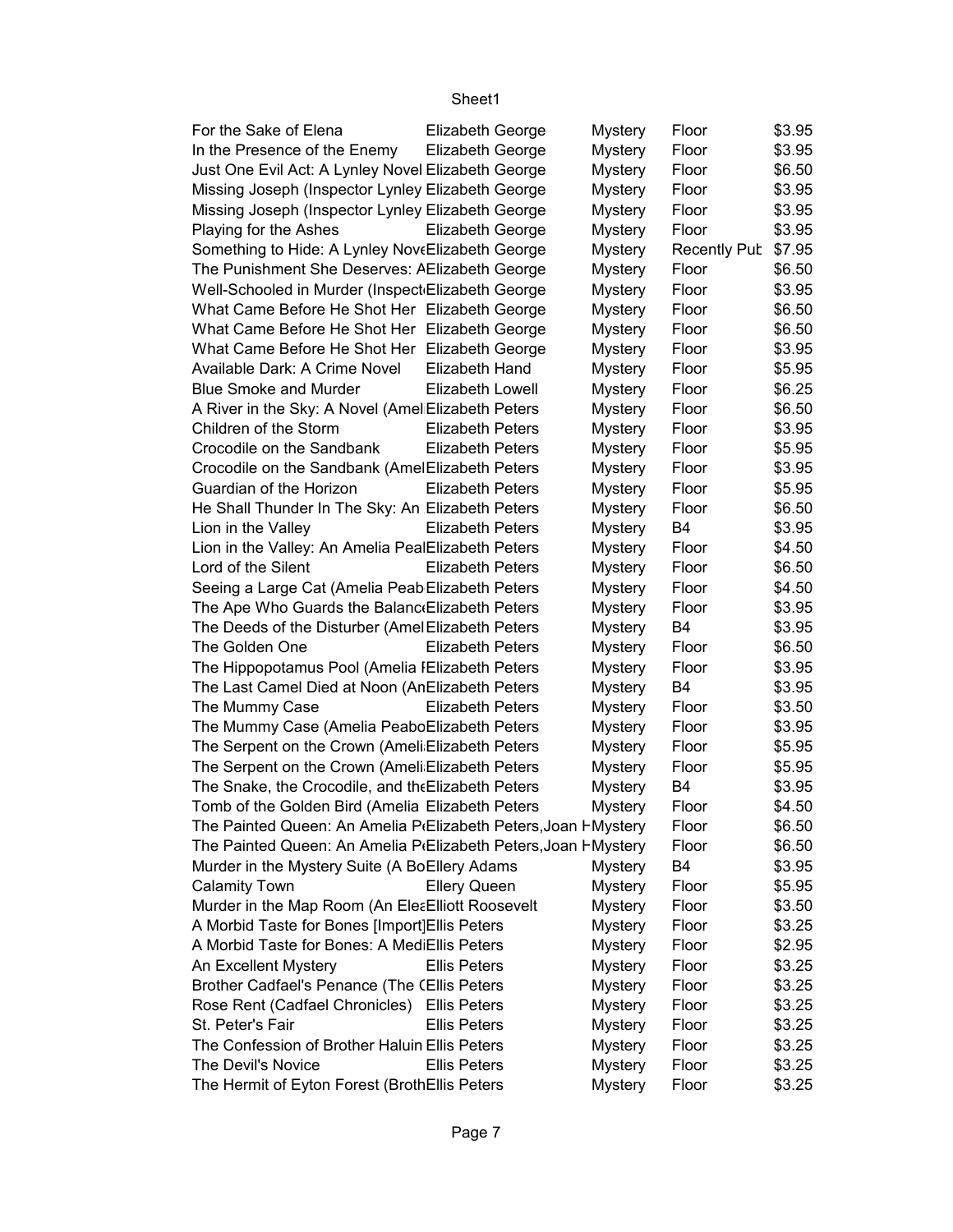| The Monk's Hood (Cadfael Chron Ellis Peters          |                        | Mystery        | Floor          | \$3.95 |
|------------------------------------------------------|------------------------|----------------|----------------|--------|
| The Pilgrim of Hate (The Chronicl Ellis Peters       |                        | <b>Mystery</b> | Floor          | \$3.25 |
| The Piper on The Mountain, MourEllis Peters          |                        | <b>Mystery</b> | Floor          | \$4.50 |
| The Raven In The Foregate                            | <b>Ellis Peters</b>    | <b>Mystery</b> | Floor          | \$3.25 |
| The Virgin in the Ice (Cadfael ChrEllis Peters       |                        | <b>Mystery</b> | Floor          | \$3.25 |
| The Virgin in the Ice: The Sixth CIEllis Peters      |                        | <b>Mystery</b> | Floor          | \$3.95 |
| The Stranger Diaries                                 | <b>Elly Griffiths</b>  | <b>Mystery</b> | Floor          | \$6.50 |
| Jade Dragon Mountain: A MysteryElsa Hart             |                        | <b>Mystery</b> | Floor          | \$4.95 |
| The Sisterhood                                       | <b>Emily Barr</b>      | <b>Mystery</b> | Floor          | \$3.95 |
| Mrs. Jeffries Learns the Trade (Vi Emily Brightwell  |                        | <b>Mystery</b> | Floor          | \$5.25 |
| If You Knew Her: A Novel                             | <b>Emily Elgar</b>     | <b>Mystery</b> | Floor          | \$5.95 |
| A Season to Lie: A Detective GenEmily Littlejohn     |                        | <b>Mystery</b> | Floor          | \$4.25 |
| Lost Lake: A Detective Gemma MEmily Littlejohn       |                        | <b>Mystery</b> | Floor          | \$6.50 |
| Murder Will Travel (Booked for Tr.Emily Toll         |                        | <b>Mystery</b> | Floor          | \$3.25 |
| The Book of God and Physics: A IEnrique Joven        |                        | <b>Mystery</b> | Floor          | \$5.50 |
| <b>The Silent Girls</b>                              | <b>Eric Rickstad</b>   | <b>Mystery</b> | Floor          | \$4.50 |
| What Remains of Her: A Novel                         | <b>Eric Rickstad</b>   | <b>Mystery</b> | Cubby 10 - M   | \$5.50 |
| The Last Hand (Castle Street MysEric Wright          |                        | <b>Mystery</b> | Floor          | \$7.95 |
| <b>Blood Vines</b>                                   | Erica Spindler         | <b>Mystery</b> | Cubby 10 - M   | \$3.95 |
| Miss Melville Regrets                                | Evelyn E. Smith        | <b>Mystery</b> | Floor          | \$3.50 |
| <b>Miss Melville Returns</b>                         | Evelyn E. Smith        | <b>Mystery</b> | Floor          | \$3.25 |
| Miss Melville Rides a Tiger                          | Evelyn E. Smith        | <b>Mystery</b> | Floor          | \$3.25 |
| A Fatal Obsession (Ryder and Lo Faith Martin         |                        | <b>Mystery</b> | Floor          | \$4.95 |
| THE COUNTRY INN MYSTERY ¿FAITH MARTIN                |                        | <b>Mystery</b> | Floor          | \$4.25 |
| Bloodline (Natasha Blake: Ancest Fiona Mountain      |                        | <b>Mystery</b> | B4             | \$3.95 |
| A Forest for Calum                                   | Frank MacDonald        | <b>Mystery</b> | Floor          | \$4.50 |
| An Uncertain Place                                   | <b>Fred Vargas</b>     | <b>Mystery</b> | Floor          | \$5.25 |
| Last Ditch: A Leo Waterman MystG.M. Ford             |                        | <b>Mystery</b> | Floor          | \$3.60 |
| The Bum's Rush (Leo Waterman G.M. Ford               |                        | <b>Mystery</b> | Floor          | \$2.95 |
| The Deader the Better: A Leo WaG.M. Ford             |                        | <b>Mystery</b> | Floor          | \$3.60 |
| The Glass Coffin (SIGNED)                            | Gail (Signed) Bowen    | <b>Mystery</b> | Floor          | \$6.50 |
| The Unlocking Season: A Joanne Gail Bowen            |                        | <b>Mystery</b> | Floor          | \$6.50 |
| Fear of the Dark                                     | Gar Anthony Haywood    | <b>Mystery</b> | Floor          | \$6.95 |
| The Hanged Man: A Mystery in Fi Gary Inbinder        |                        | <b>Mystery</b> | Floor          | \$5.25 |
| Robber Baron's Daughter                              | gavin-jamila           | <b>Mystery</b> | Floor          | \$4.50 |
| 18 Seconds: A Novel (Sherry MocGeorge D. Shuman      |                        | <b>Mystery</b> | Floor          | \$3.95 |
| The Yellow Dog (Inspector MaigreGeorges Simenon      |                        | <b>Mystery</b> | Floor          | \$3.95 |
| The Mephisto Club                                    | gerritsen-tess         | <b>Mystery</b> | B <sub>2</sub> | \$3.25 |
| Forty Words for Sorrow                               | Giles Blunt            | <b>Mystery</b> | Floor          | \$5.95 |
| The Delicate Storm                                   | Giles Blunt            | <b>Mystery</b> | Floor          | \$6.50 |
| Dark Places: A Novel                                 | Gillian Flynn          | <b>Mystery</b> | Floor          | \$5.25 |
| Gone Girl                                            | Gillian Flynn          | <b>Mystery</b> | Customer rec   | \$6.50 |
| Gone Girl (Movie Tie-In Edition)                     | Gillian Flynn          | Mystery        | Floor          | \$5.95 |
| Dying of the Light: An Alice Rice NGillian Galbraith |                        | <b>Mystery</b> | Floor          | \$4.50 |
| Whatever Doesn't Kill You: An En Gillian Roberts     |                        | <b>Mystery</b> | Floor          | \$2.95 |
| The Perfect Girl: A Novel                            | Gilly Macmillan        | <b>Mystery</b> | Floor          | \$5.25 |
| Courthouse Steps (Tyler)                             | <b>Ginger Chambers</b> | <b>Mystery</b> | Floor          | \$3.50 |
| Watson's choice                                      | <b>Gladys Mitchell</b> | <b>Mystery</b> | Floor          | \$4.95 |
| Angels Passing                                       | <b>Graham Hurley</b>   | <b>Mystery</b> | Floor          | \$5.50 |
|                                                      |                        |                |                |        |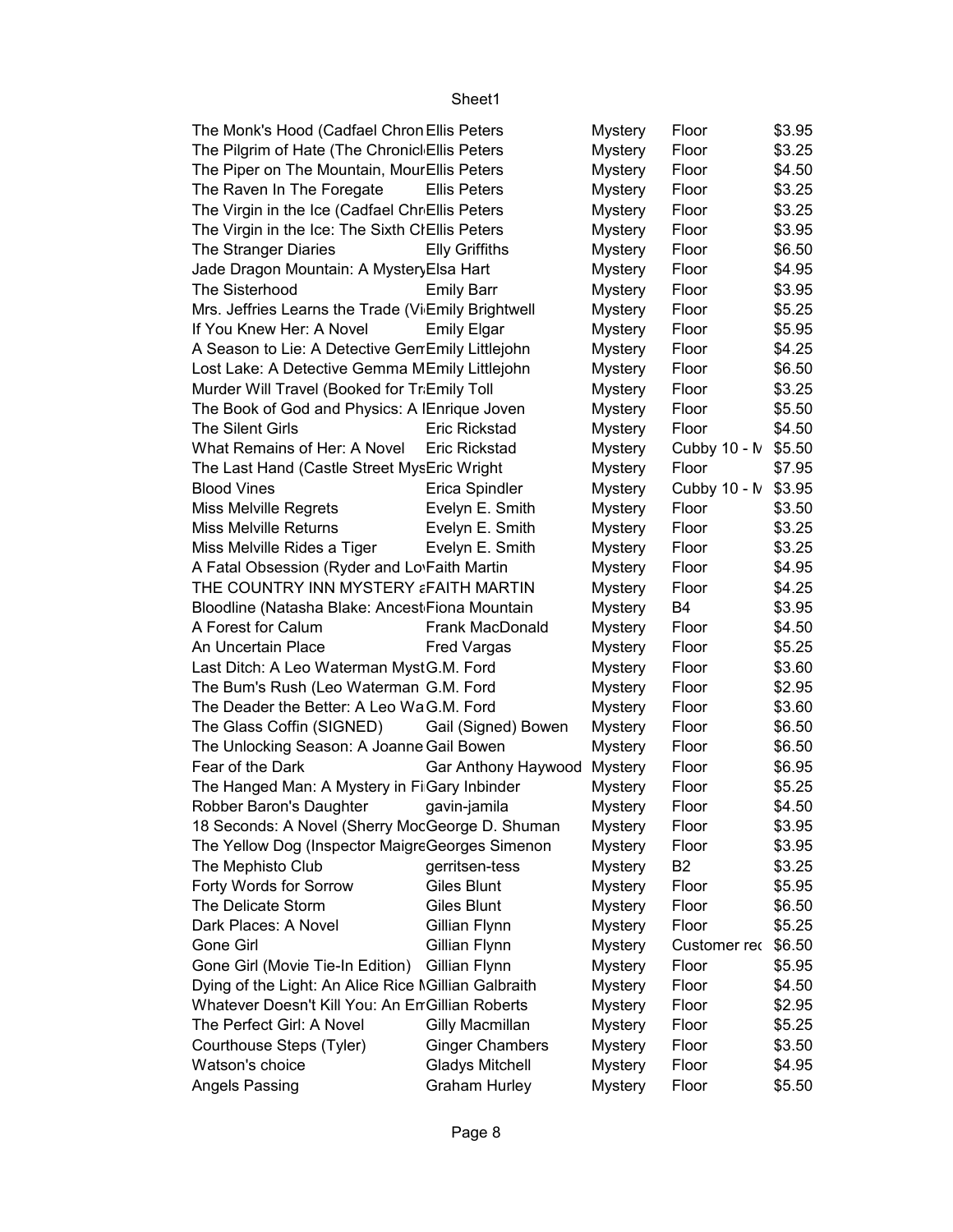| Turnstone (DI Joe Faraday)                          | <b>Graham Hurley</b> | Mystery        | Floor          | \$3.95 |
|-----------------------------------------------------|----------------------|----------------|----------------|--------|
| Chasing Justice: A Matt Royal My H. Terrell Griffin |                      | <b>Mystery</b> | Floor          | \$5.50 |
| The Killer Mine                                     | Hammond Innes        | <b>Mystery</b> | Floor          | \$3.50 |
| (coben).play dead.                                  | Harlan Coben         | <b>Mystery</b> | Floor          | \$5.50 |
| Caught                                              | Harlan Coben         | <b>Mystery</b> | Floor          | \$5.95 |
| Deal Breaker: The First Myron Bo Harlan Coben       |                      | <b>Mystery</b> | Floor          | \$4.50 |
| Fool Me Once                                        | Harlan Coben         | <b>Mystery</b> | Floor          | \$6.50 |
| Fool Me Once                                        | Harlan Coben         | <b>Mystery</b> | Floor          | \$6.50 |
| Fool Me Once                                        | Harlan Coben         | <b>Mystery</b> | Floor          | \$6.50 |
| <b>Hold Tight</b>                                   | Harlan Coben         | <b>Mystery</b> | Floor          | \$6.50 |
| <b>Hold Tight</b>                                   | Harlan Coben         | <b>Mystery</b> | Floor          | \$5.75 |
| Home                                                | Harlan Coben         | <b>Mystery</b> | Floor          | \$4.50 |
| Home (Myron Bolitar, No. 11)                        | Harlan Coben         | <b>Mystery</b> | Floor          | \$6.50 |
| Just One Look                                       | Harlan Coben         | <b>Mystery</b> | Floor          | \$6.50 |
| Just One Look                                       | Harlan Coben         | <b>Mystery</b> | Floor          | \$4.50 |
| Just One Look                                       | Harlan Coben         | <b>Mystery</b> | Floor          | \$4.50 |
| Just One Look                                       | Harlan Coben         | <b>Mystery</b> | Floor          | \$6.50 |
| Live Wire                                           | Harlan Coben         | <b>Mystery</b> | Floor          | \$5.50 |
| Live Wire (Myron Bolitar)                           | Harlan Coben         | <b>Mystery</b> | Floor          | \$6.50 |
| Long Lost (Myron Bolitar)                           | Harlan Coben         | <b>Mystery</b> | Floor          | \$6.50 |
| Promise Me (Myron Bolitar MysterHarlan Coben        |                      | <b>Mystery</b> | Floor          | \$6.50 |
| Run Away                                            | Harlan Coben         | <b>Mystery</b> | Floor          | \$4.95 |
| <b>Six Years</b>                                    | Harlan Coben         | <b>Mystery</b> | Floor          | \$4.95 |
| <b>Six Years</b>                                    | Harlan Coben         | <b>Mystery</b> | Floor          | \$6.50 |
| <b>Stay Close</b>                                   | Harlan Coben         | <b>Mystery</b> | Floor          | \$4.95 |
| The Innocent                                        | Harlan Coben         | <b>Mystery</b> | Floor          | \$4.95 |
| The Woods                                           | Harlan Coben         | <b>Mystery</b> | Floor          | \$5.75 |
| The Woods                                           | Harlan Coben         | <b>Mystery</b> | Floor          | \$5.50 |
| The Woods                                           | Harlan Coben         | <b>Mystery</b> | Floor          | \$5.50 |
| The Final Deception (New York C Heather Graham      |                      | <b>Mystery</b> | B <sub>3</sub> | \$4.50 |
| Her One Mistake                                     | <b>Heidi Perks</b>   | <b>Mystery</b> | Cubby 10 - M   | \$5.50 |
| <b>Faceless Killers</b>                             | Henning Mankell      | <b>Mystery</b> | Floor          | \$3.75 |
| The Fifth Woman (A Kurt Walland Henning Mankell     |                      | <b>Mystery</b> | Floor          | \$4.50 |
| The Fifth Woman (A Kurt Walland Henning Mankell     |                      | <b>Mystery</b> | Floor          | \$4.50 |
| The Man from Beijing (Vintage CriHenning Mankell    |                      | <b>Mystery</b> | Floor          | \$4.95 |
| Brandenburg                                         | <b>Henry Porter</b>  | <b>Mystery</b> | Floor          | \$5.95 |
| Remembrance Day                                     | <b>Henry Porter</b>  | <b>Mystery</b> | Floor          | \$3.95 |
| Remembrance Day                                     | <b>Henry Porter</b>  | <b>Mystery</b> | Floor          | \$3.95 |
| The Alligator's Farewell                            | Hialeah Jackson      | <b>Mystery</b> | Floor          | \$3.95 |
| Song of the Lion (A Leaphorn, Ch Hillerman, Anne    |                      | <b>Mystery</b> | Floor          | \$4.50 |
| The Couturier of Milan                              | lan Hamilton         | <b>Mystery</b> | Floor          | \$4.95 |
| A Question of Blood                                 | lan Rankin           | <b>Mystery</b> | Floor          | \$4.95 |
| A Question of Blood                                 | lan Rankin           | <b>Mystery</b> | Floor          | \$5.50 |
| A Song for the Dark Times                           | lan Rankin           | <b>Mystery</b> | Floor          | \$6.95 |
| <b>Black And Blue</b>                               | lan Rankin           | <b>Mystery</b> | Floor          | \$3.95 |
| Bleeding Hearts: A Jack Harvey Nlan Rankin          |                      | <b>Mystery</b> | Floor          | \$3.95 |
| <b>Blood Hunt</b>                                   | lan Rankin           | <b>Mystery</b> | Floor          | \$3.25 |
| Doors Open                                          | lan Rankin           | <b>Mystery</b> | Floor          | \$5.25 |
| <b>FLESHMARKET CLOSE</b>                            | <b>IAN RANKIN</b>    | <b>Mystery</b> | Floor          | \$4.50 |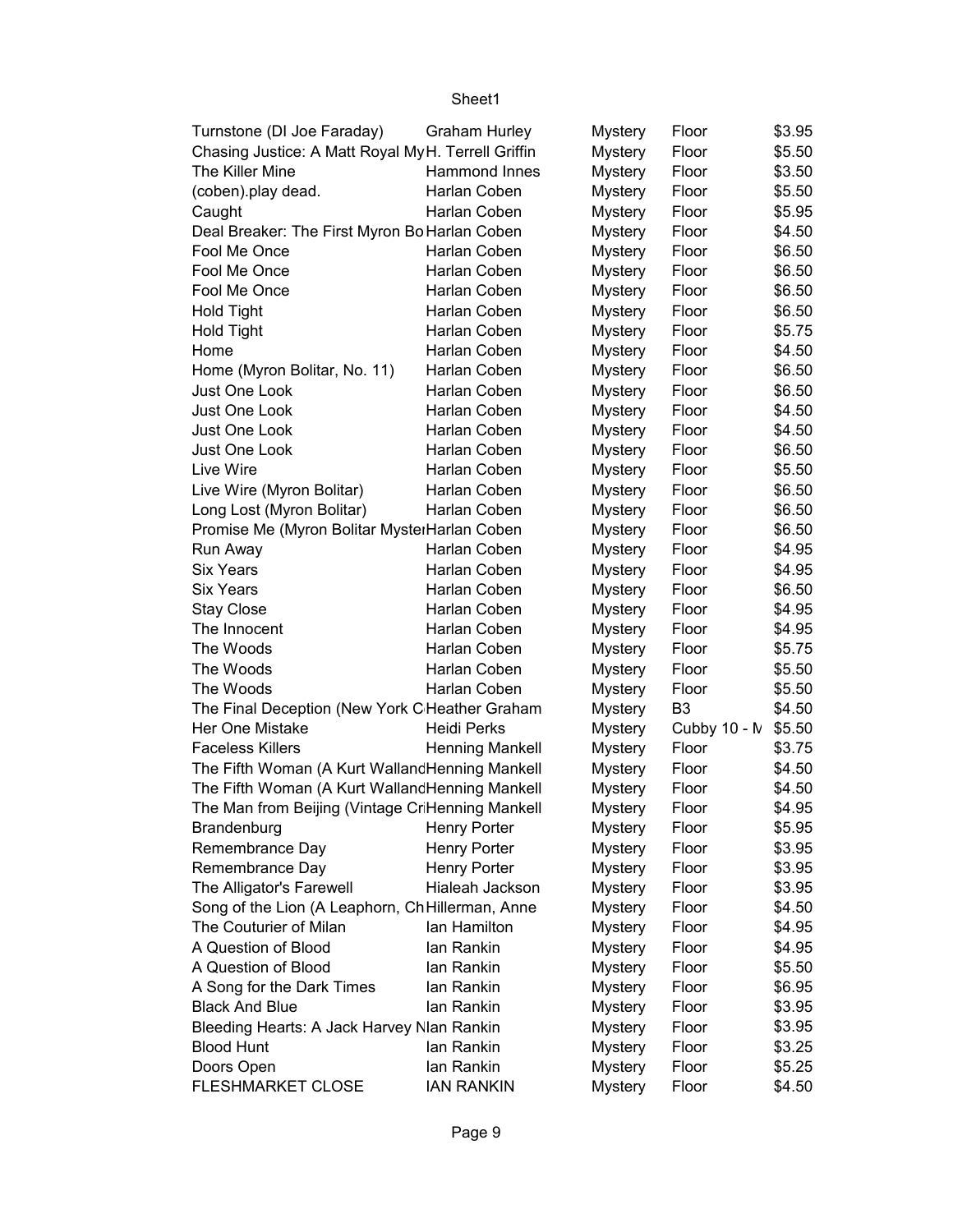|         | <b>FLESHMARKET CLOSE</b>                                                                    | <b>IAN RANKIN</b> | <b>Mystery</b>                   | Floor               | \$5.50           |
|---------|---------------------------------------------------------------------------------------------|-------------------|----------------------------------|---------------------|------------------|
|         | In a House of Lies                                                                          | lan Rankin        | <b>Mystery</b>                   | Floor               | \$6.50           |
|         | Mortal Causes (Dead Letter Mystelan Rankin                                                  |                   | <b>Mystery</b>                   | Floor               | \$2.95           |
|         | Rebus: The Early Years (Knots & Ian Rankin                                                  |                   | <b>Mystery</b>                   | Floor               | \$5.95           |
|         | Rebus: The Early Years (Knots & Ian Rankin                                                  |                   | <b>Mystery</b>                   | Floor               | \$5.95           |
|         | Rebus: The Lost Years (Let It Bledan Rankin                                                 |                   | <b>Mystery</b>                   | Floor               | \$7.50           |
|         | Rebus: The Lost Years (Let It Ble lan Rankin                                                |                   | <b>Mystery</b>                   | Floor               | \$7.50           |
|         | <b>Resurrection Men</b>                                                                     | lan Rankin        | <b>Mystery</b>                   | Floor               | \$3.95           |
|         | The Beat Goes On: The Complet (lan Rankin                                                   |                   | <b>Mystery</b>                   | Floor               | \$6.50           |
|         | The Naming of the Dead                                                                      | lan Rankin        | <b>Mystery</b>                   | Floor               | \$5.50           |
|         | Brutality (A Fina Ludlow Novel)                                                             | Ingrid Thoft      | <b>Mystery</b>                   | Floor               | \$6.50           |
| ~~NEW~~ | A Kiss Before Dying (The Best Mylra Levin                                                   |                   | <b>Mystery</b>                   | Floor               | \$5.50           |
|         | Hidden Peril (Code of Honor)                                                                | Irene Hannon      | <b>Mystery</b>                   | Floor               | \$4.95           |
|         | And Then You Die                                                                            | Iris Johansen     | <b>Mystery</b>                   | Cubby 8 - Po \$3.95 |                  |
|         | Blind Alley: An Eve Duncan Forenlris Johansen                                               |                   | <b>Mystery</b>                   | B4                  | \$3.95           |
|         | Body of Lies (Eve Duncan)                                                                   | Iris Johansen     | <b>Mystery</b>                   | B4                  | \$3.95           |
|         | Chaos                                                                                       | Iris Johansen     | <b>Mystery</b>                   | B4                  | \$4.50           |
|         | Dark Summer                                                                                 | Iris Johansen     | <b>Mystery</b>                   | B4                  | \$3.75           |
|         | Dead Aim                                                                                    | Iris Johansen     | <b>Mystery</b>                   | Floor               | \$3.75           |
|         | Dead Aim                                                                                    | Iris Johansen     | <b>Mystery</b>                   | B4                  | \$3.95           |
|         | Deadlock: A Novel                                                                           | Iris Johansen     | <b>Mystery</b>                   | B4                  | \$3.95           |
|         | Deadlock: A Novel                                                                           | Iris Johansen     | <b>Mystery</b>                   | B4                  | \$3.95           |
|         | Eve (Eve Duncan Forensics Thrilldris Johansen                                               |                   | <b>Mystery</b>                   | B4                  | \$3.95           |
|         | <b>Fatal Tide</b>                                                                           | Iris Johansen     | <b>Mystery</b>                   | B4                  | \$3.95           |
|         | <b>Final Target</b>                                                                         | Iris Johansen     | <b>Mystery</b>                   | B4                  | \$3.95           |
|         | Firestorm                                                                                   | Iris Johansen     | <b>Mystery</b>                   | B <sub>4</sub>      | \$3.95           |
|         | Hide Away (Eve Duncan)                                                                      | Iris Johansen     | <b>Mystery</b>                   | <b>B4</b>           | \$4.25           |
|         | <b>High Stakes</b>                                                                          | Iris Johansen     | <b>Mystery</b>                   | Recently Pub \$5.95 |                  |
|         | Hunting Eve (Eve Duncan)                                                                    | Iris Johansen     | <b>Mystery</b>                   | B4                  | \$3.95           |
|         | Hunting Eve (Eve Duncan)                                                                    | Iris Johansen     | <b>Mystery</b>                   | B4                  | \$3.95           |
|         | <b>Killer Dreams</b>                                                                        | Iris Johansen     | <b>Mystery</b>                   | B4                  | \$3.95           |
|         | Long After Midnight                                                                         | Iris Johansen     | <b>Mystery</b>                   | B4                  | \$3.50           |
|         |                                                                                             | Iris Johansen     |                                  | B4                  |                  |
|         | Long After Midnight<br>Mind Game: An Eve Duncan Novelris Johansen                           |                   | <b>Mystery</b>                   | B <sub>4</sub>      | \$3.95<br>\$4.50 |
|         | Night and Day: An Eve Duncan Nilris Johansen                                                |                   | <b>Mystery</b>                   | B4                  | \$3.95           |
|         | No Easy Target                                                                              | Iris Johansen     | <b>Mystery</b><br><b>Mystery</b> | B4                  | \$4.50           |
|         | No One to Trust                                                                             | Iris Johansen     |                                  | B4                  | \$3.95           |
|         | On the Run                                                                                  | Iris Johansen     | <b>Mystery</b>                   | B4                  | \$3.50           |
|         | Pandora's Daughter                                                                          | Iris Johansen     | <b>Mystery</b>                   | B4                  | \$3.75           |
|         | Quicksand (Eve Duncan Forensic Iris Johansen                                                |                   | <b>Mystery</b>                   | B4                  | \$3.75           |
|         | Reap the Wind                                                                               | Iris Johansen     | <b>Mystery</b>                   | B <sub>4</sub>      | \$3.95           |
|         |                                                                                             |                   | <b>Mystery</b>                   |                     |                  |
|         | Shadow Play: An Eve Duncan Nolris Johansen<br>Shattered Mirror: An Eve Duncan Iris Johansen |                   | <b>Mystery</b>                   | B4                  | \$3.95           |
|         |                                                                                             | Iris Johansen     | <b>Mystery</b>                   | B4                  | \$4.50           |
|         | Silencing Eve (Eve Duncan)                                                                  |                   | <b>Mystery</b>                   | B4                  | \$3.95           |
|         | Silencing Eve (Eve Duncan)                                                                  | Iris Johansen     | <b>Mystery</b>                   | B <sub>4</sub>      | \$3.95           |
|         | Sleep No More (Eve Duncan, BocIris Johansen                                                 |                   | <b>Mystery</b>                   | B4                  | \$3.95           |
|         | Smokescreen (Eve Duncan, 25)                                                                | Iris Johansen     | <b>Mystery</b>                   | B4                  | \$4.25           |
|         | Stalemate                                                                                   | Iris Johansen     | <b>Mystery</b>                   | B4                  | \$3.95           |
|         | Stalemate (Eve Duncan)                                                                      | Iris Johansen     | <b>Mystery</b>                   | B4                  | \$3.95           |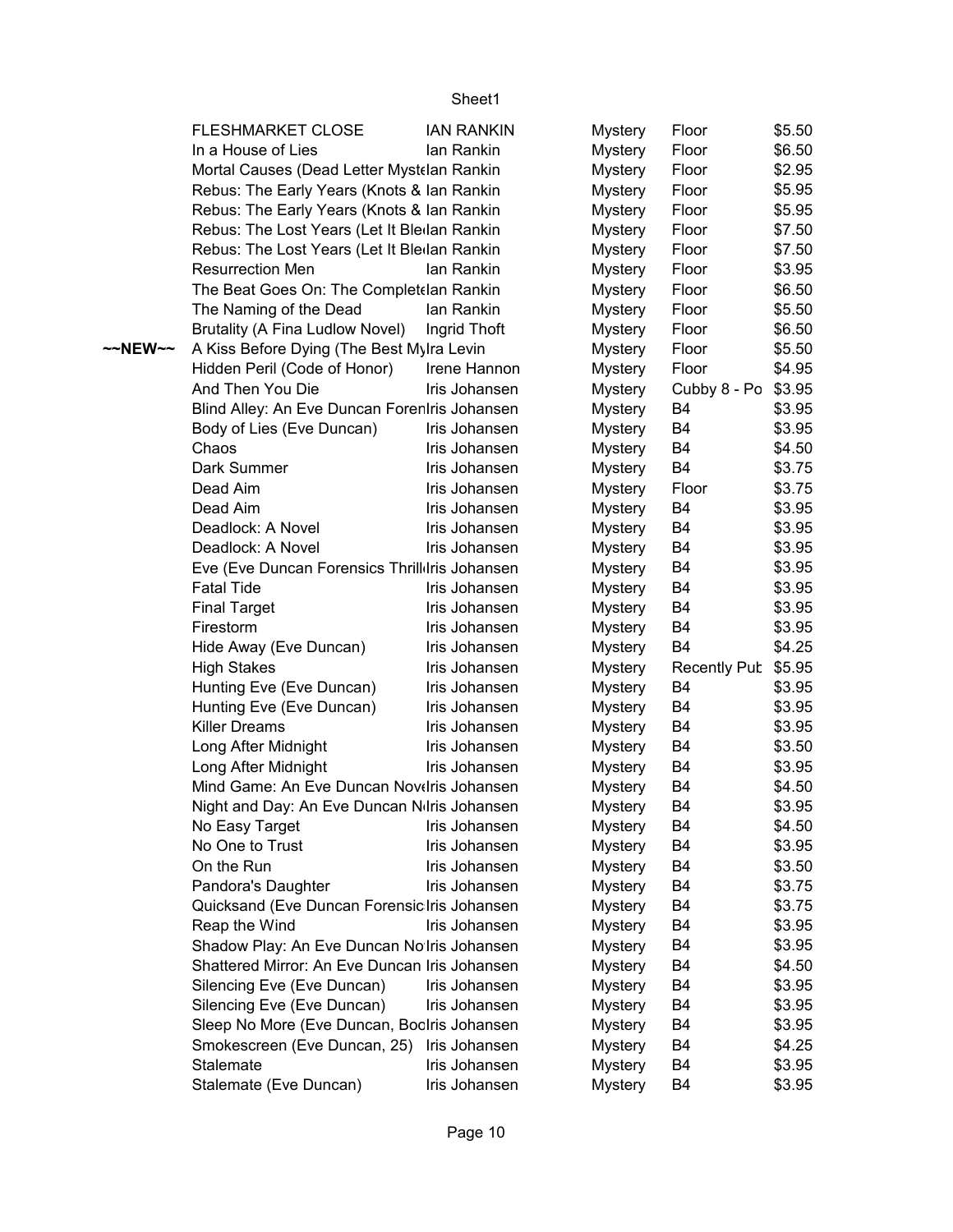| Storm Winds (Wind Dancer)                                              | Iris Johansen                      | <b>Mystery</b> | B4                 | \$3.95 |
|------------------------------------------------------------------------|------------------------------------|----------------|--------------------|--------|
| Taking Eve (Eve Duncan)                                                | Iris Johansen                      | <b>Mystery</b> | B4                 | \$3.95 |
| The Killing Game: A Novel (Eve DIris Johansen                          |                                    | <b>Mystery</b> | B4                 | \$3.95 |
| The Killing Game: A Novel (Eve DIris Johansen                          |                                    | <b>Mystery</b> | B4                 | \$3.95 |
| <b>The Perfect Witness</b>                                             | Iris Johansen                      | <b>Mystery</b> | B4                 | \$2.95 |
| The Search (Eve Duncan)                                                | Iris Johansen                      | <b>Mystery</b> | B <sub>4</sub>     | \$3.60 |
| The Ugly Duckling                                                      | Iris Johansen                      | <b>Mystery</b> | B <sub>4</sub>     | \$3.95 |
| The Wind Dancer                                                        | Iris Johansen                      | <b>Mystery</b> | B4                 | \$3.95 |
| What Doesn't Kill You                                                  | Iris Johansen                      | <b>Mystery</b> | <b>B4</b>          | \$3.95 |
| White Satin (Beau Lantry)                                              | Iris Johansen                      | <b>Mystery</b> | B4                 | \$3.95 |
| <b>Silent Thunder</b>                                                  | Iris Johansen, Roy JohaMystery     |                | B <sub>4</sub>     | \$3.95 |
| <b>Storm Cycle</b>                                                     | Iris Johansen, Roy JohaMystery     |                | B4                 | \$3.75 |
| Night Watch: A Novel (Kendra Midris Johansen, Roy Joha Mystery         |                                    |                | B4                 | \$4.50 |
| Dead Men's Trousers [May 29, 20Irvine Welsh                            |                                    | Mystery        | Floor              | \$5.50 |
| Where All the Dead Lie                                                 | J T Ellison                        | <b>Mystery</b> | Floor              | \$3.95 |
| Betrayal of Trust: A J. P. Beaumo J. A Jance                           |                                    | <b>Mystery</b> | Floor              | \$6.50 |
| Missing and Endangered: A BradyJ. A Jance                              |                                    | <b>Mystery</b> | Cubby 10 - N       | \$4.50 |
| Proof of Life: A J. P. Beaumont NoJ. A Jance                           |                                    | <b>Mystery</b> | Floor              | \$3.95 |
| Sins of the Fathers: A J.P. Beaum J. A Jance                           |                                    | <b>Mystery</b> | Floor              | \$4.50 |
| Hand of Evil                                                           | J. A. Jance                        | <b>Mystery</b> | Floor              | \$3.95 |
| Bloody Mary (Jack Daniels MysterJ. A. Konrath                          |                                    | <b>Mystery</b> | Floor              | \$3.95 |
| Whiskey Sour: A Jack Daniels MyJ. A. Konrath                           |                                    | <b>Mystery</b> | Floor              | \$3.95 |
| Against the Wind                                                       | J. F. Freedman                     | <b>Mystery</b> | Floor              | \$3.95 |
| Bird's-Eye View                                                        | J. F. Freedman                     | <b>Mystery</b> | Floor              | \$5.95 |
| House of Smoke                                                         | J. F. Freedman                     | <b>Mystery</b> | Floor              | \$3.95 |
| <b>Key Witness</b>                                                     | J. F. Freedman                     | <b>Mystery</b> | Floor              | \$3.95 |
| The Disappearance                                                      | J. F. Freedman                     | <b>Mystery</b> | Floor              | \$3.95 |
| Desert Heat (Joanna Brady MysteJ.A. Jance                              |                                    | <b>Mystery</b> | Floor              | \$3.50 |
| Web of Evil: A Novel of SuspenseJ.A. Jance                             |                                    | <b>Mystery</b> | Floor              | \$4.50 |
| Web of Evil: A Novel of SuspenseJ.A. Jance                             |                                    | <b>Mystery</b> | Floor              | \$3.95 |
| Chindi                                                                 | <b>Jack McDevitt</b>               | <b>Mystery</b> | Floor              | \$5.95 |
| In This Grave Hour: A Maisie DobJacqueline Winspear                    |                                    | <b>Mystery</b> | Floor              | \$5.95 |
| White Jazz                                                             | James Ellroy                       |                | Floor              | \$4.95 |
|                                                                        |                                    | <b>Mystery</b> | Floor              | \$3.95 |
| Last Call (Jack Swyteck)<br>Lying with Strangers                       | James Grippando<br>James Grippando | <b>Mystery</b> | Floor              | \$5.25 |
|                                                                        |                                    | <b>Mystery</b> |                    | \$3.95 |
| Cadillac Jukebox (Dave RobicheaJames Lee Burke<br>12Th Of Never EXPORT |                                    | <b>Mystery</b> | Floor              |        |
|                                                                        | James Patterson                    | <b>Mystery</b> | B <sub>6</sub>     | \$4.50 |
| 16th Seduction (Women's Murder James Patterson                         |                                    | <b>Mystery</b> | B <sub>6</sub>     | \$5.50 |
| 1st to Die (Women's Murder Club James Patterson                        |                                    | <b>Mystery</b> | B <sub>6</sub>     | \$6.50 |
| 1st to Die (Women's Murder Club James Patterson                        |                                    | <b>Mystery</b> | Cubby 13-Po        | \$6.50 |
| 1st to Die: A Novel (Women's MuiJames Patterson                        |                                    | <b>Mystery</b> | B <sub>6</sub>     | \$3.95 |
| 20th Victim (Women's Murder CluJames Patterson                         |                                    | <b>Mystery</b> | B <sub>6</sub>     | \$5.95 |
| 2nd Chance (Women's Murder CI James Patterson                          |                                    | <b>Mystery</b> | B <sub>6</sub>     | \$3.95 |
| 2nd Chance (Women's Murder CI James Patterson                          |                                    | <b>Mystery</b> | B <sub>6</sub>     | \$3.50 |
| 7th Heaven                                                             | James Patterson                    | Mystery        | B <sub>6</sub>     | \$3.95 |
| Alex Cross, Run                                                        | James Patterson                    | <b>Mystery</b> | B <sub>6</sub>     | \$4.50 |
| Alex Cross, Run                                                        | James Patterson                    | <b>Mystery</b> | Cubby 18 - P       | \$4.50 |
| Alex Cross, Run (Alex Cross, 18) James Patterson                       |                                    | <b>Mystery</b> | Cubby 13-Po \$6.50 |        |
| Along Came A Spider                                                    | James Patterson                    | <b>Mystery</b> | Cubby 18 - P       | \$3.95 |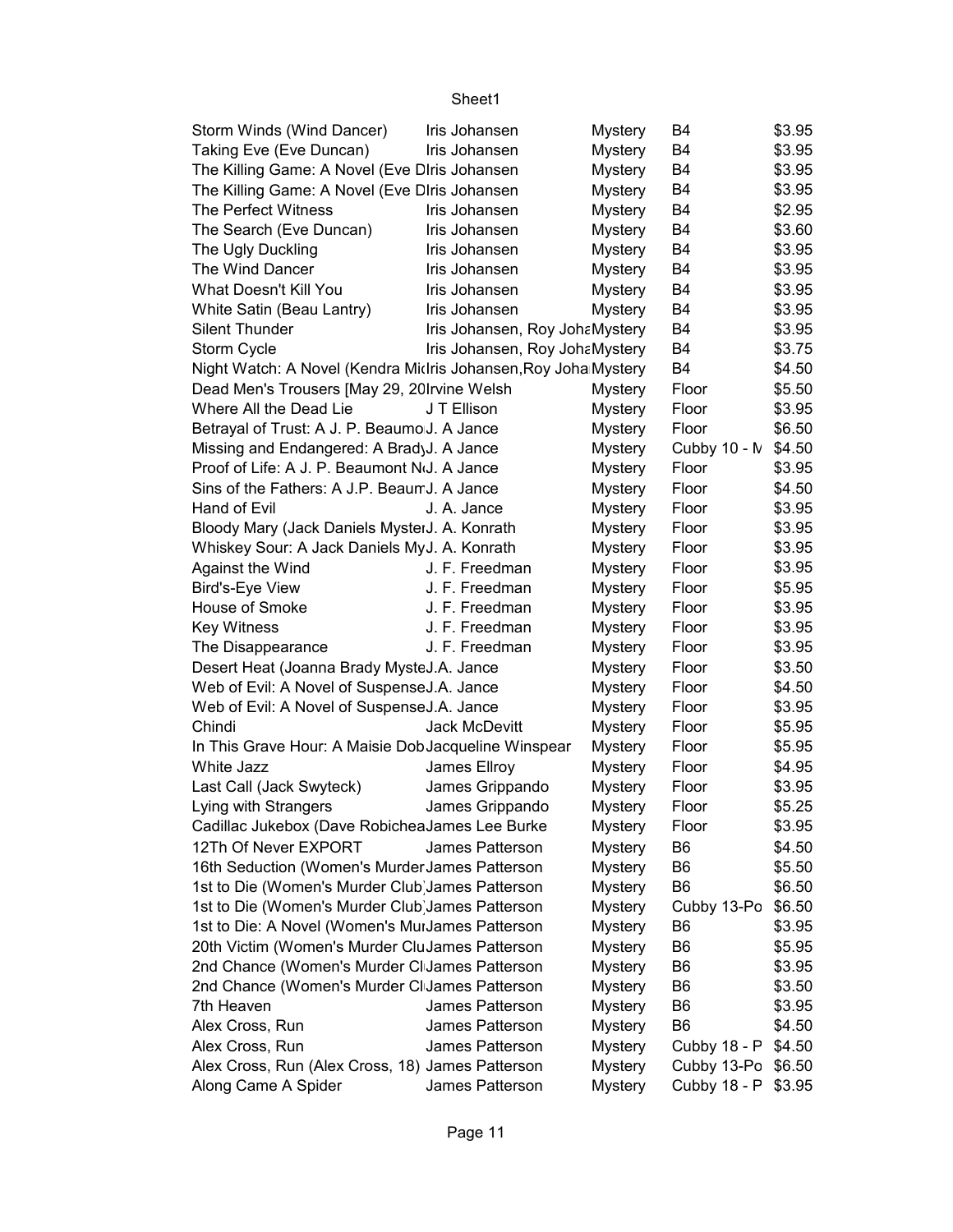| <b>Black Friday</b>                               | James Patterson | <b>Mystery</b> | B <sub>6</sub> | \$3.95 |
|---------------------------------------------------|-----------------|----------------|----------------|--------|
| <b>Black Friday</b>                               | James Patterson | <b>Mystery</b> | B <sub>6</sub> | \$3.60 |
| <b>Black Friday</b>                               | James Patterson | <b>Mystery</b> | Cubby 2-Pop    | \$3.95 |
| <b>Black Market</b>                               | James Patterson | <b>Mystery</b> | B <sub>6</sub> | \$3.95 |
| Black Market [Paperback] [Jan 01 James Patterson  |                 | <b>Mystery</b> | B <sub>6</sub> | \$3.95 |
| BookShots Thriller Omnibus (the IJames Patterson  |                 | <b>Mystery</b> | B <sub>6</sub> | \$4.95 |
| BookShots Thriller Omnibus (the IJames Patterson  |                 | <b>Mystery</b> | Cubby 8 - Po   | \$4.50 |
| <b>Bullseye (Michael Bennett)</b>                 | James Patterson | <b>Mystery</b> | B <sub>6</sub> | \$4.95 |
| <b>Bullseye (Michael Bennett)</b>                 | James Patterson | <b>Mystery</b> | B <sub>6</sub> | \$4.95 |
| <b>Bullseye (Michael Bennett)</b>                 | James Patterson | <b>Mystery</b> | B <sub>6</sub> | \$4.95 |
| <b>Bullseye (Michael Bennett)</b>                 | James Patterson | <b>Mystery</b> | B <sub>6</sub> | \$5.95 |
| <b>Bullseye (Michael Bennett)</b>                 | James Patterson | <b>Mystery</b> | B <sub>6</sub> | \$5.95 |
| Burn                                              | James Patterson | <b>Mystery</b> | B <sub>6</sub> | \$3.95 |
| Cat & Mouse (Alex Cross)                          | James Patterson | <b>Mystery</b> | B <sub>6</sub> | \$3.95 |
| Cat & Mouse (Alex Cross)                          | James Patterson | <b>Mystery</b> | Cubby 18 - P   | \$3.95 |
| Cradle and All                                    | James Patterson | <b>Mystery</b> | B <sub>6</sub> | \$5.20 |
| Criss Cross (Alex Cross, 25)                      | James Patterson | <b>Mystery</b> | Cubby 8 - Po   | \$5.50 |
| Criss Cross (Alex Cross, 27)                      | James Patterson | <b>Mystery</b> | B6             | \$4.50 |
| Criss Cross (Alex Cross, 27)                      | James Patterson | <b>Mystery</b> | Cubby 18 - P   | \$4.95 |
| Cross                                             | James Patterson | <b>Mystery</b> | Cubby 13-Po    | \$6.50 |
| Cross Country (Alex Cross)                        | James Patterson | <b>Mystery</b> | Cubby 18 - P   | \$4.50 |
| Cross Country (Alex Cross)                        | James Patterson | <b>Mystery</b> | Cubby 18 - P   | \$4.50 |
| Cross Fire (Alex Cross)                           | James Patterson | <b>Mystery</b> | B <sub>6</sub> | \$4.50 |
| Cross Fire (Alex Cross)                           | James Patterson | <b>Mystery</b> | Cubby 18 - P   | \$4.95 |
| Cross Justice (Alex Cross)                        | James Patterson | <b>Mystery</b> | B <sub>6</sub> | \$4.75 |
| Cross Justice (Alex Cross)                        | James Patterson | <b>Mystery</b> | B <sub>6</sub> | \$5.95 |
| Cross Justice (Alex Cross)                        | James Patterson |                | Cubby 18 - P   | \$5.50 |
|                                                   | James Patterson | <b>Mystery</b> |                | \$5.50 |
| Cross Justice (Alex Cross)                        |                 | <b>Mystery</b> | Cubby 18 - P   |        |
| Cross Kill: An Alex Cross Story (BJames Patterson |                 | <b>Mystery</b> | B6             | \$2.95 |
| Cross My Heart (Alex Cross)                       | James Patterson | <b>Mystery</b> | B <sub>6</sub> | \$5.50 |
| Cross My Heart (Alex Cross)                       | James Patterson | <b>Mystery</b> | B <sub>6</sub> | \$4.50 |
| Cross My Heart (Alex Cross)                       | James Patterson | <b>Mystery</b> | Cubby 18 - P   | \$4.95 |
| Cross the Line                                    | James Patterson | <b>Mystery</b> | B <sub>6</sub> | \$6.50 |
| Cross the Line (Alex Cross)                       | James Patterson | <b>Mystery</b> | B <sub>6</sub> | \$4.95 |
| Cross the Line (Alex Cross)                       | James Patterson | <b>Mystery</b> | B <sub>6</sub> | \$4.95 |
| Cross: Also published as ALEX CJames Patterson    |                 | Mystery        | B6             | \$4.50 |
| Cross: Also published as ALEX C James Patterson   |                 | <b>Mystery</b> | Cubby 8 - Po   | \$4.50 |
| Cross: Also published as ALEX C James Patterson   |                 | <b>Mystery</b> | Cubby 18 - P   | \$4.50 |
| Double Cross (Alex Cross, Book 1James Patterson   |                 | <b>Mystery</b> | B <sub>6</sub> | \$4.50 |
| Double Cross (Alex Cross, Book 1James Patterson   |                 | <b>Mystery</b> | Cubby 18 - P   | \$4.50 |
| Four Blind Mice (Alex Cross #8)                   | James Patterson | <b>Mystery</b> | B <sub>6</sub> | \$3.60 |
| Four Blind Mice (Alex Cross #8)                   | James Patterson | <b>Mystery</b> | B <sub>6</sub> | \$3.95 |
| Four Blind Mice (Alex Cross)                      | James Patterson | <b>Mystery</b> | B <sub>6</sub> | \$6.50 |
| Hidden: A Mitchum Story (BookSI James Patterson   |                 | <b>Mystery</b> | B <sub>6</sub> | \$3.25 |
| <b>Hide and Seek</b>                              | James Patterson | <b>Mystery</b> | Cubby 8 - Po   | \$3.95 |
| Hope to Die (Alex Cross)                          | James Patterson | <b>Mystery</b> | B <sub>6</sub> | \$4.50 |
| Hope to Die (Alex Cross)                          | James Patterson | <b>Mystery</b> | B <sub>6</sub> | \$5.50 |
| Hope to Die (Alex Cross)                          | James Patterson | <b>Mystery</b> | B <sub>6</sub> | \$4.50 |
| Hope to Die (Alex Cross)                          | James Patterson | <b>Mystery</b> | Cubby 18 - P   | \$5.50 |
|                                                   |                 |                |                |        |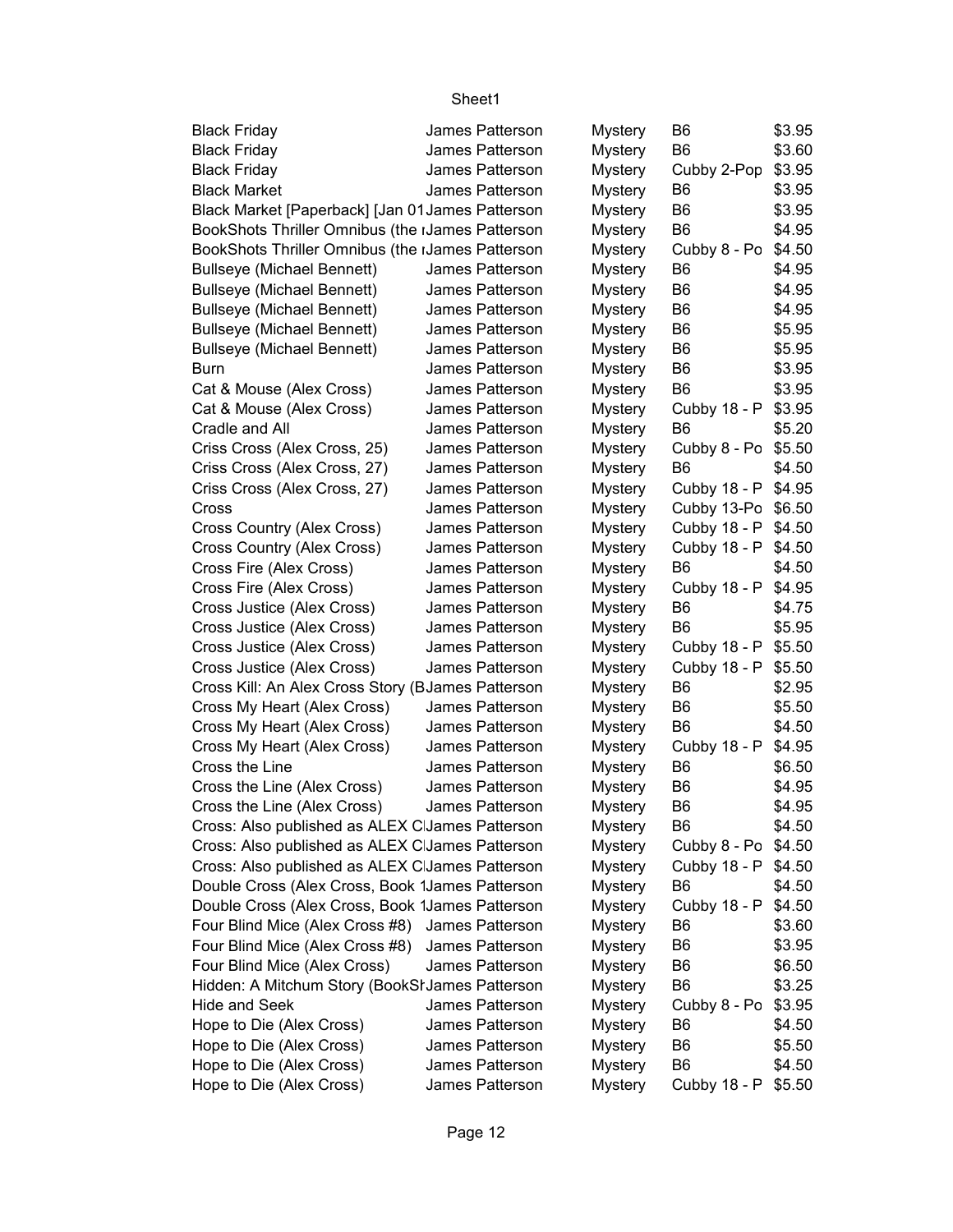|         | Hush (Harriet Blue (4))                            | James Patterson | <b>Mystery</b> | B <sub>6</sub>      | \$5.95 |
|---------|----------------------------------------------------|-----------------|----------------|---------------------|--------|
|         | I, Alex Cross                                      | James Patterson | <b>Mystery</b> | B <sub>6</sub>      | \$3.95 |
|         | I, Alex Cross                                      | James Patterson | <b>Mystery</b> | B <sub>6</sub>      | \$4.50 |
|         | I, Alex Cross                                      | James Patterson | <b>Mystery</b> | B <sub>6</sub>      | \$4.50 |
|         | I, Alex Cross                                      | James Patterson | <b>Mystery</b> | Cubby 2-Pop \$4.50  |        |
|         | I, Alex Cross                                      | James Patterson | <b>Mystery</b> | Cubby 13-Po         | \$6.50 |
|         | Jack & Jill (Alex Cross)                           | James Patterson | <b>Mystery</b> | B <sub>6</sub>      | \$3.95 |
|         | Juror #3                                           | James Patterson | <b>Mystery</b> | B <sub>6</sub>      | \$6.95 |
| ~~NEW~~ | Juror #3                                           | James Patterson | <b>Mystery</b> | B <sub>6</sub>      | \$5.50 |
|         | Juror #3                                           | James Patterson | <b>Mystery</b> | Cubby 8 - Po \$4.95 |        |
|         | <b>Kill Alex Cross</b>                             | James Patterson | <b>Mystery</b> | B <sub>6</sub>      | \$4.95 |
|         | Kill Alex Cross                                    | James Patterson | <b>Mystery</b> | Cubby 18 - P \$4.95 |        |
|         | <b>Kill Alex Cross</b>                             | James Patterson | <b>Mystery</b> | Cubby 13-Po \$6.50  |        |
|         | Kill Alex Cross (Alex Cross #17)                   | James Patterson | <b>Mystery</b> | Cubby 18 - P        | \$4.50 |
|         | Killer Instinct (Instinct, 2)                      | James Patterson | <b>Mystery</b> | B <sub>6</sub>      | \$4.50 |
|         | Killer Instinct (Instinct, 2)                      | James Patterson | <b>Mystery</b> | B <sub>6</sub>      | \$4.50 |
|         | Kiss the Girls (Alex Cross)                        | James Patterson | <b>Mystery</b> | B <sub>6</sub>      | \$3.60 |
|         | Kiss the Girls (Alex Cross)                        | James Patterson | <b>Mystery</b> | Cubby 18 - P \$4.95 |        |
|         | London Bridges (Alex Cross NoveJames Patterson     |                 | <b>Mystery</b> | Cubby 13-Po \$6.50  |        |
|         | London Bridges (Alex Cross)                        | James Patterson | <b>Mystery</b> | B <sub>6</sub>      | \$3.95 |
|         | Malicious: A Mitchum Story (BookJames Patterson    |                 | <b>Mystery</b> | B <sub>6</sub>      | \$3.25 |
|         | Mary, Mary (Alex Cross Novels)                     | James Patterson | <b>Mystery</b> | B <sub>6</sub>      | \$4.50 |
|         | Mary, Mary (Alex Cross Novels)                     | James Patterson | Mystery        | Cubby 8 - Po \$4.50 |        |
|         | Merry Christmas, Alex Cross                        | James Patterson | <b>Mystery</b> | Cubby 18 - P        | \$3.95 |
|         | Missing: A Private Novel                           | James Patterson | Mystery        | B <sub>6</sub>      | \$4.50 |
|         | Missing: A Private Novel                           | James Patterson | <b>Mystery</b> | B <sub>6</sub>      | \$4.50 |
|         | <b>Murder Games</b>                                | James Patterson | <b>Mystery</b> | B <sub>6</sub>      | \$6.50 |
|         | Murder in Paradise                                 | James Patterson | <b>Mystery</b> | B <sub>6</sub>      | \$4.50 |
|         | Murder in Paradise                                 | James Patterson | <b>Mystery</b> | B <sub>6</sub>      | \$4.95 |
|         | Murder in Paradise                                 | James Patterson | <b>Mystery</b> | Cubby 2-Pop         | \$4.95 |
|         | Murder of Innocence (ID True CrirJames Patterson   |                 | <b>Mystery</b> | B <sub>6</sub>      | \$5.95 |
|         | Murder of Innocence (ID True CrirJames Patterson   |                 | <b>Mystery</b> | B <sub>6</sub>      | \$5.95 |
|         | Murder, Interrupted (James PatterJames Patterson   |                 | <b>Mystery</b> | Recently Pub \$3.95 |        |
|         | <b>NYPD Red</b>                                    | James Patterson | <b>Mystery</b> | Cubby 13-Po \$3.95  |        |
|         | Pop Goes the Weasel (Alex Cros: James Patterson    |                 | <b>Mystery</b> | Cubby 8 - Po \$3.95 |        |
|         | Pop Goes the Weasel (Alex Cros: James Patterson    |                 | <b>Mystery</b> | Cubby 18 - P \$3.95 |        |
|         | Private Rio                                        | James Patterson | <b>Mystery</b> | B <sub>6</sub>      | \$6.50 |
|         | Private Sydney                                     | James Patterson | <b>Mystery</b> | B <sub>6</sub>      | \$4.95 |
|         | Private Sydney                                     | James Patterson | <b>Mystery</b> | Cubby 18 - P        | \$5.50 |
|         | Private: Gold (Bookshots Thrillers James Patterson |                 | <b>Mystery</b> | B <sub>6</sub>      | \$3.25 |
|         | Roses Are Red                                      | James Patterson | <b>Mystery</b> | B <sub>6</sub>      | \$3.95 |
|         | Roses Are Red (Alex Cross)                         | James Patterson | <b>Mystery</b> | Cubby 8 - Po \$6.50 |        |
|         | Roses Are Red (Alex Cross)                         | James Patterson | <b>Mystery</b> | Cubby 8 - Po \$3.95 |        |
|         | Roses Are Red (Alex Cross)                         | James Patterson | <b>Mystery</b> | Cubby 18 - P        | \$3.95 |
|         | Sam's Letters to Jennifer                          | James Patterson | <b>Mystery</b> | B <sub>6</sub>      | \$5.50 |
|         | Sam's Letters to Jennifer                          | James Patterson | <b>Mystery</b> | B <sub>6</sub>      | \$3.60 |
|         | Season of the Machete                              | James Patterson | <b>Mystery</b> | B <sub>6</sub>      | \$3.50 |
|         | Season of the Machete                              | James Patterson | <b>Mystery</b> | B <sub>6</sub>      | \$3.60 |
|         | See How They Run                                   | James Patterson | <b>Mystery</b> | B <sub>6</sub>      | \$3.60 |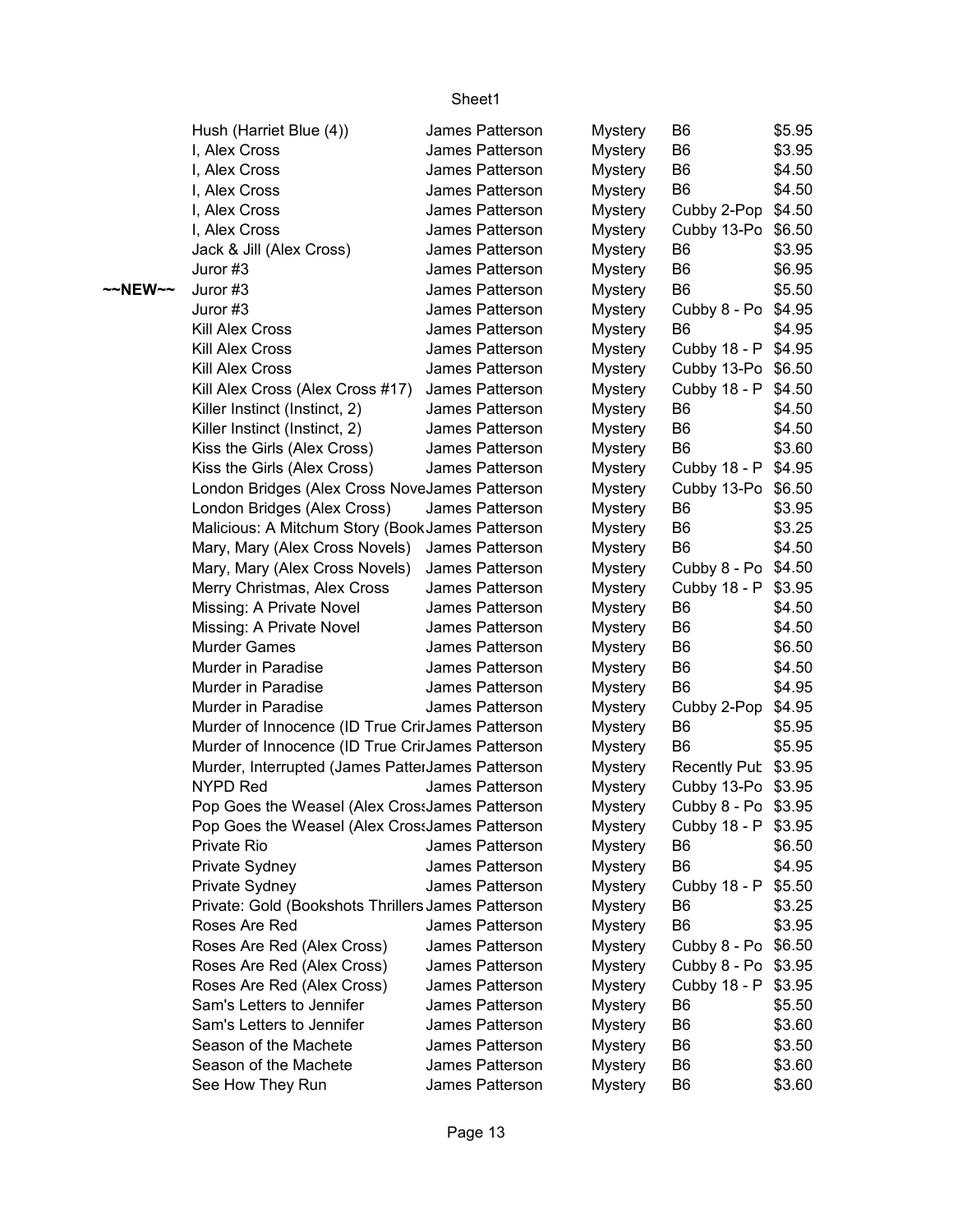| See How They Run                                   | James Patterson | <b>Mystery</b> | B6             | \$3.60 |
|----------------------------------------------------|-----------------|----------------|----------------|--------|
| Suzanne's Diary for Nicholas                       | James Patterson | <b>Mystery</b> | B <sub>6</sub> | \$4.95 |
| Suzanne's Diary for Nicholas                       | James Patterson | <b>Mystery</b> | B <sub>6</sub> | \$3.95 |
| Target: Alex Cross                                 | James Patterson | <b>Mystery</b> | B <sub>6</sub> | \$4.95 |
| <b>Target: Alex Cross</b>                          | James Patterson | <b>Mystery</b> | Cubby 18 - P   | \$5.50 |
| <b>Target: Alex Cross</b>                          | James Patterson | <b>Mystery</b> | Cubby 18 - P   | \$4.95 |
| Texas Outlaw (A Texas Ranger TIJames Patterson     |                 | <b>Mystery</b> | B <sub>6</sub> | \$5.95 |
| Texas Outlaw (A Texas Ranger TIJames Patterson     |                 | <b>Mystery</b> | B <sub>6</sub> | \$4.50 |
| Texas Outlaw (A Texas Ranger TIJames Patterson     |                 | <b>Mystery</b> | B <sub>6</sub> | \$4.95 |
| Texas Outlaw (A Texas Ranger TIJames Patterson     |                 | <b>Mystery</b> | B <sub>6</sub> | \$5.95 |
| Texas Ranger (Rory Yates (1))                      | James Patterson | <b>Mystery</b> | B <sub>6</sub> | \$4.95 |
| Texas Ranger (Rory Yates (1))                      | James Patterson | <b>Mystery</b> | Cubby 2-Pop    | \$4.95 |
| The Big Bad Wolf (Alex Cross)                      | James Patterson | <b>Mystery</b> | B <sub>6</sub> | \$3.60 |
| The Cornwalls Vanish (previously James Patterson   |                 | <b>Mystery</b> | B <sub>6</sub> | \$5.95 |
| The Cornwalls Vanish (previously James Patterson   |                 | Mystery        | Cubby 18 - P   | \$5.95 |
| The Cornwalls Vanish (previously James Patterson   |                 | <b>Mystery</b> | Cubby 18 - P   | \$5.95 |
| The Family Lawyer                                  | James Patterson | <b>Mystery</b> | B <sub>6</sub> | \$5.50 |
| The First Lady                                     | James Patterson | <b>Mystery</b> | B <sub>6</sub> | \$5.95 |
| The Games (Private)                                | James Patterson | <b>Mystery</b> | B <sub>6</sub> | \$5.50 |
| The Games (Private)                                | James Patterson | <b>Mystery</b> | B <sub>6</sub> | \$4.50 |
| The House Next Door                                | James Patterson | <b>Mystery</b> | Cubby 2-Pop    | \$5.75 |
| The Inn                                            | James Patterson | <b>Mystery</b> | B <sub>6</sub> | \$4.50 |
| The Inn                                            | James Patterson | <b>Mystery</b> | B <sub>6</sub> | \$4.50 |
| The Inn                                            | James Patterson | <b>Mystery</b> | B <sub>6</sub> | \$4.50 |
| The Inn                                            | James Patterson | <b>Mystery</b> | B <sub>6</sub> | \$4.50 |
| The Inn                                            | James Patterson | <b>Mystery</b> | Cubby 18 - P   | \$4.95 |
| The Lake House                                     | James Patterson | Mystery        | B <sub>6</sub> | \$3.95 |
| The Lake House                                     | James Patterson | <b>Mystery</b> | B <sub>6</sub> | \$3.95 |
| The Midnight Club                                  | James Patterson | Mystery        | B <sub>6</sub> | \$3.60 |
| The People vs. Alex Cross                          | James Patterson | Mystery        | B <sub>6</sub> | \$5.50 |
| The People vs. Alex Cross                          | James Patterson | Mystery        | B <sub>6</sub> | \$4.95 |
| The People vs. Alex Cross                          | James Patterson | <b>Mystery</b> | B <sub>6</sub> | \$6.50 |
| The People vs. Alex Cross                          | James Patterson | <b>Mystery</b> | B <sub>6</sub> | \$4.95 |
| The People vs. Alex Cross                          | James Patterson | <b>Mystery</b> | B <sub>6</sub> | \$6.50 |
| The People vs. Alex Cross                          | James Patterson | <b>Mystery</b> | Cubby 2-Pop    | \$4.95 |
| The Thomas Berryman Number                         | James Patterson | <b>Mystery</b> | B <sub>6</sub> | \$3.60 |
| The Warning                                        | James Patterson | <b>Mystery</b> | B <sub>6</sub> | \$4.25 |
| The Warning                                        | James Patterson | <b>Mystery</b> | B <sub>6</sub> | \$4.25 |
| The Warning                                        | James Patterson | <b>Mystery</b> | Cubby 18 - P   | \$3.95 |
| Triple Homicide: From the case fil James Patterson |                 | <b>Mystery</b> | B6             | \$4.95 |
| Triple Homicide: From the case fil James Patterson |                 | <b>Mystery</b> | B <sub>6</sub> | \$4.95 |
| Triple Homicide: From the case fil James Patterson |                 | <b>Mystery</b> | B <sub>6</sub> | \$4.95 |
| Violets Are Blue (Alex Cross)                      | James Patterson | <b>Mystery</b> | B6             | \$3.95 |
| Violets Are Blue (Alex Cross)                      | James Patterson | <b>Mystery</b> | B <sub>6</sub> | \$3.95 |
| When the Wind Blows                                | James Patterson | <b>Mystery</b> | B <sub>6</sub> | \$3.60 |
| Worst Case (Michael Bennett)                       | James Patterson | <b>Mystery</b> | B <sub>6</sub> | \$5.50 |
| Worst Case (Michael Bennett)                       | James Patterson | <b>Mystery</b> | Cubby 8 - Po   | \$5.50 |
| Zoo 2 (BookShots)                                  | James Patterson | Mystery        | B <sub>6</sub> | \$3.25 |
| Zoo 2 (BookShots)                                  | James Patterson | <b>Mystery</b> | B <sub>6</sub> | \$2.25 |
|                                                    |                 |                |                |        |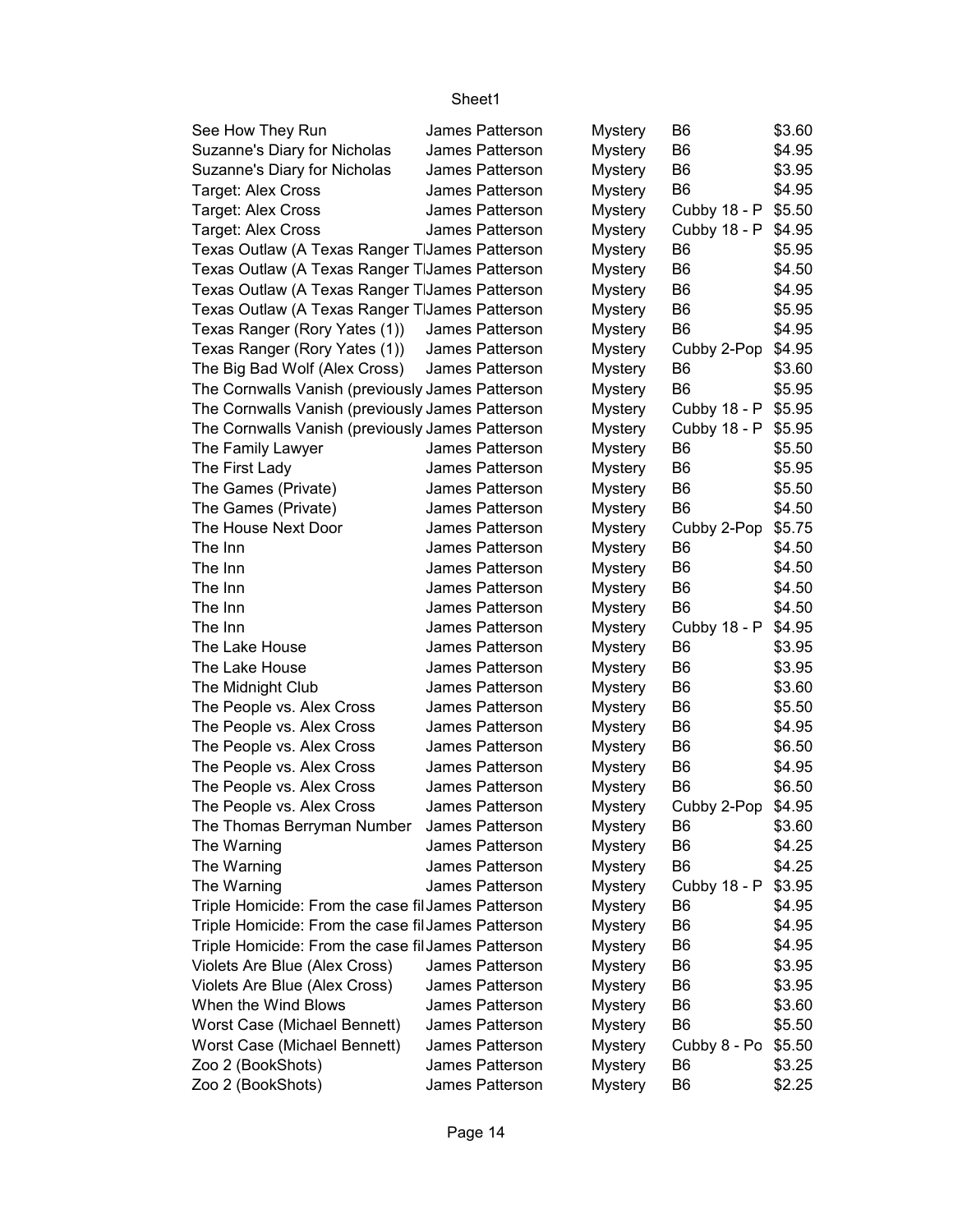| 3rd Degree (Women's Murder CluJames Patterson, AndreMystery |                                | B6                  | \$3.95 |
|-------------------------------------------------------------|--------------------------------|---------------------|--------|
| Judge & Jury                                                | James Patterson, AndreMystery  | B <sub>6</sub>      | \$3.95 |
| Judge & Jury                                                | James Patterson, AndreMystery  | B <sub>6</sub>      | \$4.50 |
| Lifeguard                                                   | James Patterson, AndreMystery  | B <sub>6</sub>      | \$4.50 |
| Lifeguard                                                   | James Patterson, AndreMystery  | B <sub>6</sub>      | \$4.50 |
| The Jester                                                  | James Patterson, AndreMystery  | Cubby 8 - Po \$3.95 |        |
| The Jester                                                  | James Patterson, AndreMystery  | Cubby 13-Po \$6.50  |        |
| Count to Ten: A Private Novel                               | James Patterson, Ashw Mystery  | B <sub>6</sub>      | \$5.50 |
| Count to Ten: A Private Novel                               | James Patterson, Ashw Mystery  | B <sub>6</sub>      | \$4.50 |
| Count to Ten: A Private Novel                               | James Patterson, Ashw Mystery  | Cubby 2-Pop         | \$5.50 |
| Private India: City on Fire                                 | James Patterson, Ashw Mystery  | B <sub>6</sub>      | \$5.50 |
| Private India: City on Fire                                 | James Patterson, Ashw Mystery  | B <sub>6</sub>      | \$4.50 |
| Private India: City on Fire                                 | James Patterson, Ashw Mystery  | B <sub>6</sub>      | \$4.50 |
| Private India: City on Fire                                 | James Patterson, Ashw Mystery  | B <sub>6</sub>      | \$5.25 |
| Private India: City on Fire                                 | James Patterson, Ashw Mystery  | Cubby 18 - P \$4.95 |        |
| Never Never                                                 | James Patterson, Cand Mystery  | B <sub>6</sub>      | \$4.50 |
| Never Never                                                 | James Patterson, Cand Mystery  | B <sub>6</sub>      | \$4.50 |
| Never Never                                                 | James Patterson, Cand Mystery  | B <sub>6</sub>      | \$5.50 |
| Never Never                                                 | James Patterson, Cand Mystery  | Cubby 2-Pop         | \$4.50 |
| <b>Guilty Wives</b>                                         | James Patterson, DavidMystery  | B <sub>6</sub>      | \$5.75 |
| <b>Guilty Wives</b>                                         | James Patterson, DavidMystery  | B <sub>6</sub>      | \$5.50 |
| Invisible                                                   | James Patterson, DavidMystery  | B <sub>6</sub>      | \$4.50 |
| Invisible                                                   | James Patterson, DavidMystery  | B <sub>6</sub>      | \$4.50 |
| Invisible                                                   | James Patterson, DavidMystery  | Cubby 18 - P \$6.50 |        |
| The Black Book                                              | James Patterson, DavidMystery  | B <sub>6</sub>      | \$5.95 |
| The Black Book                                              | James Patterson, DavidMystery  | Cubby 18 - P        | \$4.50 |
| The Murder House                                            | James Patterson, DavidMystery  | B <sub>6</sub>      | \$6.50 |
| The Murder House                                            | James Patterson, DavidMystery  | B <sub>6</sub>      | \$4.50 |
| The Murder House                                            | James Patterson, DavidMystery  | B <sub>6</sub>      | \$6.50 |
| Sundays at Tiffany's                                        | James Patterson, Gabri Mystery | B <sub>6</sub>      | \$5.95 |
| Don't Blink                                                 | James Patterson, HowaMystery   | B <sub>6</sub>      | \$4.95 |
| Don't Blink                                                 | James Patterson, HowaMystery   | B <sub>6</sub>      | \$4.95 |
| Don't Blink                                                 | James Patterson, HowaMystery   | B <sub>6</sub>      | \$6.50 |
| Don't Blink                                                 | James Patterson, HowaMystery   | B <sub>6</sub>      | \$4.50 |
| Don't Blink                                                 | James Patterson, HowaMystery   | B <sub>6</sub>      | \$6.50 |
| Honeymoon                                                   | James Patterson, HowaMystery   | B6                  | \$3.95 |
| Sail                                                        | James Patterson, HowaMystery   | B <sub>6</sub>      | \$4.50 |
| Sail                                                        | James Patterson, HowaMystery   | B <sub>6</sub>      | \$4.50 |
| Second Honeymoon                                            | James Patterson, HowaMystery   | B <sub>6</sub>      | \$5.50 |
| Truth or Die                                                | James Patterson, HowaMystery   | B <sub>6</sub>      | \$4.50 |
| Truth or Die                                                | James Patterson, HowaMystery   | Cubby 8 - Po        | \$4.50 |
| Truth or Die                                                | James Patterson, HowaMystery   | Cubby 8 - Po        | \$4.95 |
| You've Been Warned                                          | James Patterson, HowaMystery   | B <sub>6</sub>      | \$4.50 |
| You've Been Warned                                          | James Patterson, HowaMystery   | B <sub>6</sub>      | \$6.50 |
| You've Been Warned                                          | James Patterson, HowaMystery   | B6                  | \$4.50 |
| Haunted (Michael Bennett)                                   | James Patterson, Jame Mystery  | B <sub>6</sub>      | \$5.50 |
| Haunted (Michael Bennett)                                   | James Patterson, Jame Mystery  | Cubby 2-Pop         | \$5.50 |
| <b>The Postcard Killers</b>                                 | James Patterson, Liza Mystery  | B6                  | \$6.50 |
| Private London                                              | James Patterson, Mark Mystery  | B <sub>6</sub>      | \$4.95 |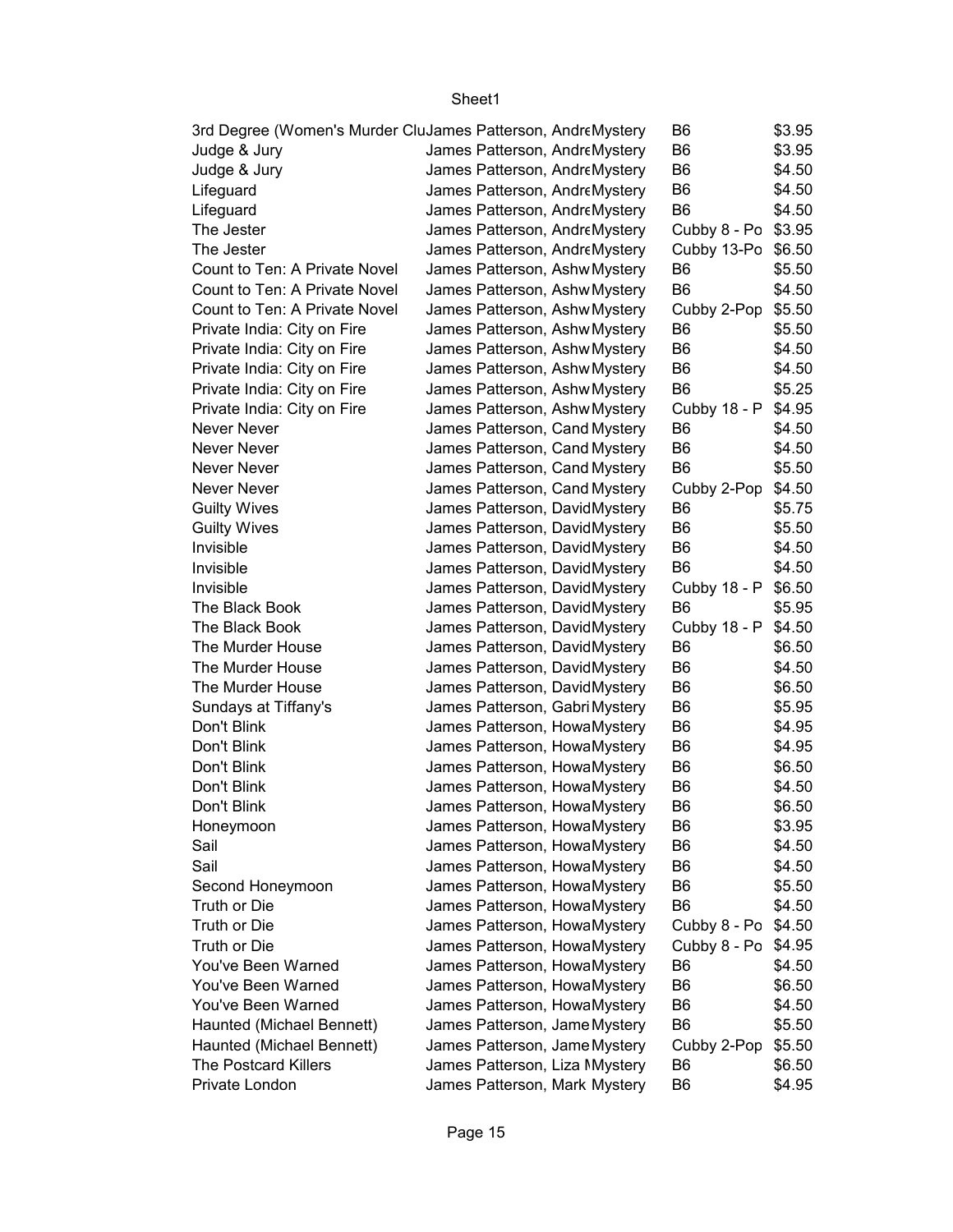|                                                                 |  |                                                                | B6                                    | \$4.50 |
|-----------------------------------------------------------------|--|----------------------------------------------------------------|---------------------------------------|--------|
| Private London<br>Private London                                |  | James Patterson, Mark Mystery<br>James Patterson, Mark Mystery |                                       |        |
| <b>Private Berlin</b>                                           |  |                                                                | Cubby 8 - Po \$4.50<br>B <sub>6</sub> |        |
|                                                                 |  | James Patterson, Mark Mystery                                  | B <sub>6</sub>                        | \$4.95 |
| Private Berlin                                                  |  | James Patterson, Mark Mystery                                  |                                       | \$4.95 |
| Private Berlin                                                  |  | James Patterson, Mark Mystery                                  | Cubby 18 - P \$3.95<br>B <sub>6</sub> |        |
| <b>Private Games</b>                                            |  | James Patterson, Mark Mystery                                  |                                       | \$5.50 |
| <b>Private Games</b>                                            |  | James Patterson, Mark Mystery                                  | B <sub>6</sub>                        | \$6.50 |
| <b>Private Games</b>                                            |  | James Patterson, Mark Mystery                                  | B <sub>6</sub>                        | \$5.50 |
| <b>Private Games</b>                                            |  | James Patterson, Mark Mystery                                  | B <sub>6</sub>                        | \$5.50 |
| <b>Private Games</b>                                            |  | James Patterson, Mark Mystery                                  | Cubby 18 - P \$4.95                   |        |
| Private L.A.                                                    |  | James Patterson, Mark Mystery                                  | B <sub>6</sub>                        | \$4.50 |
| Private L.A.                                                    |  | James Patterson, Mark Mystery                                  | B <sub>6</sub>                        | \$4.50 |
| <b>Private Paris</b>                                            |  | James Patterson, Mark Mystery                                  | B <sub>6</sub>                        | \$5.50 |
| <b>Private Paris</b>                                            |  | James Patterson, Mark Mystery                                  | Cubby 18 - P \$5.50                   |        |
| Kill Me If You Can                                              |  | James Patterson, Marsł Mystery                                 | Floor                                 | \$6.50 |
| Kill Me If You Can                                              |  | James Patterson, Marsł Mystery                                 | B <sub>6</sub>                        | \$5.95 |
| Kill Me If You Can                                              |  | James Patterson, Marsł Mystery                                 | B <sub>6</sub>                        | \$4.50 |
| Kill Me If You Can                                              |  | James Patterson, Marsl Mystery                                 | Cubby 2-Pop \$4.50                    |        |
| Kill Me If You Can                                              |  | James Patterson, MarshMystery                                  | Cubby 18 - P \$4.50                   |        |
| NYPD Red                                                        |  | James Patterson, Marsł Mystery                                 | B <sub>6</sub>                        | \$4.95 |
| NYPD Red 2                                                      |  | James Patterson, Marsł Mystery                                 | B <sub>6</sub>                        | \$4.50 |
| NYPD Red 2                                                      |  | James Patterson, MarshMystery                                  | Cubby 18 - P \$4.50                   |        |
| NYPD Red 3                                                      |  | James Patterson, Marsł Mystery                                 | B <sub>6</sub>                        | \$4.50 |
| NYPD Red 4                                                      |  | James Patterson, Marsł Mystery                                 | B <sub>6</sub>                        | \$4.95 |
| NYPD Red 4                                                      |  | James Patterson, Marsł Mystery                                 | B <sub>6</sub>                        | \$4.95 |
| Red Alert: An NYPD Red Mystery James Patterson, MarshMystery    |  |                                                                | Cubby 18 - P \$5.50                   |        |
| 10th Anniversary (Women's Murd James Patterson, Maxir Mystery   |  |                                                                | B <sub>6</sub>                        | \$5.50 |
| 11th Hour (Women's Murder ClubJames Patterson, Maxir Mystery    |  |                                                                | B <sub>6</sub>                        | \$4.50 |
| 11th Hour (Women's Murder ClubJames Patterson, Maxir Mystery    |  |                                                                | Cubby 8 - Po \$6.50                   |        |
| 11th Hour (Women's Murder ClubJames Patterson, Maxir Mystery    |  |                                                                | Cubby 18 - P \$5.50                   |        |
| 12th of Never (Women's Murder CJames Patterson, Maxir Mystery   |  |                                                                | B6                                    | \$5.50 |
| 14th Deadly Sin (Women's MurdeJames Patterson, Maxir Mystery    |  |                                                                | B <sub>6</sub>                        | \$5.50 |
| 14th Deadly Sin (Women's MurdeJames Patterson, Maxir Mystery    |  |                                                                | B <sub>6</sub>                        | \$4.95 |
| 14th Deadly Sin (Women's MurdeJames Patterson, Maxir Mystery    |  |                                                                | Cubby 18 - P \$4.50                   |        |
| 15th Affair (Women's Murder Clut James Patterson, Maxir Mystery |  |                                                                | B <sub>6</sub>                        | \$5.50 |
| 15th Affair (Women's Murder Clut James Patterson, Maxir Mystery |  |                                                                | Cubby 18 - P \$4.95                   |        |
| 16th Seduction (Women's Murder James Patterson, Maxir Mystery   |  |                                                                | Cubby 18 - P \$4.95                   |        |
| 4th of July (Women's Murder Clut James Patterson, Maxir Mystery |  |                                                                | B <sub>6</sub>                        | \$4.50 |
| 4th of July (Women's Murder Clut James Patterson, Maxir Mystery |  |                                                                | B <sub>6</sub>                        | \$4.50 |
| 4th of July (Women's Murder Clut James Patterson, Maxir Mystery |  |                                                                | Cubby 18 - P                          | \$4.50 |
| 7th Heaven (Women's Murder CluJames Patterson, Maxir Mystery    |  |                                                                | B <sub>6</sub>                        | \$3.95 |
| Confessions: The Private School IJames Patterson, Maxir Mystery |  |                                                                | B <sub>6</sub>                        | \$3.95 |
| Private                                                         |  | James Patterson, Maxir Mystery                                 | B6                                    | \$4.95 |
| Private                                                         |  | James Patterson, Maxir Mystery                                 | B <sub>6</sub>                        | \$4.50 |
| Private                                                         |  | James Patterson, Maxir Mystery                                 | B <sub>6</sub>                        | \$4.95 |
| Private                                                         |  | James Patterson, Maxir Mystery                                 | B <sub>6</sub>                        | \$4.95 |
| Private                                                         |  | James Patterson, Maxir Mystery                                 | Cubby 18 - P                          | \$4.50 |
| Private Vegas                                                   |  | James Patterson, Maxir Mystery                                 | B <sub>6</sub>                        | \$5.95 |
| Private: #1 Suspect                                             |  | James Patterson, Maxir Mystery                                 | Cubby 18 - P \$5.50                   |        |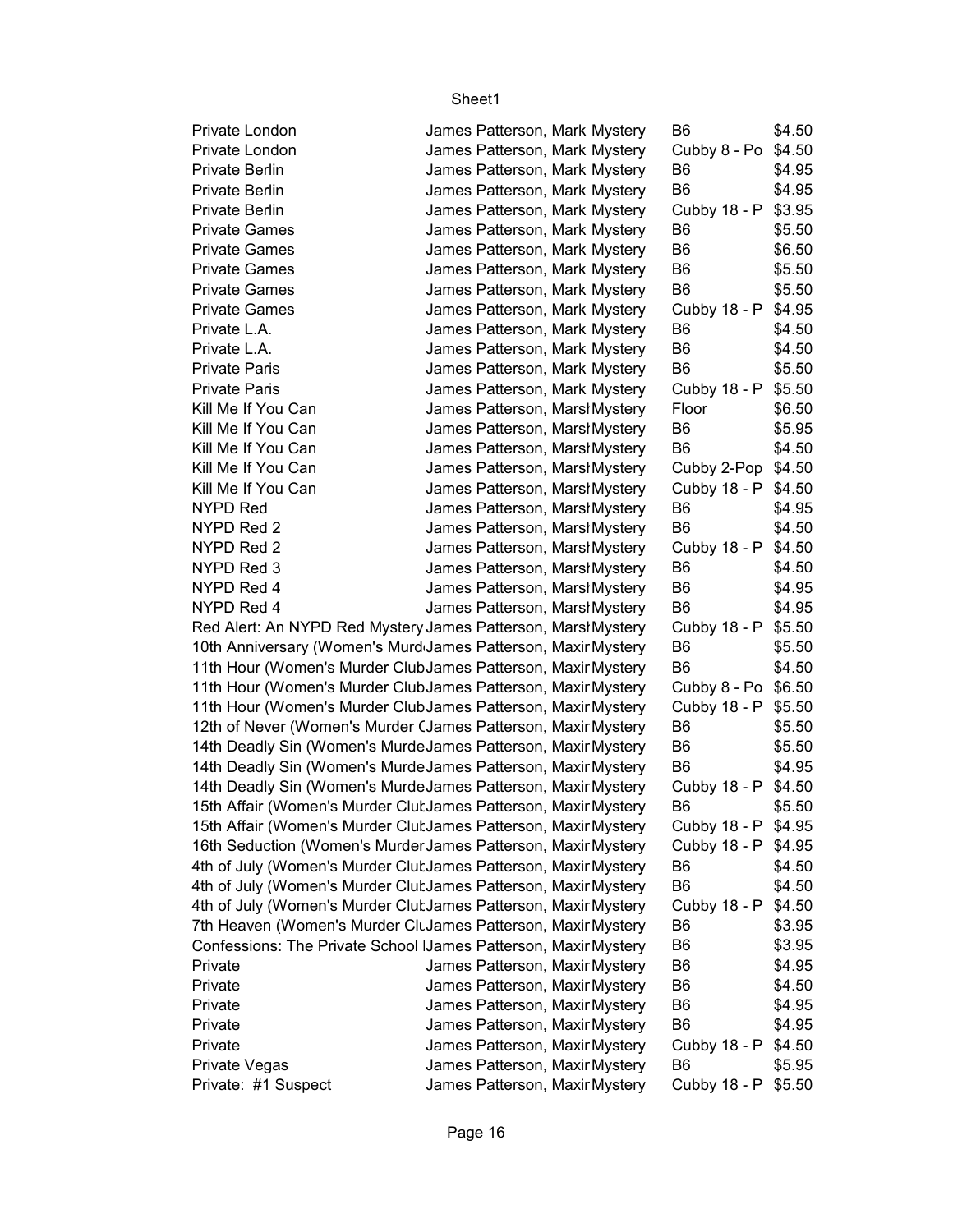| Private: #1 Suspect                                              |  | James Patterson, Maxir Mystery | B6                  | \$4.95 |
|------------------------------------------------------------------|--|--------------------------------|---------------------|--------|
| Private: #1 Suspect                                              |  | James Patterson, Maxir Mystery | B <sub>6</sub>      | \$4.50 |
| Private: #1 Suspect                                              |  | James Patterson, Maxir Mystery | B <sub>6</sub>      | \$4.50 |
| Swimsuit                                                         |  | James Patterson, Maxir Mystery | B <sub>6</sub>      | \$4.50 |
| Swimsuit                                                         |  | James Patterson, Maxir Mystery | B <sub>6</sub>      | \$5.50 |
| Swimsuit                                                         |  | James Patterson, Maxir Mystery | B <sub>6</sub>      | \$4.50 |
| The 5th Horseman (Women's MuiJames Patterson, Maxir Mystery      |  |                                | B <sub>6</sub>      | \$4.50 |
| The 5th Horseman (Women's MuiJames Patterson, Maxir Mystery      |  |                                | Cubby 8 - Po        | \$4.50 |
| The 5th Horseman (Women's MuiJames Patterson, Maxir Mystery      |  |                                | Cubby 18 - P        | \$5.50 |
| The 6th Target (The Women's MuJames Patterson, Maxir Mystery     |  |                                | Cubby 18 - P        | \$6.50 |
| The 6th Target (Women's Murder James Patterson, Maxir Mystery    |  |                                | B <sub>6</sub>      | \$4.25 |
| The 6th Target (Women's Murder James Patterson, Maxir Mystery    |  |                                | B <sub>6</sub>      | \$4.25 |
| The 8th Confession (Women's MtJames Patterson, Maxir Mystery     |  |                                | B <sub>6</sub>      | \$4.95 |
| The 8th Confession (Women's MtJames Patterson, Maxir Mystery     |  |                                | B <sub>6</sub>      | \$4.50 |
| The 8th Confession (Women's MtJames Patterson, Maxir Mystery     |  |                                | B <sub>6</sub>      | \$5.25 |
| The 8th Confession (Women's MuJames Patterson, Maxir Mystery     |  |                                | B <sub>6</sub>      | \$6.50 |
| The 9th Judgment (Women's Mur James Patterson, Maxir Mystery     |  |                                | B <sub>6</sub>      | \$6.50 |
| The 9th Judgment (Women's Mur James Patterson, Maxir Mystery     |  |                                | Cubby 18 - P        | \$4.50 |
| Unlucky 13 (Women's Murder CluJames Patterson, Maxir Mystery     |  |                                | Cubby 18 - P        | \$4.50 |
| Alert                                                            |  | James Patterson, MichaMystery  | B <sub>6</sub>      | \$4.50 |
| Alert                                                            |  | James Patterson, MichaMystery  | B <sub>6</sub>      | \$4.50 |
| Alert                                                            |  | James Patterson, MichaMystery  | B <sub>6</sub>      | \$4.95 |
| Alert (Michael Bennett)                                          |  | James Patterson, MichaMystery  | B <sub>6</sub>      | \$5.20 |
| Burn (Michael Bennett)                                           |  | James Patterson, MichaMystery  | B <sub>6</sub>      | \$5.50 |
| Burn (Michael Bennett)                                           |  | James Patterson, MichaMystery  | B <sub>6</sub>      | \$5.50 |
| Burn (Michael Bennett)                                           |  | James Patterson, MichaMystery  | B <sub>6</sub>      | \$4.50 |
| Burn (Michael Bennett)                                           |  | James Patterson, MichaMystery  | Cubby 2-Pop \$5.50  |        |
| Gone (Michael Bennett)                                           |  | James Patterson, MichaMystery  | B <sub>6</sub>      | \$6.50 |
| Gone (Michael Bennett)                                           |  | James Patterson, MichaMystery  | Cubby 2-Pop         | \$4.50 |
| Gone (Michael Bennett)                                           |  | James Patterson, MichaMystery  | Cubby 18 - P        | \$4.95 |
| I, Michael Bennett                                               |  | James Patterson, MichaMystery  | B <sub>6</sub>      | \$4.50 |
| I, Michael Bennett (Michael Bennt James Patterson, Micha Mystery |  |                                | Cubby 8 - Po        | \$6.50 |
| I, Michael Bennett (Michael BenntJames Patterson, MichaMystery   |  |                                | Cubby 18 - P        | \$6.50 |
| Run for Your Life                                                |  | James Patterson, MichaMystery  | B <sub>6</sub>      | \$3.00 |
| Run for Your Life (Michael Benne James Patterson, Micha Mystery  |  |                                | B <sub>6</sub>      | \$4.50 |
| Run for Your Life (Michael BennetJames Patterson, MichaMystery   |  |                                | Cubby 18 - P \$4.50 |        |
| Step On a Crack (Michael Bennet James Patterson, MichaMystery    |  |                                | Cubby 8 - Po \$4.50 |        |
| The Quickie                                                      |  | James Patterson, MichaMystery  | B6                  | \$5.95 |
| The Quickie                                                      |  | James Patterson, MichaMystery  | B <sub>6</sub>      | \$6.50 |
| The Quickie                                                      |  | James Patterson, MichaMystery  | B6                  | \$3.95 |
| <b>Tick Tock (Michael Bennett)</b>                               |  | James Patterson, MichaMystery  | B <sub>6</sub>      | \$6.75 |
| Tick Tock (Michael Bennett)                                      |  | James Patterson, MichaMystery  | B <sub>6</sub>      | \$5.95 |
| Tick Tock (Michael Bennett)                                      |  | James Patterson, MichaMystery  | B <sub>6</sub>      | \$6.50 |
| Tick Tock (Michael Bennett)                                      |  | James Patterson, MichaMystery  | Cubby 2-Pop         | \$5.95 |
| Worst Case (Michael Bennett)                                     |  | James Patterson, MichaMystery  | B <sub>6</sub>      | \$4.50 |
| Worst Case (Michael Bennett)                                     |  | James Patterson, MichaMystery  | Cubby 18 - P        | \$4.50 |
| Zoo                                                              |  | James Patterson, MichaMystery  | B6                  | \$5.95 |
| Zoo                                                              |  | James Patterson, MichaMystery  | B <sub>6</sub>      | \$3.95 |
| Zoo                                                              |  | James Patterson, MichaMystery  | B6                  | \$3.95 |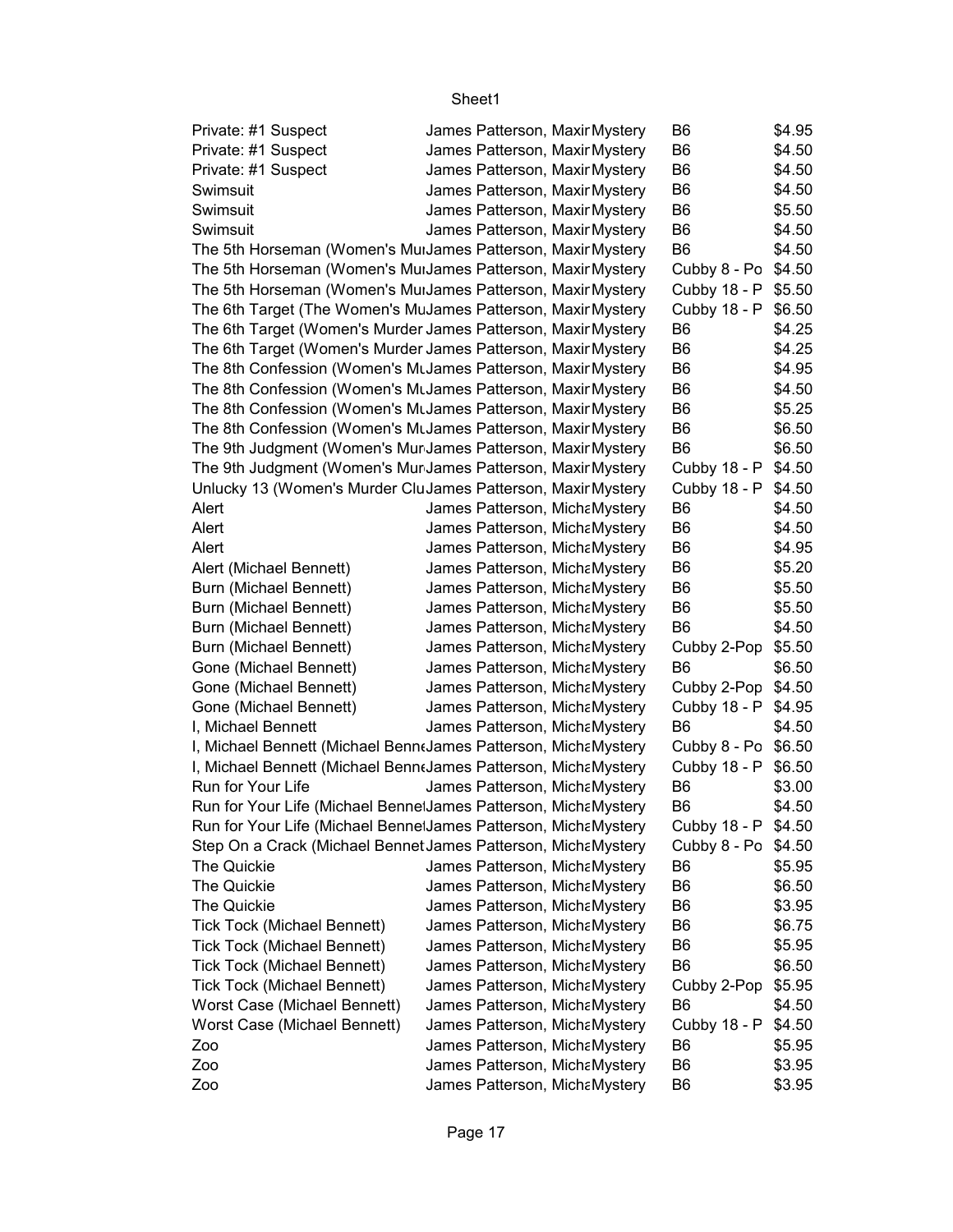| Zoo                                                               | James Patterson, MichaMystery  | B6                  | \$5.25 |
|-------------------------------------------------------------------|--------------------------------|---------------------|--------|
| <b>Private Down Under</b>                                         | James Patterson, MichaMystery  | B <sub>6</sub>      | \$4.50 |
| <b>Private Down Under</b>                                         | James Patterson, MichaMystery  | B <sub>6</sub>      | \$5.95 |
| <b>Private Down Under</b>                                         | James Patterson, MichaMystery  | B <sub>6</sub>      | \$4.50 |
| Private Down Under                                                | James Patterson, MichaMystery  | B <sub>6</sub>      | \$5.95 |
| <b>Private Down Under</b>                                         | James Patterson, MichaMystery  | Cubby 18 - P        | \$4.50 |
| Toys                                                              | James Patterson, Neil Mystery  | B <sub>6</sub>      | \$4.50 |
| Beach Road                                                        | James Patterson, Peter Mystery | Floor               | \$4.50 |
| Beach Road                                                        | James Patterson, Peter Mystery | B <sub>6</sub>      | \$4.50 |
| <b>Beach Road</b>                                                 | James Patterson, Peter Mystery | Cubby 8 - Po        | \$4.50 |
| The Beach House                                                   | James Patterson, Peter Mystery | B <sub>6</sub>      | \$4.25 |
| The Beach House                                                   | James Patterson, Peter Mystery | Cubby 8 - Po \$3.60 |        |
| Alex Cross's Trial                                                | James Patterson, RichaMystery  | B <sub>6</sub>      | \$4.50 |
| Alex Cross's Trial                                                | James Patterson, RichaMystery  | B <sub>6</sub>      | \$4.50 |
| The Christmas Wedding                                             | James Patterson, RichaMystery  | B <sub>6</sub>      | \$5.50 |
| <b>Texas Ranger</b>                                               | James Patterson, Andre Mystery | Cubby 18 - P        | \$5.50 |
| 3rd Degree                                                        | James Patterson, Andre Mystery | B <sub>6</sub>      | \$5.95 |
| 3rd Degree                                                        | James Patterson, Andre Mystery | B <sub>6</sub>      | \$5.95 |
| Revenge                                                           | James Patterson, Andre Mystery | B <sub>6</sub>      | \$4.95 |
| The President Is Missing: A NovelJames Patterson, Bill CliMystery |                                | B <sub>6</sub>      | \$5.95 |
| The President Is Missing: A NovelJames Patterson, Bill CliMystery |                                | B <sub>6</sub>      | \$6.95 |
| Fifty Fifty (Harriet Blue)                                        | James Patterson, Candi Mystery | B <sub>6</sub>      | \$4.50 |
| Fifty Fifty (Harriet Blue)                                        | James Patterson, Candi Mystery | B <sub>6</sub>      | \$3.95 |
| Fifty Fifty (Harriet Blue)                                        | James Patterson, Candi Mystery | Cubby 2-Pop         | \$4.50 |
| Fifty Fifty (Harriet Blue)                                        | James Patterson, Candi Mystery | Cubby 18 - P        | \$4.50 |
| Hush (Harriet Blue, 4)                                            | James Patterson, Candi Mystery | B <sub>6</sub>      | \$4.95 |
| Hush (Harriet Blue, 4)                                            | James Patterson, Candi Mystery | B <sub>6</sub>      | \$4.95 |
| Hush (Harriet Blue, 4)                                            | James Patterson, Candi Mystery | Cubby 18 - P        | \$4.95 |
| <b>Mistress</b>                                                   | James Patterson, David Mystery | B <sub>6</sub>      | \$6.50 |
| Unsolved                                                          | James Patterson, David Mystery | Cubby 18 - P        | \$5.95 |
| Unsolved (Invisible)                                              | James Patterson, David Mystery | B6                  | \$6.50 |
| Sundays at Tiffany's                                              | James Patterson, GabricMystery | B <sub>6</sub>      | \$3.60 |
| Sundays at Tiffany's                                              | James Patterson, GabricMystery | B <sub>6</sub>      | \$3.60 |
| The Fall of Crazy House (Crazy HJames Patterson, Gabrit Mystery   |                                | B <sub>6</sub>      | \$4.50 |
| Instinct (previously published as NJames Patterson, HowarMystery  |                                | B <sub>6</sub>      | \$4.95 |
| Instinct (previously published as NJames Patterson, HowarMystery  |                                | B6                  | \$4.50 |
| Instinct (previously published as NJames Patterson, HowarMystery  |                                | Cubby 2-Pop         | \$4.95 |
| Instinct (previously published as NJames Patterson, HowarMystery  |                                | Cubby 18 - P        | \$4.95 |
| Ambush (Michael Bennett (11))                                     | James Patterson, James Mystery | B6                  | \$4.95 |
| Ambush (Michael Bennett (11))                                     | James Patterson, James Mystery | B <sub>6</sub>      | \$4.95 |
| Ambush (Michael Bennett)                                          | James Patterson, James Mystery | B <sub>6</sub>      | \$5.95 |
| Ambush (Michael Bennett)                                          | James Patterson, James Mystery | Cubby 2-Pop         | \$5.95 |
| Blindside (Michael Bennett, 12)                                   | James Patterson, James Mystery | B <sub>6</sub>      | \$4.50 |
| Lost                                                              | James Patterson, James Mystery | B <sub>6</sub>      | \$6.25 |
| Lost                                                              | James Patterson, James Mystery | B <sub>6</sub>      | \$6.25 |
| Lost (Tom Moon, 1)                                                | James Patterson, James Mystery | <b>Recently Pub</b> | \$4.95 |
| The River Murders                                                 | James Patterson, James Mystery | B6                  | \$4.95 |
| The River Murders                                                 | James Patterson, James Mystery | B <sub>6</sub>      | \$6.50 |
| The River Murders                                                 | James Patterson, James Mystery | B <sub>6</sub>      | \$4.95 |
|                                                                   |                                |                     |        |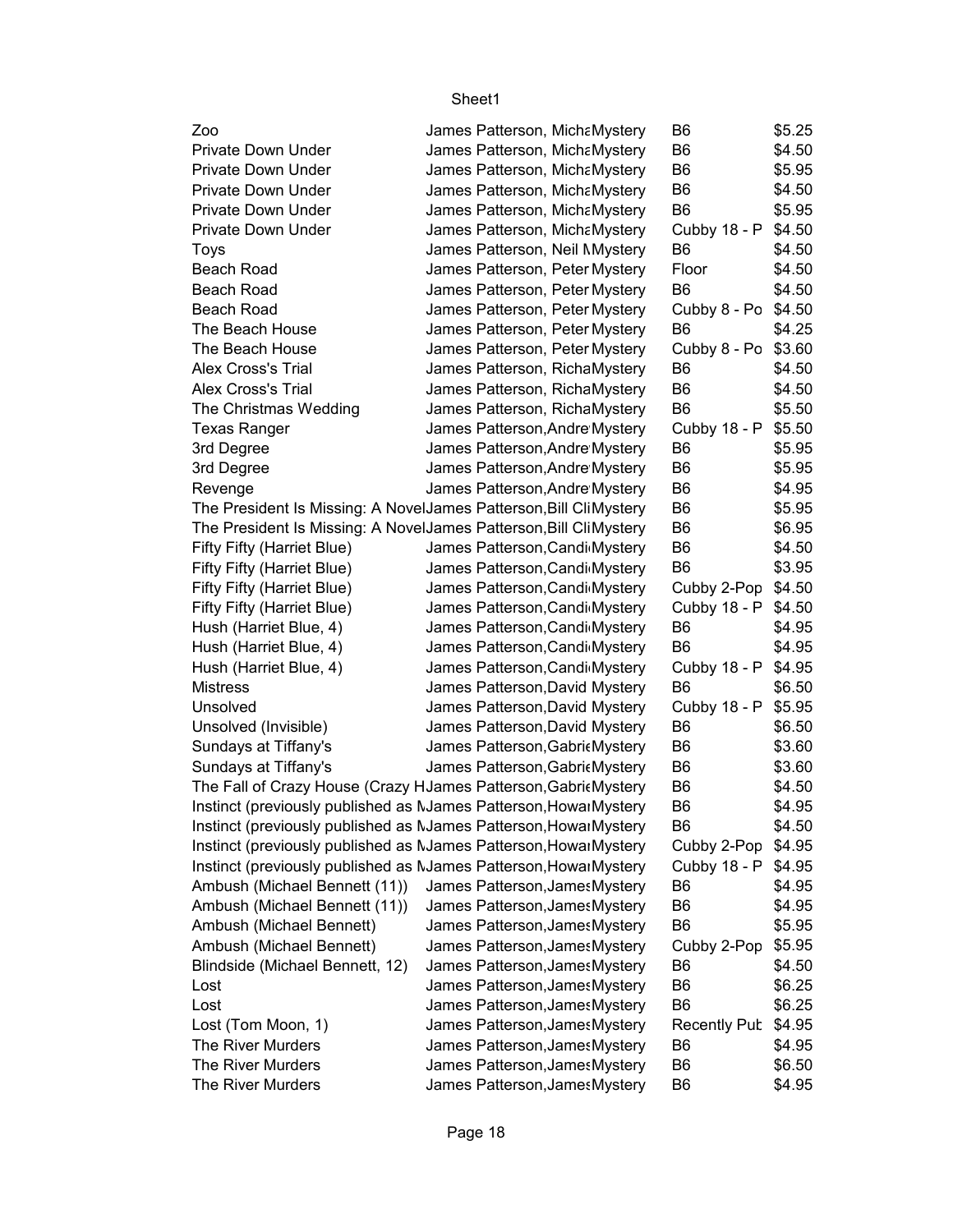| The River Murders                                                  |               | James Patterson, James Mystery |                | Cubby 2-Pop         | \$5.95 |
|--------------------------------------------------------------------|---------------|--------------------------------|----------------|---------------------|--------|
| Filthy Rich: The Billionaire's Sex SJames Patterson, John (Mystery |               |                                |                | B <sub>6</sub>      | \$5.95 |
| Private L.A.                                                       |               | James Patterson, Mark {Mystery |                | B <sub>6</sub>      | \$6.50 |
| NYPD Red 6                                                         |               | James Patterson, Marsh Mystery |                | B <sub>6</sub>      | \$5.95 |
| Red Alert: An NYPD Red Mystery James Patterson, Marsh Mystery      |               |                                |                | B <sub>6</sub>      | \$4.50 |
| The Murder of King Tut: The Plot James Patterson, Martin Mystery   |               |                                |                | Cubby 8 - Po \$5.95 |        |
| The Chef                                                           |               | James Patterson, Max DMystery  |                | B <sub>6</sub>      | \$4.95 |
| The Chef                                                           |               | James Patterson, Max DMystery  |                | B <sub>6</sub>      | \$4.50 |
| Confessions of a Murder Suspect James Patterson, Maxin Mystery     |               |                                |                | B <sub>6</sub>      | \$3.95 |
| Confessions: The Murder of an ArJames Patterson, Maxin Mystery     |               |                                |                | B <sub>6</sub>      | \$4.25 |
| The 17th Suspect (Women's Murdames Patterson, Maxin Mystery        |               |                                |                | B <sub>6</sub>      | \$5.95 |
| The 17th Suspect (Women's Murdames Patterson, Maxin Mystery        |               |                                |                | Cubby 18 - P \$4.95 |        |
| The 18th Abduction (Women's MtJames Patterson, Maxin Mystery       |               |                                |                | B <sub>6</sub>      | \$4.95 |
| The 18th Abduction (Women's MtJames Patterson, Maxin Mystery       |               |                                |                | B <sub>6</sub>      | \$4.50 |
| The 19th Christmas (Women's MtJames Patterson, Maxin Mystery       |               |                                |                | B <sub>6</sub>      | \$5.50 |
| The 19th Christmas (Women's MtJames Patterson, Maxin Mystery       |               |                                |                | B <sub>6</sub>      | \$4.95 |
| The 20th Victim (Women's Murde James Patterson, Maxin Mystery      |               |                                |                | B <sub>6</sub>      | \$6.50 |
| Woman of God                                                       |               | James Patterson, Maxin Mystery |                | B <sub>6</sub>      | \$5.50 |
| Now You See Her                                                    |               | James Patterson, Micha Mystery |                | B <sub>6</sub>      | \$5.25 |
| Run for Your Life (Michael Benne James Patterson, Micha Mystery    |               |                                |                | B <sub>6</sub>      | \$4.50 |
| Run for Your Life (Michael Benne James Patterson, Micha Mystery    |               |                                |                | B <sub>6</sub>      | \$3.95 |
| Step on a Crack (Michael BennettJames Patterson, Micha Mystery     |               |                                |                | Cubby 8 - Po \$3.95 |        |
| Miracle at Augusta                                                 |               | James Patterson, Peter Mystery |                | B <sub>6</sub>      | \$5.95 |
| Princess: A Private Novel                                          |               | James Patterson, Rees Mystery  |                | B <sub>6</sub>      | \$4.50 |
| The Christmas Wedding                                              |               | James Patterson, RicharMystery |                | B <sub>6</sub>      | \$3.95 |
| The Midwife Murders                                                |               | James Patterson, RicharMystery |                | B <sub>6</sub>      | \$6.50 |
| The Store                                                          |               | James Patterson, RicharMystery |                | Recently Pub \$4.95 |        |
| The Store                                                          |               | James Patterson, RicharMystery |                | B <sub>6</sub>      | \$4.95 |
| Cajun Justice                                                      |               | James Patterson, Tucke Mystery |                | B <sub>6</sub>      | \$5.50 |
| Cajun Justice                                                      |               | James Patterson, Tucke Mystery |                | Cubby 8 - Po \$5.95 |        |
| Cajun Justice                                                      |               | James Patterson, Tucke Mystery |                | B <sub>6</sub>      | \$4.95 |
| Cajun Justice                                                      |               | James Patterson, Tucke Mystery |                | B <sub>6</sub>      | \$4.50 |
| Cajun Justice                                                      |               | James Patterson, Tucke Mystery |                | B <sub>6</sub>      | \$4.50 |
| Cajun Justice                                                      |               | James Patterson, Tucke Mystery |                | B <sub>6</sub>      | \$4.95 |
| Cajun Justice                                                      |               | James Patterson, Tucke Mystery |                | B <sub>6</sub>      | \$4.50 |
| Silencer (Thorn Mysteries, 9)                                      | James W. Hall |                                | <b>Mystery</b> | Floor               | \$5.50 |
| <b>Sweet Heart</b>                                                 | James, Peter  |                                | <b>Mystery</b> | Floor               | \$4.50 |
| On Thin Ice                                                        | Jamie Bastedo |                                | <b>Mystery</b> | Floor               | \$4.95 |
| <b>Bones</b>                                                       | Jan Burke     |                                | <b>Mystery</b> | Floor               | \$3.95 |
| Flight                                                             | Jan Burke     |                                | <b>Mystery</b> | Floor               | \$3.95 |
| Kidnapped: An Irene Kelly Novel Jan Burke                          |               |                                | <b>Mystery</b> | Floor               | \$4.25 |
| Liar: An Irene Kelly Mystery (IreneJan Burke                       |               |                                | <b>Mystery</b> | Floor               | \$6.50 |
| Nine                                                               | Jan Burke     |                                | <b>Mystery</b> | Floor               | \$6.50 |
| Sweet Dreams, Irene: An Irene KtJan Burke                          |               |                                | <b>Mystery</b> | Floor               | \$3.95 |
| The Man In The Wooden Hat (OlcJane Gardam                          |               |                                | <b>Mystery</b> | Floor               | \$4.50 |
| Baptism in Blood                                                   | Jane Haddam   |                                | <b>Mystery</b> | B4                  | \$3.95 |
| Deadly Beloved (Gergor DemarkitJane Haddam                         |               |                                | <b>Mystery</b> | B <sub>4</sub>      | \$3.95 |
| Fountain of Death (Gregor DemarJane Haddam                         |               |                                | <b>Mystery</b> | B4                  | \$3.95 |
| Skeleton Key: A Gregor DemarkiaJane Haddam                         |               |                                | <b>Mystery</b> | Floor               | \$3.50 |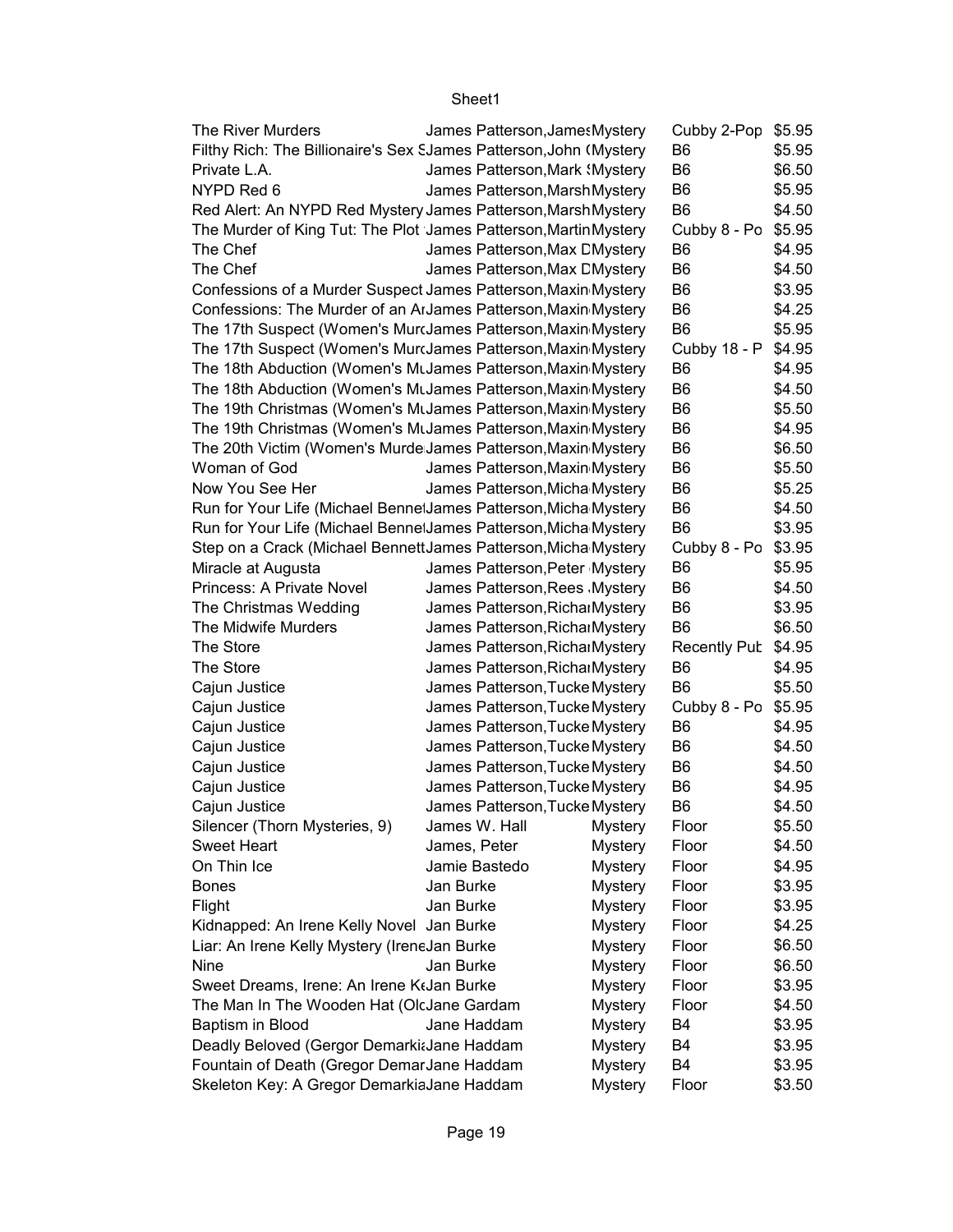|         | Skeleton Key: A Gregor DemarkiaJane Haddam                       |                                  | <b>Mystery</b> | Floor               | \$3.50 |
|---------|------------------------------------------------------------------|----------------------------------|----------------|---------------------|--------|
|         | Somebody Else's Music: A Grego Jane Haddam                       |                                  | <b>Mystery</b> | Floor               | \$2.95 |
|         | True Believers: A Gregor DemarkiJane Haddam                      |                                  | <b>Mystery</b> | Floor               | \$3.95 |
|         | Wanting Sheila Dead (Gregor DerJane Haddam                       |                                  | <b>Mystery</b> | Floor               | \$5.95 |
|         | The Shadow of Death: A Sister Addane Willan                      |                                  | <b>Mystery</b> | Floor               | \$4.95 |
|         | The Wish to Kill                                                 | Janet Hannah                     | <b>Mystery</b> | Floor               | \$5.95 |
|         | Hard Rain (Amsterdam Cops)                                       | Janwillem van de WeterMystery    |                | Floor               | \$4.95 |
|         | The Stolen (A Henry Parker Nove Jason Pinter                     |                                  | <b>Mystery</b> | Floor               | \$3.95 |
|         | The Big Over Easy                                                | Jasper Fforde                    | Mystery        | Floor               | \$5.50 |
|         | Sinister and Fatal: The GuinevereJayne Castle                    |                                  | <b>Mystery</b> | Floor               | \$4.50 |
|         | Weigh Dead (Iris House B & B MyJean Hager                        |                                  | <b>Mystery</b> | B4                  | \$3.25 |
|         | Holy Terror in the Hebrides (DorolJeanne M. Dams                 |                                  | <b>Mystery</b> | B4                  | \$3.50 |
|         | Malice in Miniature (Dorothy MartiJeanne M. Dams                 |                                  | <b>Mystery</b> | B4                  | \$3.95 |
|         | The Victim in Victoria Station (DorJeanne M. Dams                |                                  | <b>Mystery</b> | Floor               | \$3.95 |
|         | Darkly Dreaming Dexter: Dexter NJeff Lindsay                     |                                  |                | Floor               | \$4.50 |
|         |                                                                  |                                  | <b>Mystery</b> |                     |        |
|         | Jar of Hearts                                                    | Jennifer Hillier                 | Mystery        | Floor               | \$3.95 |
|         | Promise Not to Tell: A Novel                                     | Jennifer McMahon                 | <b>Mystery</b> | Floor               | \$4.50 |
|         | Death and the Intern                                             | Jeremy Hanson-Finger Mystery     |                | Floor               | \$4.95 |
|         | The Mira James Mysteries Summ Jess Lourey                        |                                  | Mystery        | Floor               | \$6.50 |
|         | Murder on Parade (Murder, She VJessica Fletcher, Donal Mystery   |                                  |                | Cubby 10 - N \$3.95 |        |
|         | The Fine Art of Murder (Murder, SJessica Fletcher, Donal Mystery |                                  |                | Cubby 10 - N \$3.50 |        |
|         | Murder, She Wrote: Blood on the Jessica Fletcher, Donald Mystery |                                  |                | Cubby 10 - N \$3.95 |        |
|         | Murder, She Wrote: Murder in a MJessica Fletcher, Donald Mystery |                                  |                | Cubby 10 - N \$3.95 |        |
|         | You Bet Your Life (Murder, She WJessica Fletcher, Donald Mystery |                                  |                | Cubby 10 - N \$3.50 |        |
| ~~NEW~~ | Murder, She Wrote: Manuscript fcJessica Fletcher, Jon La Mystery |                                  |                | Floor               | \$3.95 |
|         | Murder, She Wrote: The Murder cJessica Fletcher, Jon La Mystery  |                                  |                | Floor               | \$3.95 |
|         | Picture of Innocence                                             | Jill McGown                      | <b>Mystery</b> | Floor               | \$5.95 |
|         | Presumption of Death                                             | Jill; Sayers Dorothy L. PMystery |                | Floor               | \$5.50 |
|         | Fire Baby                                                        | Jim Kelly                        | Mystery        | Floor               | \$4.50 |
|         | Miss Zukas in Death's Shadow                                     | Jo Dereske                       | <b>Mystery</b> | Floor               | \$3.50 |
|         | Going Out With a Bang: A Ladies Joan Boswell, Barbara IMystery   |                                  |                | Floor               | \$4.50 |
|         | Murder Will Speak                                                | Joan Smith                       | <b>Mystery</b> | Floor               | \$5.95 |
|         | Different Class Harris, Joanne                                   | Joanne Harris                    | <b>Mystery</b> | Floor               | \$5.50 |
|         | Snow: A Novel                                                    | John Banville                    | <b>Mystery</b> | Floor               | \$5.50 |
|         | Midnight in the Garden of Good a John Berendt                    |                                  | Mystery        | Floor               | \$6.50 |
|         | A Carra King --Signed--                                          | <b>JOHN BRADY</b>                | <b>Mystery</b> | Floor               | \$5.95 |
|         | The Book of Lost Things                                          | John Connolly                    | <b>Mystery</b> | Floor               | \$3.95 |
|         | The Infernals: A Samuel Johnson John Connolly                    |                                  | <b>Mystery</b> | Floor               | \$6.50 |
|         | The Whisperers: A Thriller (Charli John Connolly                 |                                  | <b>Mystery</b> | Floor               | \$3.95 |
|         | One More Sunday                                                  | John D. MacDonald                | <b>Mystery</b> | Floor               | \$2.95 |
|         | The Quick Red Fox: A Travis McCJohn D. MacDonald                 |                                  | <b>Mystery</b> | Floor               | \$4.50 |
|         | Blind Passion: A True Story of Se John Glatt                     |                                  | <b>Mystery</b> | Floor               | \$3.95 |
|         | R. Holmes & Co.: Being the RemaJohn Kendrick Bangs               |                                  | Mystery        | Floor               | \$3.50 |
|         | The Little Drummer Girl                                          | John Le Carre                    | <b>Mystery</b> | <b>B1</b>           | \$6.25 |
|         | Blood Wine: A Quin and Morgan I John Moss                        |                                  | <b>Mystery</b> | Floor               | \$3.95 |
|         | Peter Pan Must Die (Dave Gurne) John Verdon                      |                                  | <b>Mystery</b> | Floor               | \$6.50 |
|         | Think of a Number (Dave Gurney, John Verdon                      |                                  | <b>Mystery</b> | Floor               | \$3.95 |
|         | Obsession                                                        | Jonathan Kellerman               |                | B <sub>2</sub>      | \$6.50 |
|         |                                                                  |                                  | <b>Mystery</b> |                     |        |
|         | Surveillance: A Novel                                            | Jonathan Raban                   | <b>Mystery</b> | Floor               | \$6.50 |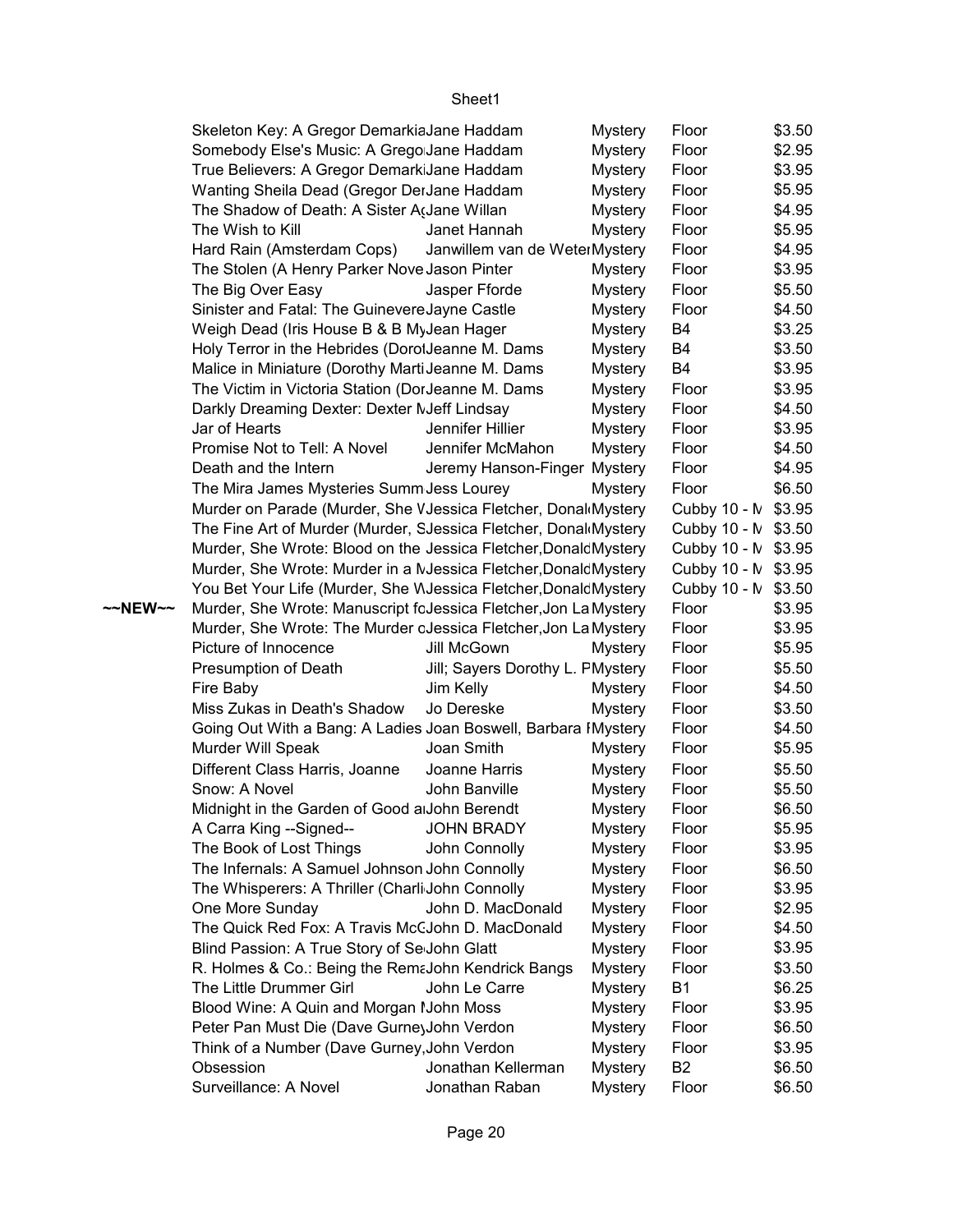| Depraved Indifference (A Jaywalk Joseph Teller          |                    | <b>Mystery</b> | Cubby 10 - N       | \$3.95 |
|---------------------------------------------------------|--------------------|----------------|--------------------|--------|
| <b>Summer of Storms</b>                                 | Judith Kelman      | <b>Mystery</b> | Floor              | \$3.95 |
| The Canterbury Papers                                   | Judith Koll Healey | <b>Mystery</b> | TallB <sub>2</sub> | \$4.95 |
| The Canterbury Papers: A Novel (Judith Koll Healey      |                    | <b>Mystery</b> | Floor              | \$6.50 |
| All Mortal Flesh (Clare Fergusson Julia Spencer-Fleming |                    | <b>Mystery</b> | Floor              | \$6.50 |
| In the Bleak Midwinter (Clare FercJulia Spencer-Fleming |                    | <b>Mystery</b> | Floor              | \$5.25 |
| Carpe Demon: Adventures of a DiJulie Kenner             |                    | <b>Mystery</b> | Floor              | \$3.50 |
| <b>Stalking Susan (Riley Spartz)</b>                    | Julie Kramer       | <b>Mystery</b> | Floor              | \$3.95 |
| The Secret Journals of Sherlock I June Thomson          |                    | <b>Mystery</b> | Floor              | \$3.50 |
| The Alphabet House                                      | Jussi Adler-Olsen  | <b>Mystery</b> | Floor              | \$5.50 |
| Kilt at the Highland Games (A Lis: Kaitlyn Dunnett      |                    | <b>Mystery</b> | B4                 | \$3.95 |
| The Poyson Garden. An Elizabeth Karen Harper            |                    | <b>Mystery</b> | Floor              | \$3.95 |
| The Queene's Cure (Elizabeth I MKaren Harper            |                    | <b>Mystery</b> | Floor              | \$3.95 |
| The Thorne Maze (Elizabeth I My: Karen Harper           |                    | <b>Mystery</b> | Floor              | \$3.50 |
| The Thorne Maze (Elizabeth I My: Karen Harper           |                    | Mystery        | Floor              | \$3.95 |
| The Tidal Poole (Elizabeth I Myst Karen Harper          |                    | <b>Mystery</b> | Floor              | \$3.95 |
| The Tidal Poole (Elizabeth I Myst Karen Harper          |                    | <b>Mystery</b> | Floor              | \$3.95 |
| The Twylight Tower (Elizabeth I MKaren Harper           |                    | <b>Mystery</b> | Floor              | \$3.95 |
| Jupiter's Daughter (Katy Klein My:Karen Irving          |                    | <b>Mystery</b> | Floor              | \$3.50 |
| Copy Kat (Kat Colorado Mysteries Karen Kijewski         |                    | <b>Mystery</b> | Floor              | \$3.95 |
| Hell Fire (Inspector Sejer MysterieKarin Fossum         |                    | <b>Mystery</b> | Floor              | \$3.95 |
| When The Devil Holds The Candl Karin Fossum             |                    | <b>Mystery</b> | Floor              | \$4.50 |
| One Good Turn: A Jolly Murder MKate Atkinson            |                    | <b>Mystery</b> | Floor              | \$4.50 |
| Dead Man's Lane (Wesley Peters Kate Ellis               |                    | <b>Mystery</b> | Floor              | \$6.50 |
| The Blood Pit (Wesley Peterson) Kate Ellis              |                    | <b>Mystery</b> | Floor              | \$4.50 |
| The Marriage Hearse (Wesley Pe Kate Ellis               |                    | <b>Mystery</b> | Floor              | \$5.50 |
| Chivalry Is Dead                                        | Kate Kingsbury     | <b>Mystery</b> | B4                 | \$2.95 |
| The Body in the Bookcase: A Fait Katherine Hall Page    |                    | <b>Mystery</b> | B4                 | \$2.95 |
| The Body in the Sleigh: A Faith F&Katherine Hall Page   |                    | <b>Mystery</b> | B4                 | \$3.95 |
| A Summer Secret (1) (The MysterKathleen Fuller          |                    | Mystery        | Floor              | \$4.50 |
| THE FRANKENSTEIN MURDER: Kathlyn Bradshaw               |                    | Mystery        | Floor              | \$4.50 |
| The Black Cat Sees His Shadow (Kay Finch                |                    | <b>Mystery</b> | B4                 | \$3.95 |
| Granny Is My Wingman                                    | Kayli Stollak      | <b>Mystery</b> | Floor              | \$5.50 |
| Hollywood Homicide (A Detective Kellye Garrett          |                    | <b>Mystery</b> | Floor              | \$4.95 |
| The Killing of the Tinkers: A Jack Ken Bruen            |                    | <b>Mystery</b> | Floor              | \$4.95 |
| The White Trilogy: A White ArrestKen Bruen              |                    | <b>Mystery</b> | Floor              | \$5.95 |
| Outer Perimeter: A Novel                                | Ken Goddard        | <b>Mystery</b> | Floor              | \$3.50 |
| <b>Five Minute Mysteries</b>                            | Ken Weber          | <b>Mystery</b> | RR4 - Rolling      | \$3.95 |
| Five-Minute Mysteries: 37 Challer Ken Weber             |                    | <b>Mystery</b> | Floor              | \$3.95 |
| Vigilante: Book 2: A DS Jessica DKerry Wilkinson        |                    | <b>Mystery</b> | Floor              | \$4.50 |
| <b>Fields of Grace</b>                                  | Kim Vogel Sawyer   | <b>Mystery</b> | Floor              | \$4.50 |
| Sherlock Holmes and The Case oL B Greenwood             |                    | <b>Mystery</b> | Floor              | \$2.95 |
| A Cruel Necessity (John Grey His L.C. Tyler             |                    | <b>Mystery</b> | Floor              | \$4.50 |
| The Blue Journal: A Detective AntL.T. Graham            |                    | <b>Mystery</b> | Floor              | \$4.95 |
| Sherlock Holmes and the Ice PalaLarry Millett           |                    | <b>Mystery</b> | Floor              | \$3.50 |
| Ming Tea Murder (A Tea Shop My Laura Childs             |                    | <b>Mystery</b> | B4                 | \$3.95 |
| Last Seen Alone                                         | Laura Griffin      | <b>Mystery</b> | Floor              | \$4.25 |
| Shadow Fall (9) (Tracers)                               | Laura Griffin      | <b>Mystery</b> | Floor              | \$3.95 |
| Another Thing to Fall (Tess Mona Laura Lippman          |                    | <b>Mystery</b> | Floor              | \$3.95 |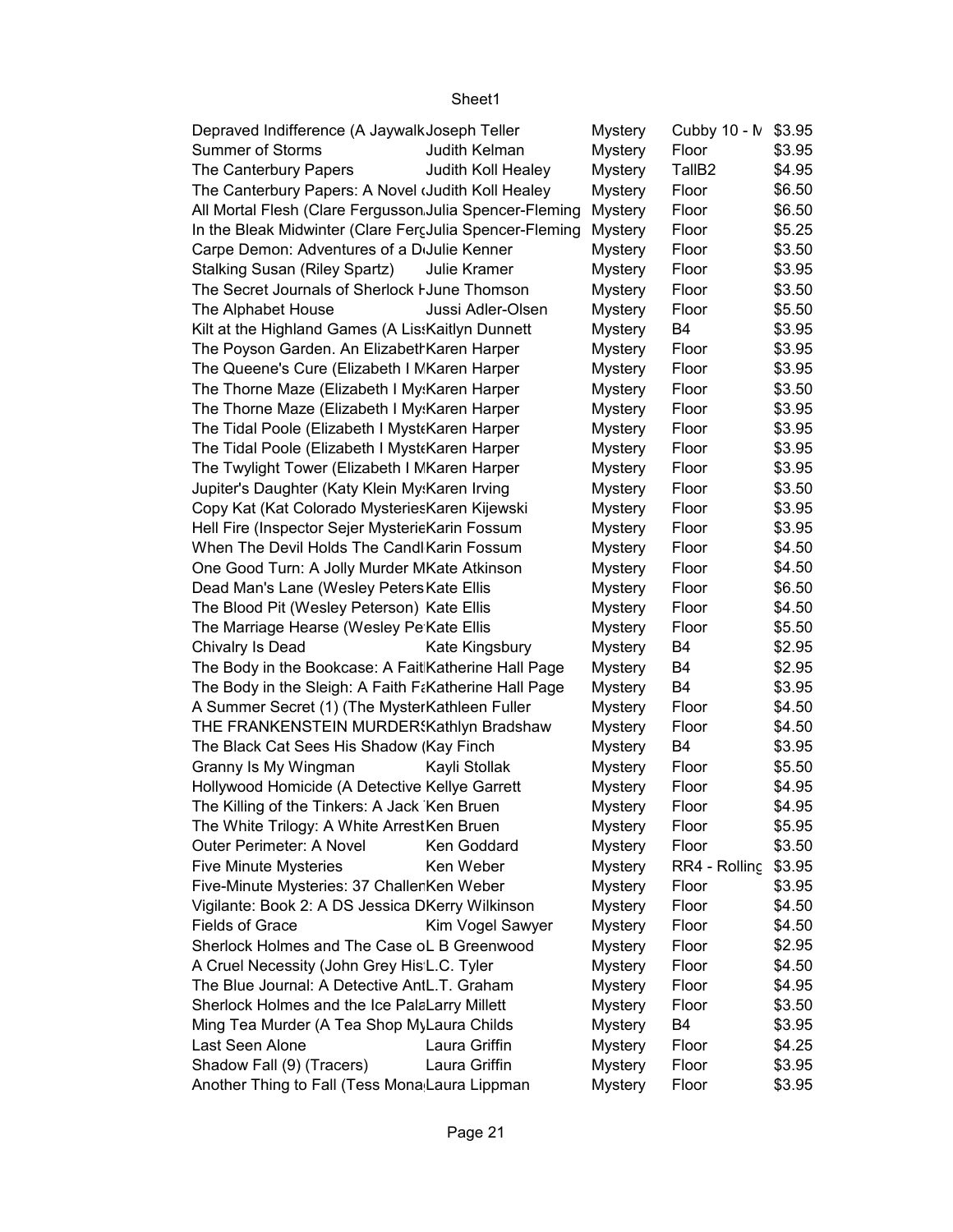|         | Baltimore Blues (Tess Monaghan Laura Lippman                   |                                  | <b>Mystery</b> | Floor               | \$3.95 |
|---------|----------------------------------------------------------------|----------------------------------|----------------|---------------------|--------|
|         | Butchers Hill (Tess Monaghan NoLaura Lippman                   |                                  | <b>Mystery</b> | Floor               | \$3.95 |
|         | Charm City                                                     | Laura Lippman                    | <b>Mystery</b> | Floor               | \$3.95 |
|         | <b>Every Secret Thing</b>                                      | Laura Lippman                    | <b>Mystery</b> | Floor               | \$3.50 |
|         | In a Strange City (Tess Monaghar Laura Lippman                 |                                  | <b>Mystery</b> | Floor               | \$3.95 |
|         | In Big Trouble (Tess Monaghan NLaura Lippman                   |                                  | <b>Mystery</b> | Floor               | \$3.95 |
|         | The Last Place                                                 | Laura Lippman                    | <b>Mystery</b> | Floor               | \$3.95 |
|         | The Sugar House: A Tess Monag Laura Lippman                    |                                  | <b>Mystery</b> | Floor               | \$3.95 |
|         | The Weight of Blood: A Novel                                   | Laura McHugh                     | <b>Mystery</b> | Floor               | \$4.95 |
|         | <b>Capital Crime</b>                                           | Laura Wilson                     | <b>Mystery</b> | Floor               | \$4.50 |
|         | <b>Dying Voices</b>                                            | Laura Wilson                     | <b>Mystery</b> | Floor               | \$3.95 |
|         | A Place of Darkness: A Mystery o Lauren Haney                  |                                  | <b>Mystery</b> | Floor               | \$3.50 |
|         | Shine                                                          | Lauren Myracle                   | <b>Mystery</b> | Floor               | \$4.95 |
|         | The Burglar on the Prowl (Block, ILawrence Block               |                                  | <b>Mystery</b> | Floor               | \$6.50 |
|         | The Burglar Who Traded Ted WillLawrence Block                  |                                  | <b>Mystery</b> | B4                  | \$3.95 |
|         | Diagnosis Murder #5: The Past T(Lee Goldberg                   |                                  | <b>Mystery</b> | Cubby 10 - N        | \$3.50 |
|         | Death and a Cup of Tea                                         | Lee Mullins, Albert Tuch Mystery |                | Floor               | \$4.50 |
|         | Murder at High Tide: a 1950s coz Lee Strauss                   |                                  | <b>Mystery</b> | Floor               | \$4.50 |
|         | Murder on the Boardwalk: a 1950:Lee Strauss, Denise JadMystery |                                  |                | Floor               | \$4.50 |
|         | Coronado                                                       | LeHane Dennis                    | <b>Mystery</b> | Floor               | \$4.50 |
|         | Race to Death (Di Ian Peterson MLeigh Russell                  |                                  | <b>Mystery</b> | Floor               | \$4.25 |
|         | <b>Fatal Care</b>                                              | Leonard Goldberg                 | <b>Mystery</b> | Cubby 10 - M        | \$5.95 |
|         | The Detective's Daughter (1)                                   | Lesley Thomson                   | <b>Mystery</b> | Floor               | \$4.95 |
| ~~NEW~~ | The Cat Who Saw Stars                                          | Lilian Jackson Braun             | <b>Mystery</b> | Floor               | \$3.50 |
|         | Follow the Dead (Rhona MacLeocLin Anderson                     |                                  | <b>Mystery</b> | Floor               | \$5.50 |
|         | Deep Pockets                                                   | Linda Barnes                     | <b>Mystery</b> | Floor               | \$3.50 |
|         | Dead Reckoning (Berkley Sensati Linda Castillo                 |                                  | <b>Mystery</b> | Floor               | \$3.95 |
|         | Chorister at the Abbey (Norbridge Lis Howell                   |                                  | <b>Mystery</b> | Floor               | \$6.50 |
|         | The Hunted (A Bane Island Novel Lisa Childs                    |                                  | <b>Mystery</b> | <b>Recently Pub</b> | \$4.50 |
|         | Alone: A Detective D. D. Warren I Lisa Gardner                 |                                  | <b>Mystery</b> | B <sub>3</sub>      | \$3.95 |
|         | Catch Me: A Detective D.D. Warr Lisa Gardner                   |                                  | <b>Mystery</b> | B <sub>3</sub>      | \$4.75 |
|         | Find Her                                                       | Lisa Gardner                     | <b>Mystery</b> | B <sub>3</sub>      | \$4.50 |
|         | Say Goodbye: An FBI Profiler NovLisa Gardner                   |                                  | <b>Mystery</b> | Cubby 13-Po         | \$3.95 |
|         | The Killing Hour                                               | Lisa Gardner                     | <b>Mystery</b> | B <sub>2</sub>      | \$3.95 |
|         | The Neighbor: A Detective D. D. VLisa Gardner                  |                                  | <b>Mystery</b> | B <sub>3</sub>      | \$4.95 |
|         | The Next Accident: An FBI Profile Lisa Gardner                 |                                  | <b>Mystery</b> | B3                  | \$3.95 |
|         | The Survivors Club: A Thriller                                 | Lisa Gardner                     | <b>Mystery</b> | B3                  | \$3.95 |
|         | The Third Victim: An FBI Profiler I Lisa Gardner               |                                  | <b>Mystery</b> | B <sub>3</sub>      | \$3.95 |
| ~~NEW~~ | Touch & Go                                                     | Lisa Gardner                     | <b>Mystery</b> | B4                  | \$3.95 |
|         | Absolute Fear (A Bentz/Montoya ILisa Jackson                   |                                  | <b>Mystery</b> | B <sub>3</sub>      | \$5.95 |
|         | <b>Tell Me</b>                                                 | Lisa Jackson                     | <b>Mystery</b> | B <sub>3</sub>      | \$6.50 |
|         | The Spellman Files: A Novel                                    | Lisa Lutz                        | <b>Mystery</b> | Floor               | \$4.50 |
|         | Angel Eyes                                                     | Loren D. Estleman                | <b>Mystery</b> | Floor               | \$2.95 |
|         | Cape Hell: A Page Murdock NoveLoren D. Estleman                |                                  | <b>Mystery</b> | Floor               | \$4.95 |
|         | The Further Adventures of Sherlo Loren Estleman                |                                  | <b>Mystery</b> | Floor               | \$4.95 |
| ~~NEW~~ | Red Beans and Vice (Heaven LeeLou Jane Temple                  |                                  | <b>Mystery</b> | B4                  | \$3.95 |
|         | Death in October                                               | Lowell Green                     | <b>Mystery</b> | Floor               | \$4.50 |
|         | A Cat in a Glass House (An Alice Lydia Adamson                 |                                  | <b>Mystery</b> | B4                  | \$3.50 |
|         | Widows (1)                                                     | Lynda La Plante                  | <b>Mystery</b> | Floor               | \$4.95 |
|         |                                                                |                                  |                |                     |        |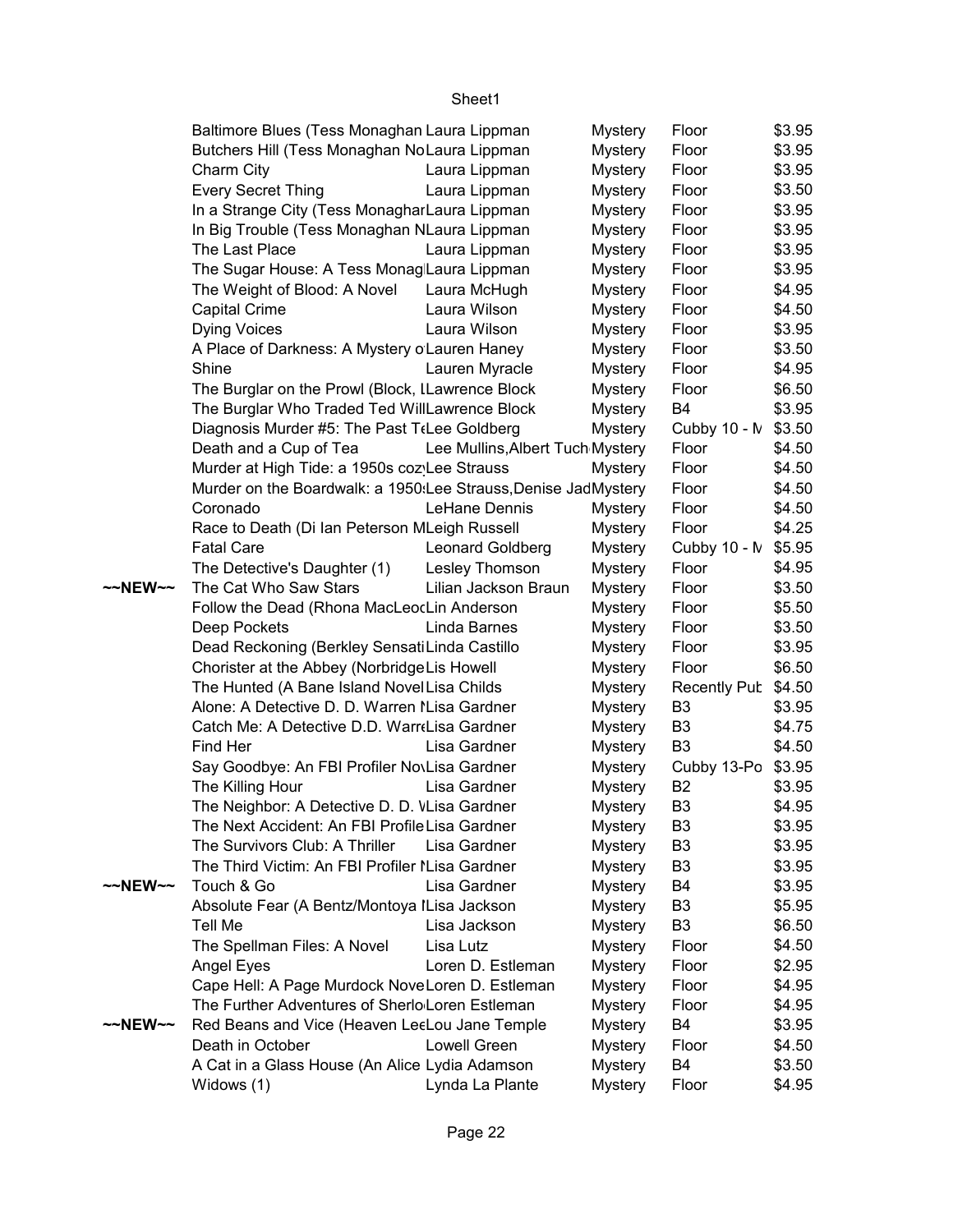|         | Widows (1)                                         | Lynda La Plante         | <b>Mystery</b> | Floor               | \$4.95 |
|---------|----------------------------------------------------|-------------------------|----------------|---------------------|--------|
|         | The Whole Art of Detection: Lost Lyndsay Faye      |                         | <b>Mystery</b> | Floor               | \$5.95 |
|         | Moving Target (Elite Guardians) Lynette Eason      |                         | Mystery        | Floor               | \$4.50 |
|         | K Street (A Kay Hamilton Novel) M. A. Lawson       |                         | <b>Mystery</b> | Floor               | \$6.50 |
|         | Death of an Honest Man (A Hami:M. C. Beaton        |                         | <b>Mystery</b> | Floor               | \$5.95 |
|         | Flirting with Death (Peggy O'Neill M. D. Lake      |                         | <b>Mystery</b> | Floor               | \$3.25 |
|         | <b>Grave Choices</b>                               | M. D. Lake              | <b>Mystery</b> | Floor               | \$3.25 |
|         | Midsummer Malice: A Peggy O'N(M. D. Lake           |                         | <b>Mystery</b> | Floor               | \$3.25 |
|         | Murder at the Portland Variety (TrM. J. Zellnik    |                         | <b>Mystery</b> | Floor               | \$4.50 |
|         | The Coroner (Coroner Jenny Coo M. R. Hall          |                         | <b>Mystery</b> | Floor               | \$4.95 |
|         | Ghost of the Orleans Inn A Cape Maas               |                         | <b>Mystery</b> | Floor               | \$4.50 |
|         | A Violent End                                      | Maggie A. Wheeler       | <b>Mystery</b> | Floor               | \$5.50 |
|         | Colder Than Ice (Mordecai YoungMaggie Shayne       |                         | <b>Mystery</b> | Floor               | \$3.50 |
|         | A Beautiful Place to Die: An EmmMalla Nunn         |                         | <b>Mystery</b> | Cubby 29 - F        | \$4.95 |
| ~~NEW~~ | A Lady's Guide to Mischief and M Manda Collins     |                         | <b>Mystery</b> | Customer rec \$5.50 |        |
|         | Death and the Olive Grove                          | Marco Vichi             | <b>Mystery</b> | Cubby 10 - N        | \$4.50 |
|         | Case With Three Husbands                           | <b>Margaret Erskine</b> | <b>Mystery</b> | Floor               | \$2.95 |
|         | The Apostate's Tale (A Dame Fre Margaret Frazer    |                         | <b>Mystery</b> | Floor               | \$3.95 |
|         | The Widow's Tale (Sister FrevisseMargaret Frazer   |                         | <b>Mystery</b> | Floor               | \$2.68 |
|         | <b>Blood Red Roses</b>                             | Margaret Lawrence       | <b>Mystery</b> | Floor               | \$6.50 |
|         | Monument to Murder: A Capital C Margaret Truman    |                         | <b>Mystery</b> | Cubby 10 - N \$3.95 |        |
|         | Murder at Ford's Theatre (Capital Margaret Truman  |                         | <b>Mystery</b> | Cubby 10 - N \$3.95 |        |
|         | Murder at the Library of Congress Margaret Truman  |                         | <b>Mystery</b> | Cubby 10 - N        | \$3.95 |
|         | Murder at the National Cathedral Margaret Truman   |                         | <b>Mystery</b> | Floor               | \$6.50 |
|         | Murder at the National Cathedral Margaret Truman   |                         | <b>Mystery</b> | Floor               | \$3.50 |
|         | Murder at the Opera: A Capital CrMargaret Truman   |                         | <b>Mystery</b> | Cubby 10 - N \$6.50 |        |
|         | Murder at the Watergate (Capital Margaret Truman   |                         | <b>Mystery</b> | Cubby 10 - N \$3.95 |        |
|         | Murder in Havana (Capital CrimesMargaret Truman    |                         | <b>Mystery</b> | Floor               | \$3.95 |
|         | Murder in the CIA (Capital CrimesMargaret Truman   |                         | <b>Mystery</b> | Floor               | \$3.50 |
|         | Dead Even                                          | <b>Mariah Stewart</b>   | <b>Mystery</b> | Floor               | \$3.95 |
|         | Good as Dead (Tom Thorne NoveMark Billingham       |                         | <b>Mystery</b> | Floor               | \$5.95 |
|         | The Curious Incident of the Dog ir Mark Haddon     |                         | <b>Mystery</b> | Customer rec \$4.95 |        |
|         | Help the Poor Struggler                            | Martha Grimes           | <b>Mystery</b> | Floor               | \$3.25 |
|         | The Black Cat: A Richard Jury MyMartha Grimes      |                         | <b>Mystery</b> | Floor               | \$4.50 |
|         | The Black Cat: A Richard Jury MyMartha Grimes      |                         | <b>Mystery</b> | Cubby 10 - N \$4.50 |        |
|         | The Old Wine Shades                                | <b>Martha Grimes</b>    | <b>Mystery</b> | Floor               | \$6.50 |
|         | Rose                                               | Martin Cruz Smith       | <b>Mystery</b> | Floor               | \$5.95 |
|         | Stalin's Ghost: An Arkady Renko IMartin Cruz Smith |                         | <b>Mystery</b> | Floor               | \$5.50 |
|         | Organize Your Corpses (A Charlo Mary Jane Maffini  |                         | <b>Mystery</b> | B4                  | \$3.95 |
|         | The Dead Don't Get Out Much: A Mary Jane Maffini   |                         | Mystery        | Floor               | \$4.95 |
|         | The Dead Don't Get Out Much: A Mary Jane Maffini   |                         | <b>Mystery</b> | Cubby 10 - N        | \$4.95 |
|         | The Icing on the Corpse: A CamillMary Jane Maffini |                         | <b>Mystery</b> | Floor               | \$4.50 |
|         | Bossa Novas, Bikinis, and Bad ErMary McHugh        |                         | <b>Mystery</b> | B4                  | \$3.95 |
|         | Bossa Novas, Bikinis, and Bad ErMary McHugh        |                         | Mystery        | B4                  | \$3.95 |
|         | Gone Without a Trace                               | Mary Torjussen          | <b>Mystery</b> | Floor               | \$4.50 |
|         | A Grave in Gaza (Omar Yussef MMatt Beynon Rees     |                         | <b>Mystery</b> | Floor               | \$4.95 |
|         | The Samaritan's Secret: An OmarMatt Beynon Rees    |                         | <b>Mystery</b> | Floor               | \$4.95 |
|         | Binding Ties (6) (CSI)                             | Max Allan Collins       | Mystery        | Floor               | \$3.95 |
|         | Double Dealer (CSI: CRIME SCEIMax Allan Collins    |                         | <b>Mystery</b> | Floor               | \$3.95 |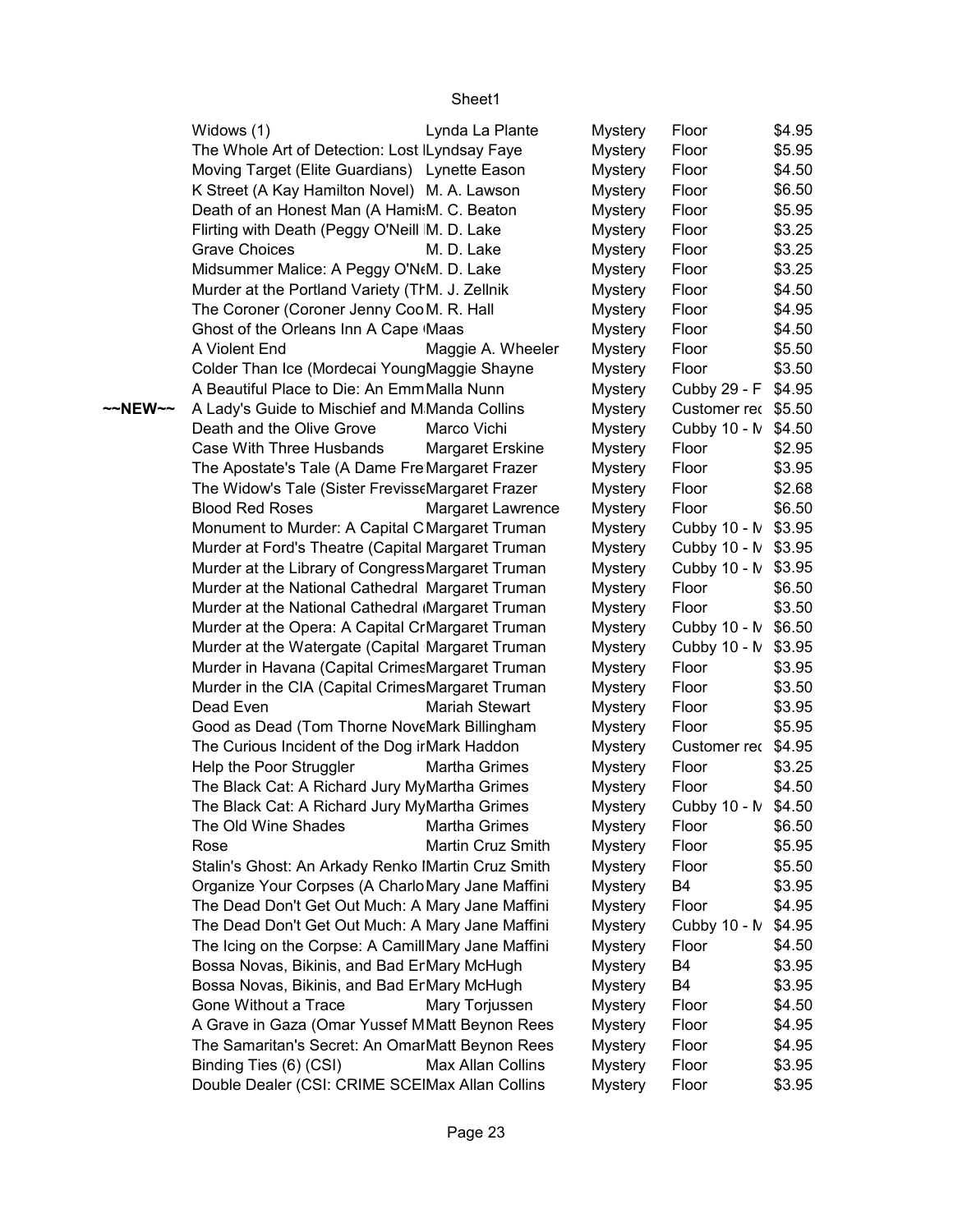| Grave Matters (Csi: Crime Scene Max Allan Collins    |                         | <b>Mystery</b> | Floor               | \$3.95 |
|------------------------------------------------------|-------------------------|----------------|---------------------|--------|
| Quarry's Greatest Hits (Five Star IMax Allan Collins |                         | <b>Mystery</b> | Floor               | \$5.95 |
| The Spirit is Willing (Ophelia WylcMax McCoy         |                         | <b>Mystery</b> | B <sub>4</sub>      | \$3.95 |
| The Best British Mysteries 2005 Maxim Jakubowski     |                         | <b>Mystery</b> | Floor               | \$5.25 |
| Quarrel with the Foe: A Paul SherMel Bradshaw        |                         | <b>Mystery</b> | Floor               | \$4.95 |
| <b>Blood Work</b>                                    | <b>Michael Connelly</b> | <b>Mystery</b> | Floor               | \$3.95 |
| Chasing the Dime                                     | <b>Michael Connelly</b> | <b>Mystery</b> | Floor               | \$6.50 |
| Dark Sacred Night (A Ballard and Michael Connelly    |                         | <b>Mystery</b> | Floor               | \$6.50 |
| Fair Warning (Jack McEvoy, 3)                        | Michael Connelly        | <b>Mystery</b> | Floor               | \$4.95 |
| The Black Box (Harry Bosch)                          | <b>Michael Connelly</b> | <b>Mystery</b> | Floor               | \$4.50 |
| The Burning Room (A Harry Bosc Michael Connelly      |                         | <b>Mystery</b> | Floor               | \$5.95 |
| The Closers (Harry Bosch)                            | <b>Michael Connelly</b> | <b>Mystery</b> | Floor               | \$3.95 |
| The Concrete Blonde (Harry BoscMichael Connelly      |                         | <b>Mystery</b> | Floor               | \$3.95 |
| The Crossing                                         | <b>Michael Connelly</b> | <b>Mystery</b> | Floor               | \$4.50 |
| The Crossing (A Harry Bosch NovMichael Connelly      |                         | <b>Mystery</b> | Floor               | \$6.50 |
| The Drop (A Harry Bosch Novel ('Michael Connelly     |                         | <b>Mystery</b> | Floor               | \$4.95 |
| The Fifth Witness (A Lincoln Law Michael Connelly    |                         | <b>Mystery</b> | Floor               | \$4.50 |
| The Fifth Witness (A Lincoln Law Michael Connelly    |                         | <b>Mystery</b> | Floor               | \$4.50 |
| The Last Coyote (Harry Bosch)                        | <b>Michael Connelly</b> | <b>Mystery</b> | Floor               | \$3.95 |
| The Late Show                                        | <b>Michael Connelly</b> | <b>Mystery</b> | Floor               | \$4.50 |
| The Late Show                                        | <b>Michael Connelly</b> | <b>Mystery</b> | Floor               | \$5.95 |
| The Overlook (A Harry Bosch NovMichael Connelly      |                         | <b>Mystery</b> | Floor               | \$3.95 |
| The Wrong Side of Goodbye (A HMichael Connelly       |                         | <b>Mystery</b> | Floor               | \$5.50 |
| Two Kinds of Truth (A Harry Bosc Michael Connelly    |                         | <b>Mystery</b> | Floor               | \$4.95 |
| Critique of Criminal Reason: A MyMichael Gregorio    |                         | <b>Mystery</b> | Floor               | \$4.75 |
| The Book of Air and Shadows                          | Michael Gruber          | <b>Mystery</b> | Floor               | \$5.95 |
| For The Love of Old Bones                            | Michael Jecks           | <b>Mystery</b> | Floor               | \$3.95 |
| The Crediton Killings (Knights TerMichael Jecks      |                         | <b>Mystery</b> | Floor               | \$3.50 |
| The Girls in the High-Heeled ShotMichael Kurland     |                         | <b>Mystery</b> | Floor               | \$4.50 |
| A Heartbeat Away                                     | Michael Palmer          | <b>Mystery</b> | Floor               | \$4.50 |
| A Heartbeat Away                                     | Michael Palmer          | <b>Mystery</b> | Floor               | \$6.50 |
| Miracle Cure: A Novel                                | Michael Palmer          | <b>Mystery</b> | Floor               | \$3.95 |
| <b>Political Suicide</b>                             | Michael Palmer          | <b>Mystery</b> | Floor               | \$6.50 |
| Political Suicide: A Thriller (Dr. Lo Michael Palmer |                         | <b>Mystery</b> | Floor               | \$4.50 |
| Resistant: A Novel (Dr. Lou WelcoMichael Palmer      |                         | <b>Mystery</b> | Floor               | \$4.50 |
| Resistant: A Novel (Dr. Lou WelcoMichael Palmer      |                         | <b>Mystery</b> | Cubby 10 - N \$4.50 |        |
| The First Patient                                    | Michael Palmer          | <b>Mystery</b> | Floor               | \$4.95 |
| The Camel of Destruction (A Man Michael Pearce       |                         | <b>Mystery</b> | Floor               | \$2.95 |
| Wife Who Knew Too Much                               | Michele Campbell        | <b>Mystery</b> | Floor               | \$5.95 |
| Nights in White Satin: A Laura Pri Michelle Spring   |                         | <b>Mystery</b> | Floor               | \$3.50 |
| Deadly Slipper: A Novel                              | Michelle Wan            | <b>Mystery</b> | Floor               | \$5.25 |
| Mammoth Book of New Sherlock Mike Ashley             |                         | <b>Mystery</b> | Floor               | \$4.95 |
| <b>Disordered Minds</b>                              | <b>Minette Walters</b>  | <b>Mystery</b> | Floor               | \$6.50 |
| <b>Disordered Minds</b>                              | <b>Minette Walters</b>  | <b>Mystery</b> | Floor               | \$6.50 |
| Fox Evil                                             | <b>Minette Walters</b>  | <b>Mystery</b> | Floor               | \$4.95 |
| The Ice House                                        | <b>Minette Walters</b>  | <b>Mystery</b> | Floor               | \$3.95 |
| The Scold's Bridle                                   | <b>Minette Walters</b>  | <b>Mystery</b> | Floor               | \$4.50 |
| The Sculptress                                       | <b>Minette Walters</b>  | <b>Mystery</b> | Floor               | \$3.95 |
| The Shape of Snakes                                  | <b>Minette Walters</b>  | <b>Mystery</b> | Floor               | \$5.95 |
|                                                      |                         |                |                     |        |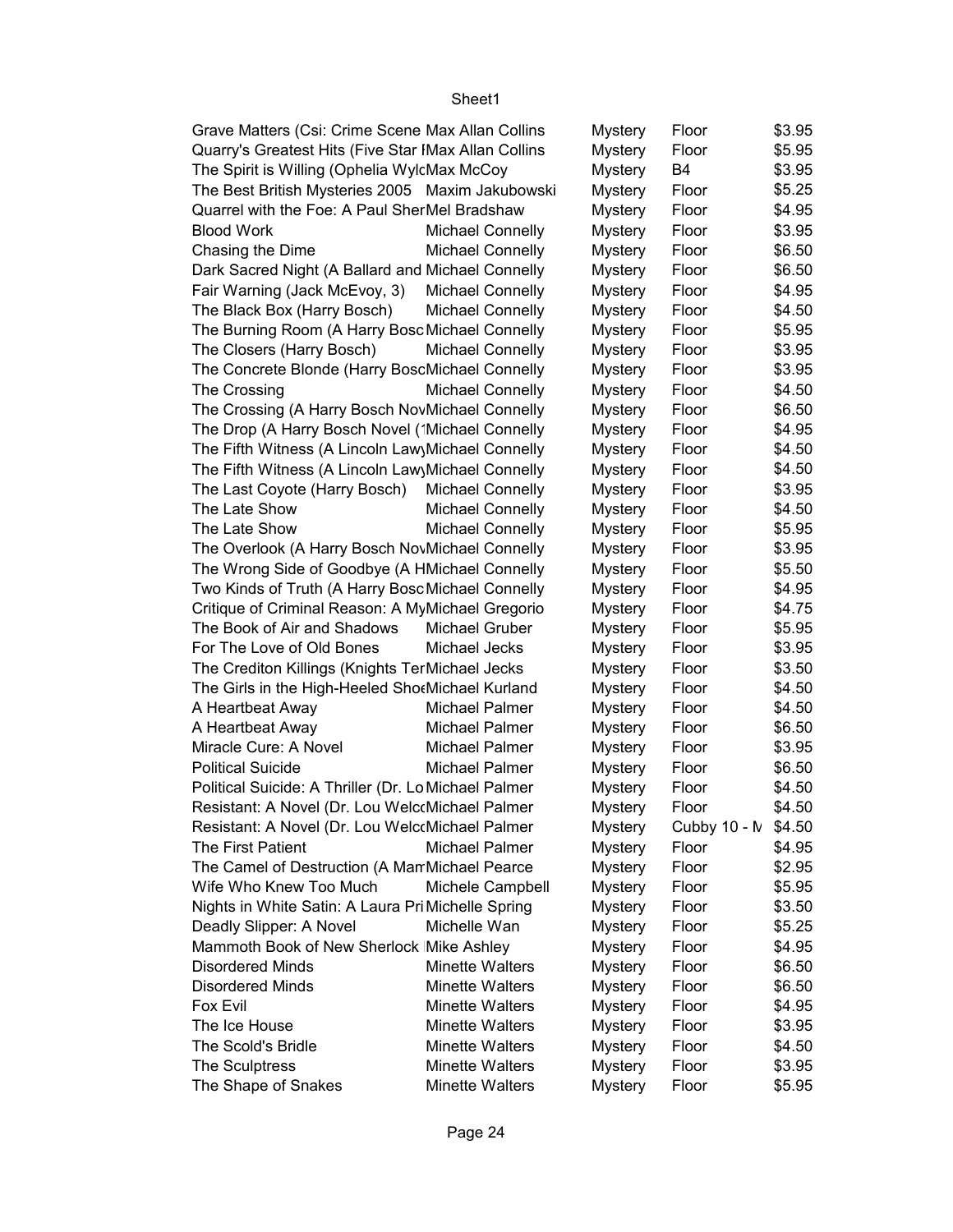| The Tinder Box                                                    | <b>Minette Walters</b> | Mystery        | Floor        | \$2.95 |
|-------------------------------------------------------------------|------------------------|----------------|--------------|--------|
| No Cats Allowed (Cat in the StackMiranda James                    |                        | <b>Mystery</b> | Floor        | \$6.50 |
| Plaid and Plagiarism: The HighlanMolly MacRae                     |                        | <b>Mystery</b> | Floor        | \$5.50 |
| <b>Public Service</b>                                             | Mr Colin Knight        | <b>Mystery</b> | Cubby 10 - N | \$5.50 |
| Death on the D-List (Hailey Dean) Nancy Grace                     |                        | <b>Mystery</b> | Floor        | \$4.50 |
| <b>Hunting Game</b>                                               | Nancy Herndon          | Mystery        | <b>B4</b>    | \$3.50 |
| <b>Time Bombs</b>                                                 | Nancy Herndon          | <b>Mystery</b> | B4           | \$3.50 |
| <b>Absent Witness</b>                                             | Nancy Kopp             | <b>Mystery</b> | Floor        | \$3.50 |
| How to Murder a Millionaire (BlacINancy Martin                    |                        | <b>Mystery</b> | B4           | \$3.95 |
| The Secret Ingredient Murders: A Nancy Pickard, Virginia IMystery |                        |                | B4           | \$3.95 |
| The Loyal Wife: A gripping psych Natalie Barelli                  |                        | <b>Mystery</b> | Floor        | \$4.95 |
| Grotesque                                                         | Natsuo Kirino          | <b>Mystery</b> | Floor        | \$4.50 |
| Real World (Vintage International Natsuo Kirino                   |                        | <b>Mystery</b> | Floor        | \$4.50 |
| The Ways of the Dead: A Sully C:Neely Tucker                      |                        | <b>Mystery</b> | Floor        | \$4.95 |
| The Drowned Detective                                             | Neil Jordan            | <b>Mystery</b> | Floor        | \$5.95 |
| <b>Blue Monday</b>                                                | Nicci French           | <b>Mystery</b> | Floor        | \$6.50 |
| Waiting for Wednesday: A Frieda Nicci French                      |                        | <b>Mystery</b> | Floor        | \$6.50 |
| Thin Ice (Capital Crime)                                          | Nick Wilkshire         | <b>Mystery</b> | Floor        | \$6.50 |
| Bloodline (DCI Mark Lapslie)                                      | <b>Nigel McCrery</b>   | <b>Mystery</b> | Floor        | \$5.25 |
| Ambrose Bierce and the Ace of S Oakley Hall                       |                        | <b>Mystery</b> | Floor        | \$4.95 |
| Ambrose Bierce and the Trey of FOakley Hall                       |                        | <b>Mystery</b> | Floor        | \$5.95 |
| Aunty Lee's Delights: A SingaporeOvidia Yu                        |                        | <b>Mystery</b> | Floor        | \$4.95 |
| Ghostly Murders (Canterbury Pilg <sub>IP</sub> . C. Doherty       |                        | Mystery        | Floor        | \$3.50 |
| A Certain Justice                                                 | P. D James             | <b>Mystery</b> | Floor        | \$6.50 |
| A Certain Justice                                                 | P.D. James             | <b>Mystery</b> | Floor        | \$6.50 |
| <b>Crime Times Three</b>                                          | P.D. James             | <b>Mystery</b> | Floor        | \$5.95 |
| Death Comes to Pemberley                                          | P.D. James             | <b>Mystery</b> | Cubby 10 - N | \$4.95 |
| Death in Holy Orders                                              | P.D. James             | <b>Mystery</b> | Floor        | \$3.95 |
| Murder Room.                                                      | P.D. James             | <b>Mystery</b> | Floor        | \$6.50 |
| Murder Room.                                                      | P.D. James             | <b>Mystery</b> | Floor        | \$6.50 |
| The Children Of Men                                               | P.D. James             | Mystery        | Floor        | \$3.95 |
| The Lighthouse (Adam Dalgliesh IP. D. James                       |                        | <b>Mystery</b> | Floor        | \$5.25 |
| The Lighthouse (Adam Dalgliesh IP. D. James                       |                        | <b>Mystery</b> | Floor        | \$6.50 |
| The Lighthouse, No. 13 (Adam D&P. D. James                        |                        | <b>Mystery</b> | Floor        | \$6.50 |
| South of Hell (Louis Kincaid Myst (P. J. Parrish                  |                        | <b>Mystery</b> | Floor        | \$3.25 |
| A Taste for Death                                                 | P.D. James             | <b>Mystery</b> | Floor        | \$4.50 |
| An Unsuitable Job for a Woman (P.D. James                         |                        | <b>Mystery</b> | Floor        | \$4.95 |
| Death Comes to Pemberley                                          | P.D. James             | <b>Mystery</b> | Floor        | \$5.95 |
| Death Comes to Pemberley                                          | P.D. James             | <b>Mystery</b> | Floor        | \$6.50 |
| Death Comes to Pemberley                                          | P.D. James             | <b>Mystery</b> | Floor        | \$3.95 |
| Death Comes to Pemberley                                          | P.D. James             | <b>Mystery</b> | Floor        | \$3.95 |
| Death Comes to Pemberley                                          | P.D. James             | <b>Mystery</b> | Floor        | \$5.95 |
| Death of An Expert Witness                                        | P.D. JAMES             | <b>Mystery</b> | Floor        | \$3.50 |
| Original Sin                                                      | P.D. JAMES             | <b>Mystery</b> | Floor        | \$6.50 |
| <b>Talking About Detective Fiction</b>                            | P.D. James             | <b>Mystery</b> | Floor        | \$5.50 |
| The Children of Men                                               | P.D. James             | <b>Mystery</b> | Floor        | \$3.95 |
| The Murderers' Club                                               | P.D. Martin            | <b>Mystery</b> | Floor        | \$3.95 |
| <b>Island Of Bones</b>                                            | P.J. Parrish           | Mystery        | Floor        | \$3.95 |
| The Cracked Spine: A Scottish BcPaige Shelton                     |                        | Mystery        | B4           | \$3.95 |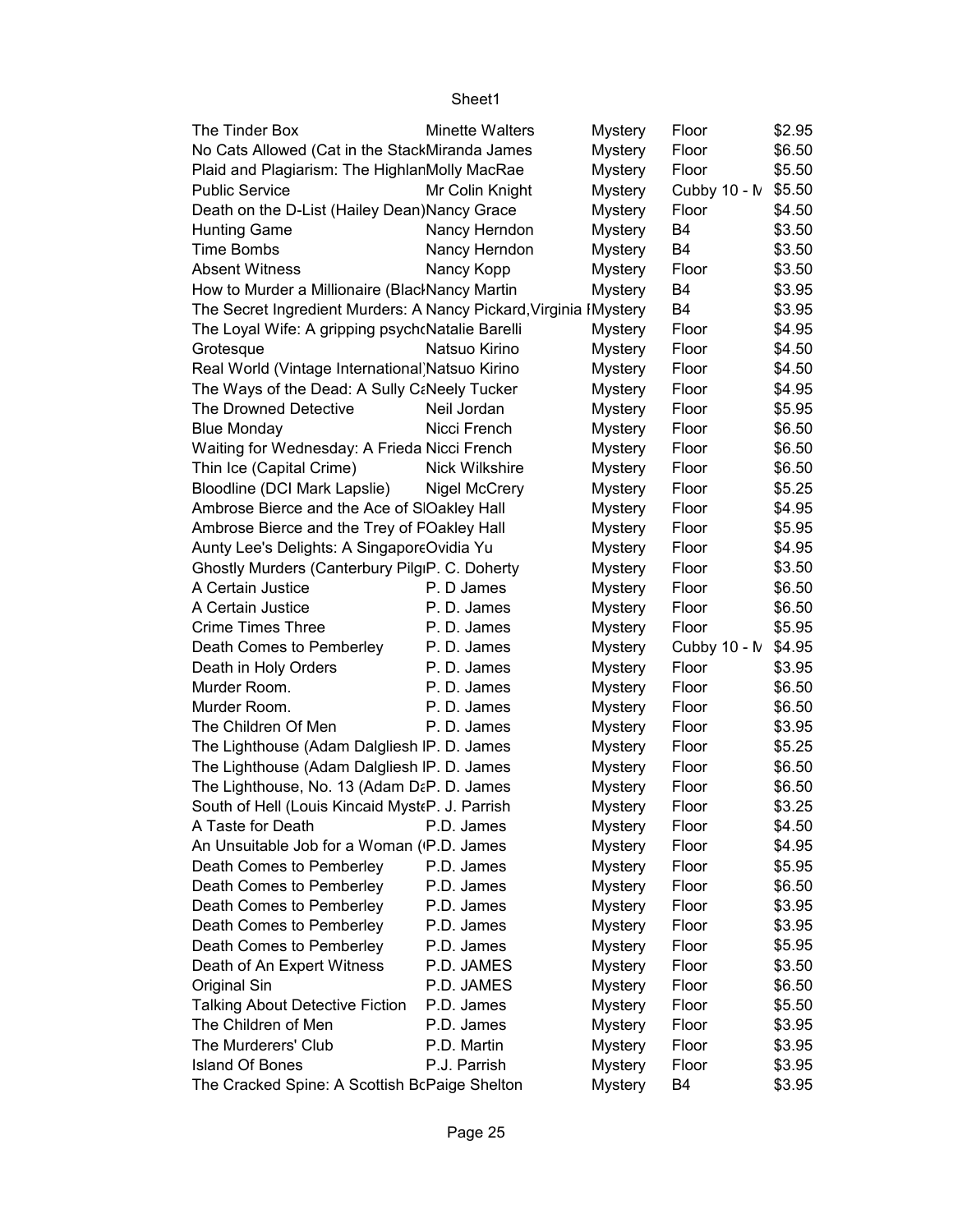|         | You Have the Right to Remain PuParnell Hall                   |                   |                | Floor               | \$3.50 |
|---------|---------------------------------------------------------------|-------------------|----------------|---------------------|--------|
|         | At Risk                                                       | Patricia Cornwell | <b>Mystery</b> |                     |        |
|         |                                                               |                   | <b>Mystery</b> | Cubby 13-Po \$5.95  |        |
|         | Black Notice (A Scarpetta Novel) Patricia Cornwell            |                   | <b>Mystery</b> | Cubby 13-Po \$6.50  |        |
|         | <b>Blow Fly</b>                                               | Patricia Cornwell | <b>Mystery</b> | Cubby 13-Po \$6.50  |        |
|         | Blow Fly (A Scarpetta Novel)                                  | Patricia Cornwell | <b>Mystery</b> | B4                  | \$3.95 |
|         | Book of the Dead                                              | Patricia Cornwell | <b>Mystery</b> | B4                  | \$6.50 |
|         | Cause of Death (Kay Scarpetta, NPatricia Cornwell             |                   | <b>Mystery</b> | <b>B4</b>           | \$3.95 |
|         | Cruel and Unusual: A Kay Scarpe Patricia Cornwell             |                   | <b>Mystery</b> | B4                  | \$4.50 |
|         | Depraved Heart: A Scarpetta Nov Patricia Cornwell             |                   | <b>Mystery</b> | B4                  | \$4.50 |
|         | Flesh And Blood                                               | Patricia Cornwell | <b>Mystery</b> | B4                  | \$4.50 |
|         | Flesh and Blood (Scarpetta)                                   | Patricia Cornwell | <b>Mystery</b> | B4                  | \$4.50 |
|         | Flesh and Blood (Scarpetta)                                   | Patricia Cornwell | <b>Mystery</b> | <b>B4</b>           | \$4.50 |
|         | Flesh and Blood (Scarpetta)                                   | Patricia Cornwell | <b>Mystery</b> | B4                  | \$4.50 |
|         | Hornet's Nest (Andy Brazil)                                   | Patricia Cornwell | <b>Mystery</b> | B <sub>4</sub>      | \$3.95 |
|         | Isle of Dogs                                                  | Patricia Cornwell | <b>Mystery</b> | <b>B4</b>           | \$6.50 |
|         | Isle of Dogs                                                  | Patricia Cornwell | <b>Mystery</b> | <b>B4</b>           | \$6.50 |
|         | Point of Origin (Kay Scarpetta)                               | Patricia Cornwell | <b>Mystery</b> | B4                  | \$3.60 |
|         | Port Mortuary (Kay Scarpetta, No Patricia Cornwell            |                   | <b>Mystery</b> | Cubby 13-Po         | \$6.50 |
|         | Portrait of a Killer: Jack the Rippe Patricia Cornwell        |                   | <b>Mystery</b> | B4                  | \$6.50 |
|         | Postmortem (Kay Scarpetta Myst Patricia Cornwell              |                   | <b>Mystery</b> | <b>B4</b>           | \$3.60 |
|         | Predator (Kay Scarpetta Mysterie: Patricia Cornwell           |                   | <b>Mystery</b> | Cubby 13-Po \$5.50  |        |
| ~~NEW~~ | Red Mist (A Scarpetta Novel)                                  | Patricia Cornwell | <b>Mystery</b> | B <sub>4</sub>      | \$4.50 |
|         | Red Mist (A Scarpetta Novel)                                  | Patricia Cornwell | <b>Mystery</b> | Cubby 13-Po \$6.50  |        |
|         | Scarpetta (A Scarpetta Novel)                                 | Patricia Cornwell | <b>Mystery</b> | Cubby 8 - Po        | \$4.50 |
|         | Scarpetta's Winter Table                                      | Patricia Cornwell | <b>Mystery</b> | B4                  | \$8.98 |
|         | Southern Cross                                                | Patricia Cornwell | <b>Mystery</b> | B4                  | \$6.50 |
|         | The Body Farm                                                 | Patricia Cornwell | <b>Mystery</b> | B4                  | \$3.50 |
|         | The Body Farm (Kay Scarpetta)                                 | Patricia Cornwell | <b>Mystery</b> | B4                  | \$3.95 |
|         | The Front (Win Garano)                                        | Patricia Cornwell | <b>Mystery</b> | B4                  | \$4.00 |
|         | The Front (Win Garano)                                        | Patricia Cornwell | <b>Mystery</b> | Cubby 8 - Po \$3.95 |        |
|         | The Scarpetta Factor (A Scarpett: Patricia Cornwell           |                   | Mystery        | Cubby 13-Po \$6.50  |        |
|         |                                                               |                   |                |                     |        |
|         | Cruel & Unusual (Kay Scarpetta MPatricia D. Cornwell          |                   | <b>Mystery</b> | Cubby 8 - Po        | \$3.95 |
|         | The Stolen Girls (Detective Lottie Patricia Gibney            |                   | <b>Mystery</b> | Floor               | \$3.95 |
|         | Confessions                                                   | Patterson James   | <b>Mystery</b> | B <sub>6</sub>      | \$3.95 |
|         | Hide and Seek                                                 | Patterson James   | <b>Mystery</b> | B <sub>6</sub>      | \$3.95 |
|         | <b>Black market</b>                                           | Patterson, James  | <b>Mystery</b> | B6                  | \$3.95 |
|         | Little Black Dress                                            | Patterson, James  | <b>Mystery</b> | B <sub>6</sub>      | \$2.25 |
|         | Little Black Dress                                            | Patterson, James  | <b>Mystery</b> | B6                  | \$2.95 |
|         | Triple Threat 3 Bookshot Thillers (Patterson, James           |                   | <b>Mystery</b> | B <sub>6</sub>      | \$5.95 |
|         | Triple Threat 3 Bookshot Thillers (Patterson, James           |                   | <b>Mystery</b> | B <sub>6</sub>      | \$5.95 |
|         | 10th Anniversary (Women's Murd Patterson, James, Paet Mystery |                   |                | Cubby 18 - P        | \$4.50 |
|         | Pacific Heights: A Marten Fane m Paul Harper                  |                   | <b>Mystery</b> | Floor               | \$4.50 |
|         | <b>Hungry Ghosts</b>                                          | Peggy Blair       | <b>Mystery</b> | Floor               | \$5.50 |
|         | Into The Dark                                                 | Peter Abrahams    | <b>Mystery</b> | Floor               | \$4.50 |
|         | Love You Dead (Roy Grace)                                     | Peter James       | <b>Mystery</b> | Floor               | \$5.95 |
|         | Love You Dead (Roy Grace)                                     | Peter James       | <b>Mystery</b> | Floor               | \$5.95 |
|         | Not Dead Enough                                               | Peter James       | <b>Mystery</b> | Floor               | \$3.50 |
|         | Possession                                                    | Peter James       | <b>Mystery</b> | Floor               | \$3.50 |
|         | Unplayable Lie: A Chief Inspector Peter Jamesson              |                   | <b>Mystery</b> | Floor               | \$5.95 |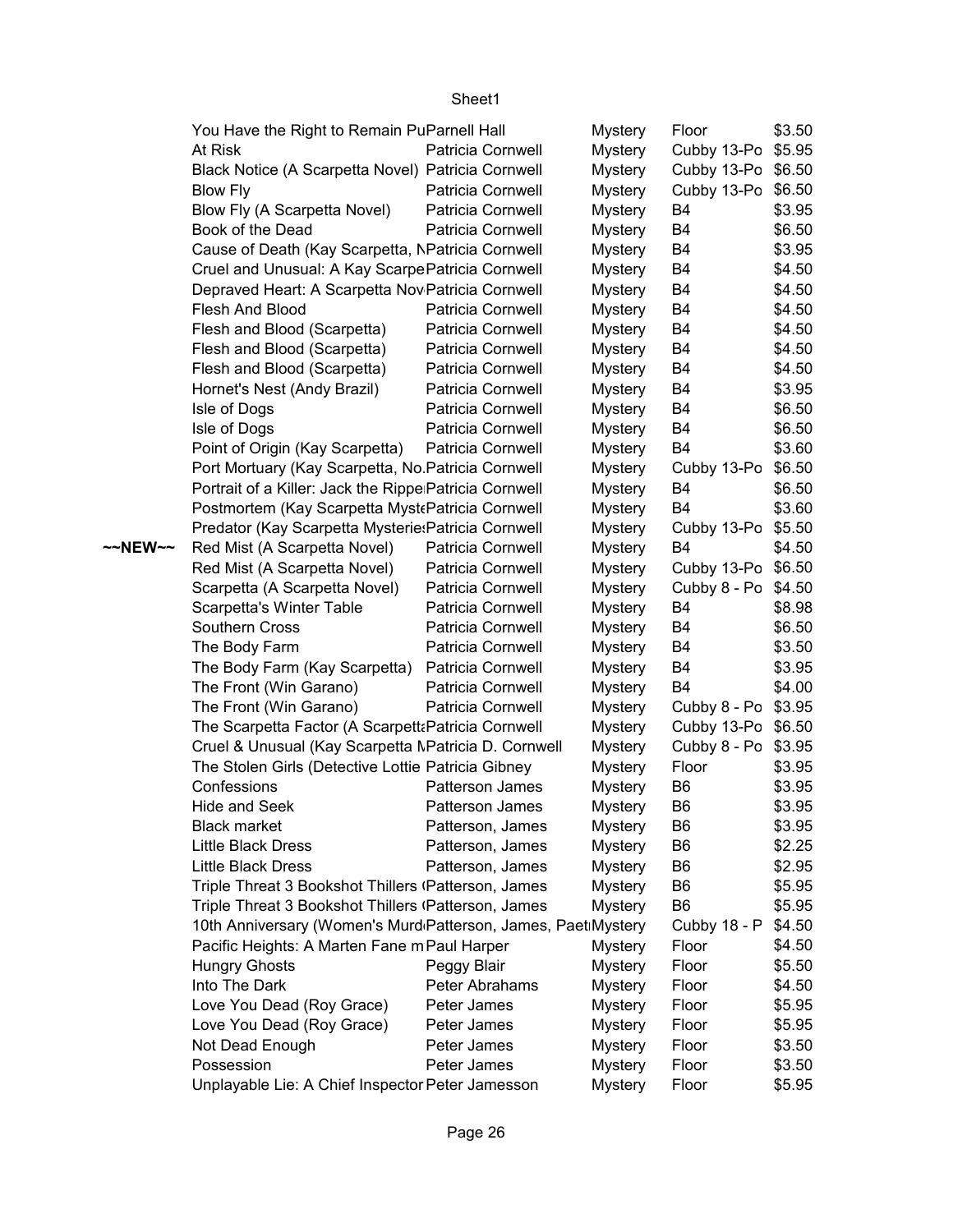| <b>Abattoir Blues</b>                                | Peter Robinson        | Mystery        | Floor          | \$6.50 |
|------------------------------------------------------|-----------------------|----------------|----------------|--------|
| Aftermath                                            | Peter Robinson        | <b>Mystery</b> | Floor          | \$4.50 |
| All the Colours of Darkness                          | Peter Robinson        | <b>Mystery</b> | Floor          | \$3.95 |
| <b>Careless Love</b>                                 | Peter Robinson        | <b>Mystery</b> | Floor          | \$6.50 |
| In a Dry Season: An Inspector Ba Peter Robinson      |                       | <b>Mystery</b> | Floor          | \$6.50 |
| Sleeping in the Ground                               | Peter Robinson        | <b>Mystery</b> | Floor          | \$6.50 |
| The Summer That Never Was (TrPeter Robinson          |                       | <b>Mystery</b> | Floor          | \$3.95 |
| <b>Watching the Dark</b>                             | Peter Robinson        | <b>Mystery</b> | Floor          | \$4.95 |
| When the Music's Over                                | Peter Robinson        | <b>Mystery</b> | Floor          | \$6.50 |
| Whistling Past the Graveyard: StoPeter Sellers       |                       | <b>Mystery</b> | Floor          | \$5.25 |
| Host                                                 | peter-james           | <b>Mystery</b> | Floor          | \$4.50 |
| The Prayer of the Night ShepherdPhil Rickman         |                       | <b>Mystery</b> | Floor          | \$3.95 |
| A Philosophical Investigation                        | Philip Kerr           | <b>Mystery</b> | Floor          | \$4.25 |
| Indignation                                          | Philip Roth           | <b>Mystery</b> | Floor          | \$4.50 |
| A Reasonable Doubt: A Robin LorPhillip Margolin      |                       | <b>Mystery</b> | Floor          | \$4.50 |
| Violent Crimes: An Amanda Jaffe Phillip Margolin     |                       | <b>Mystery</b> | Floor          | \$4.50 |
| Fire in the Foothills                                | Phyllis Bohonis       | <b>Mystery</b> | Floor          | \$5.50 |
| Ghosts, Hauntings, and MysteriouPhyllis Raybin Emert |                       | <b>Mystery</b> | Floor          | \$2.95 |
| Sex in a Sidecar: A Sherri Travis IPhyllis Smallman  |                       | <b>Mystery</b> | Floor          | \$3.95 |
| Autographs in the Rain (Bob SkiniQuintin Jardine     |                       | <b>Mystery</b> | Cubby 10 - M   | \$3.95 |
| Murmuring the Judges (Bob Skinr Quintin Jardine      |                       | <b>Mystery</b> | Floor          | \$4.50 |
| Skinner's Ordeal (Bob Skinner MyQuintin Jardine      |                       | <b>Mystery</b> | Cubby 10 - N   | \$3.95 |
| The Loner                                            | Quintin Jardine       | <b>Mystery</b> | Floor          | \$6.50 |
| Slow Curve on the Coquihalla: A IR E Donald          |                       | <b>Mystery</b> | Cubby 10 - M   | \$5.50 |
| Going Wrong                                          | R. Rendell            | <b>Mystery</b> | Floor          | \$5.95 |
| Hollow City (Miss Peregrine's PecRansom Riggs        |                       | <b>Mystery</b> | Floor          | \$6.95 |
| Hollow City (Miss Peregrine's PecRansom Riggs        |                       | <b>Mystery</b> | Floor          | \$6.95 |
| Hollow City: The Second Novel of Ransom Riggs        |                       | <b>Mystery</b> | Floor          | \$5.50 |
| Miss Peregrine's Home for Peculi Ransom Riggs        |                       | <b>Mystery</b> | Floor          | \$6.95 |
| Miss Peregrine's Home for Peculi: Ransom Riggs       |                       | <b>Mystery</b> | Customer rec   | \$5.95 |
| Miss Peregrine's Home for Peculi: Ransom Riggs       |                       | <b>Mystery</b> | Floor          | \$5.50 |
| Miss Peregrine's Home for Peculi: Ransom Riggs       |                       | <b>Mystery</b> | Floor          | \$5.50 |
| A Cotswold Killing (Cotswolds My:Rebecca Tope        |                       | <b>Mystery</b> | Floor          | \$4.25 |
| Robert B. Parker's The Hangman'Reed Farrel Coleman   |                       | <b>Mystery</b> | Cubby 29 - F   | \$4.50 |
| Where It Hurts (A Gus Murphy NcReed Farrel Coleman   |                       | <b>Mystery</b> | Floor          | \$5.95 |
| Sting of the Drone                                   | Richard A. Clarke     | <b>Mystery</b> | Floor          | \$4.95 |
| Driving Heat (Nikki Heat (7))                        | <b>Richard Castle</b> | <b>Mystery</b> | Floor          | \$5.95 |
| Heat Rises (Nikki Heat)                              | <b>Richard Castle</b> | <b>Mystery</b> | Floor          | \$5.95 |
| <b>Heat Wave</b>                                     | <b>Richard Castle</b> | <b>Mystery</b> | Floor          | \$4.25 |
| <b>Heat Wave</b>                                     | <b>Richard Castle</b> | <b>Mystery</b> | Floor          | \$4.25 |
| Heat Wave, Premium Edition (Nik Richard Castle       |                       | <b>Mystery</b> | Floor          | \$4.50 |
| Naked Heat (Nikki Heat)                              | <b>Richard Castle</b> | <b>Mystery</b> | Floor          | \$4.25 |
| Freedomland                                          | <b>Richard Price</b>  | <b>Mystery</b> | Floor          | \$3.95 |
| Roses for a Diva                                     | <b>Rick Blechta</b>   | <b>Mystery</b> | Floor          | \$4.50 |
| The Fallen One: A Mystery                            | <b>Rick Blechta</b>   | <b>Mystery</b> | Floor          | \$4.50 |
| Gone to Earth                                        | <b>Rick Boyer</b>     | <b>Mystery</b> | Floor          | \$3.95 |
| Splitting Heirs (Adam McCleet My Rick Hanson         |                       | <b>Mystery</b> | B <sub>4</sub> | \$3.50 |
| Whisker of Evil: A Mrs. Murphy M Rita Mae Brown      |                       | <b>Mystery</b> | Floor          | \$6.50 |
| Stone Cold (A Jesse Stone Novel Robert B. Parker     |                       | <b>Mystery</b> | Floor          | \$4.50 |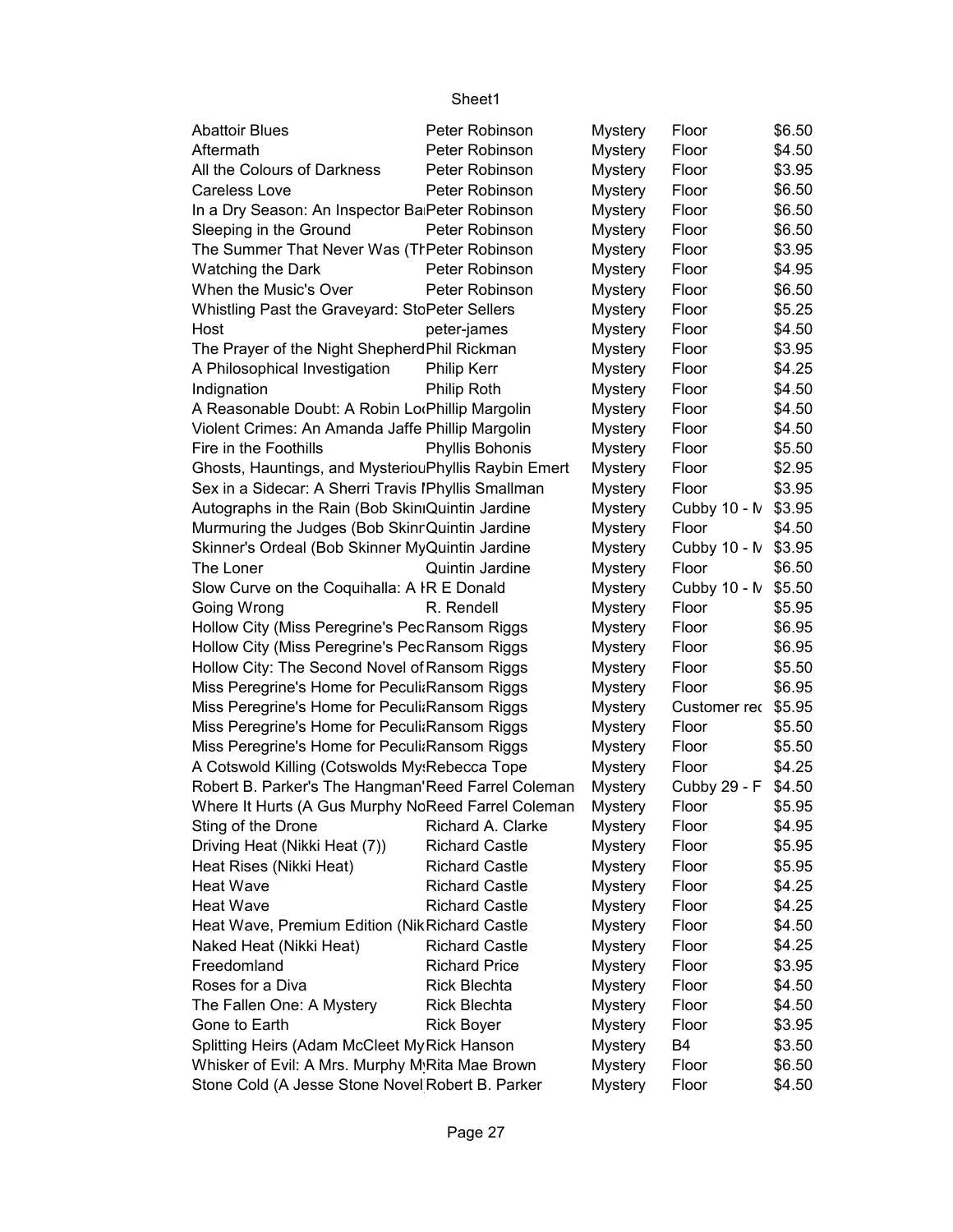| The Night Stalker (Erika Foster StRobert Bryndza   |                         | Mystery        | Floor          | \$4.95 |
|----------------------------------------------------|-------------------------|----------------|----------------|--------|
| The Second Sleep: A novel                          | Robert D Harris         | Mystery        | Customer rec   | \$5.95 |
| Wrongful Death: A Novel                            | Robert Dugoni           | Mystery        | Floor          | \$4.95 |
| Wrongful Death: A Novel                            | Robert Dugoni           | Mystery        | Floor          | \$6.50 |
| Career of Evil (A Cormoran Strike Robert Galbraith |                         | <b>Mystery</b> | Floor          | \$5.50 |
| Career of Evil (A Cormoran Strike Robert Galbraith |                         | <b>Mystery</b> | Floor          | \$6.50 |
| Lethal White (A Cormoran Strike IRobert Galbraith  |                         | <b>Mystery</b> | Floor          | \$6.95 |
| The Cuckoo's Calling                               | <b>Robert Galbraith</b> | <b>Mystery</b> | Floor          | \$6.50 |
| The Silkworm (A Cormoran Strike Robert Galbraith   |                         | <b>Mystery</b> | Floor          | \$6.50 |
| The Silkworm (A Cormoran Strike Robert Galbraith   |                         | <b>Mystery</b> | Floor          | \$6.50 |
| Panic Room                                         | <b>Robert Goddard</b>   | Mystery        | Cubby 10 - N   | \$4.95 |
| A Brilliant Death                                  | Robin Yocum             | Mystery        | Cubby 10 - N   | \$4.95 |
| A Welcome Murder                                   | Robin Yocum             | Mystery        | Floor          | \$5.50 |
| Ragged Lake: A Frank Yakabuski Ron Corbett         |                         | <b>Mystery</b> | Floor          | \$4.50 |
| Ragged Lake: A Frank Yakabuski Ron Corbett         |                         | <b>Mystery</b> | Floor          | \$4.50 |
| Speak Daggers to Her: A Bast MyRosemary Edghill    |                         | <b>Mystery</b> | Floor          | \$2.95 |
| Ross Macdonald: Three Novels of Ross Macdonald     |                         | Mystery        | Floor          | \$5.95 |
| The Barbarous Coast (Lew Arche Ross Macdonald      |                         | Mystery        | Floor          | \$4.50 |
|                                                    |                         |                |                |        |
| The Devill is Dice: The Times Cr Roz Watkins       |                         | <b>Mystery</b> | Floor          | \$3.95 |
| The Devill is Dice: The Times Cr Roz Watkins       |                         | Mystery        | Floor          | \$3.95 |
| Adam and Eve and Pinch Me                          | <b>Ruth Rendell</b>     | Mystery        | Floor          | \$3.95 |
| End in Tears                                       | <b>Ruth Rendell</b>     | Mystery        | Floor          | \$5.95 |
| From Doon with Death (Inspector Ruth Rendell       |                         | Mystery        | Floor          | \$2.95 |
| Harm Done                                          | <b>Ruth Rendell</b>     | <b>Mystery</b> | Floor          | \$3.95 |
| Kissing the Gunner's Daughter: A Ruth Rendell      |                         | Mystery        | Floor          | \$3.95 |
| Kissing the Gunner's Daughter: A Ruth Rendell      |                         | Mystery        | Floor          | \$3.95 |
| Means of Evil and Other Stories Ruth Rendell       |                         | Mystery        | Cubby $10 - N$ | \$2.95 |
| Portobello                                         | <b>Ruth Rendell</b>     | Mystery        | Floor          | \$3.95 |
| Road Rage                                          | <b>Ruth Rendell</b>     | Mystery        | Floor          | \$3.95 |
| Simisola                                           | <b>Ruth Rendell</b>     | Mystery        | Floor          | \$3.95 |
| Some Lie and Some Die (Inspect Ruth Rendell        |                         | Mystery        | Floor          | \$2.95 |
| The Babes in the Wood                              | <b>Ruth Rendell</b>     | <b>Mystery</b> | Floor          | \$3.95 |
| The Best Man To Die (An Inspect Ruth Rendell       |                         | <b>Mystery</b> | Floor          | \$2.50 |
| The Crocodile Bird                                 | <b>Ruth Rendell</b>     | <b>Mystery</b> | Floor          | \$3.75 |
| The Monster in the Box                             | <b>Ruth Rendell</b>     | Mystery        | Floor          | \$4.50 |
| The Monster in the Box                             | <b>Ruth Rendell</b>     | Mystery        | Floor          | \$5.95 |
| The Monster in the Box                             | <b>Ruth Rendell</b>     | <b>Mystery</b> | Floor          | \$4.90 |
| The New Girl Friend And Other StRuth Rendell       |                         |                |                | \$2.95 |
| The Rottweiler                                     | <b>Ruth Rendell</b>     | <b>Mystery</b> | Floor<br>Floor | \$6.50 |
| The Speaker Of Mandarin                            | <b>Ruth Rendell</b>     | Mystery        |                | \$2.95 |
| WEXFORD OMNIBUS: "NO MOFRUTH RENDELL               |                         | <b>Mystery</b> | Floor          | \$5.50 |
|                                                    |                         | Mystery        | Floor          |        |
| Wolf to the Slaughter - An InspectRuth Rendell     |                         | Mystery        | Floor          | \$2.95 |
| Remember Me This Way                               | Sabine Durrant          | Mystery        | Floor          | \$5.50 |
| Remember Me This Way                               | Sabine Durrant          | Mystery        | Floor          | \$5.50 |
| The Great Indoors                                  | Sabine Durrant          | <b>Mystery</b> | Floor          | \$5.50 |
| Seeing Red                                         | Sandra Brown            | <b>Mystery</b> | B <sub>2</sub> | \$3.95 |
| Thick as Thieves                                   | Sandra Brown            | <b>Mystery</b> | B <sub>2</sub> | \$5.95 |
| The Lost Woman (Louise Rick SeSara Blaedel         |                         | <b>Mystery</b> | Floor          | \$6.50 |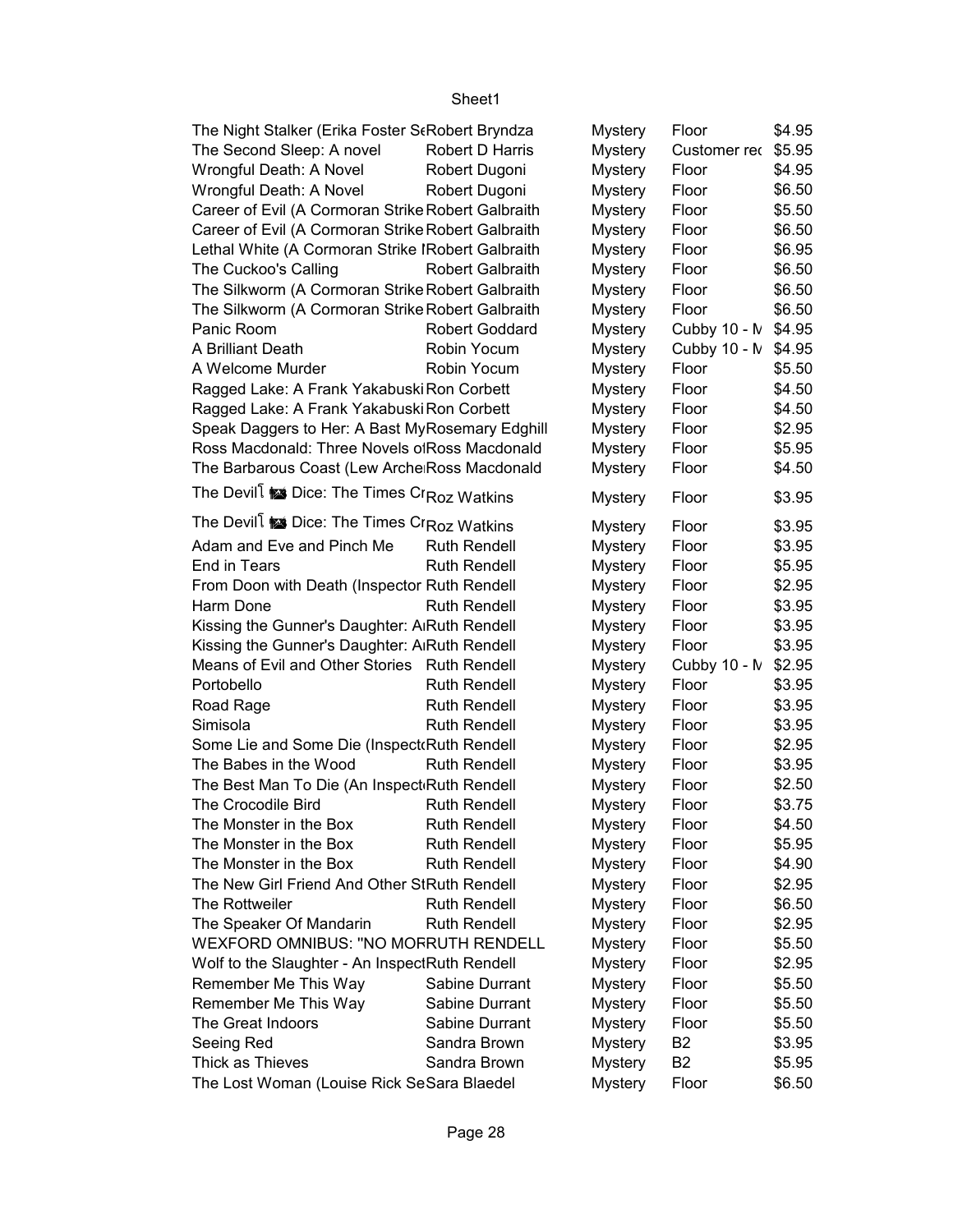|         | The Lost Woman (Louise Rick SeSara Blaedel                     |                                | <b>Mystery</b> | Floor        | \$6.50 |
|---------|----------------------------------------------------------------|--------------------------------|----------------|--------------|--------|
|         | Brush Back (A V.I. Warshawski N Sara Paretsky                  |                                | <b>Mystery</b> | Floor        | \$6.50 |
|         | Hard Time (V.I. Warshawski NoveSara Paretsky                   |                                | <b>Mystery</b> | Floor        | \$3.95 |
|         | Indemnity Only: A V. I. Warshaws Sara Paretsky                 |                                | <b>Mystery</b> | Floor        | \$3.25 |
|         | Shell Game: A V.I. Warshawski NSara Paretsky                   |                                | <b>Mystery</b> | Floor        | \$4.50 |
|         | Total Recall: A V. I. Warshawski NSara Paretsky                |                                | <b>Mystery</b> | Floor        | \$3.95 |
|         | 39 Clues: Card Pack #1 Non Prizt Scholastic Inc.               |                                | <b>Mystery</b> | Floor        | \$3.95 |
|         | Torn Roots (Hawaiian Storm)                                    | Scott Bury                     | <b>Mystery</b> | Floor        | \$4.50 |
|         | Erasing Memory (The MacNeice NScott Thornley                   |                                | <b>Mystery</b> | Floor        | \$4.50 |
|         | Innocent                                                       | <b>Scott Turow</b>             | <b>Mystery</b> | <b>B1</b>    | \$4.50 |
|         | The Devil's Making: A Mystery                                  | Sean Haldane                   | <b>Mystery</b> | Floor        | \$4.50 |
|         | Murder Can Kill Your Social Life (ISelma Eichler               |                                | <b>Mystery</b> | <b>B4</b>    | \$3.95 |
|         | An Unwanted Guest                                              | Shari Lapena                   | <b>Mystery</b> | Customer rec | \$5.95 |
|         | Cruel as the Grave: A Medieval MSharon Kay Penman              |                                | <b>Mystery</b> | Floor        | \$4.50 |
|         | The Silk Train Murder: A Mystery Sharon Rowse                  |                                | <b>Mystery</b> | Floor        | \$6.50 |
|         | Ask Me No Questions: A Lady Du Shelley Noble                   |                                | <b>Mystery</b> | Floor        | \$4.95 |
|         | The Paris Network (The Thomas 'Shirley Burton                  |                                | <b>Mystery</b> | Customer rec | \$5.50 |
|         | Witch Way to Murder (Ophelia & /Shirley Damsgaard              |                                | <b>Mystery</b> | B4           | \$3.95 |
| ~~NEW~~ | Cat Bearing Gifts (Joe Grey Myst Shirley Rousseau MurplMystery |                                |                | B4           | \$3.95 |
|         | Cat Breaking Free: A Joe Grey M Shirley Rousseau MurplMystery  |                                |                | Floor        | \$6.50 |
|         | Cat Laughing Last (A Joe Grey M Shirley Rousseau MurplMystery  |                                |                | B4           | \$3.95 |
|         | Cat Under Fire: A Joe Grey MysteShirley Rousseau MurplMystery  |                                |                | B4           | \$3.95 |
|         | Killer in the Choir, The (A Fetherir Simon Brett               |                                | <b>Mystery</b> | Floor        | \$5.95 |
|         | best of sherlock holmes                                        | Sir Arthur conan doyle Mystery |                | Floor        | \$4.95 |
|         | The Memoirs of Sherlock Holmes Sir Arthur Conan Doyle Mystery  |                                |                | Floor        | \$4.50 |
|         | The Dead Lie Down: A Zailer and Sophie Hannah                  |                                | <b>Mystery</b> | Floor        | \$5.50 |
|         | Revenge of the Cootie Girls: A RcSparkle Hayter                |                                | <b>Mystery</b> | Floor        | \$5.95 |
|         | Already Dead (Cooper and Fry)                                  | Stephen Booth                  | <b>Mystery</b> | Floor        | \$3.95 |
|         | One Last Breath                                                | Stephen Booth                  | <b>Mystery</b> | Floor        | \$3.95 |
|         | A Year in the Merde                                            | <b>Stephen Clarke</b>          | <b>Mystery</b> | Floor        | \$4.50 |
|         | Dial M for Merde                                               | Stephen Clarke                 | <b>Mystery</b> | Floor        | \$4.95 |
|         | Cuba/Hong Kong                                                 | <b>Stephen Coonts</b>          | <b>Mystery</b> | Floor        | \$4.95 |
|         | Hollywood Tough: A Shane Scully Stephen J. Cannell             |                                | <b>Mystery</b> | Floor        | \$6.50 |
|         | Hot Blood (A Dan Shepherd Myst Stephen Leather                 |                                | <b>Mystery</b> | Floor        | \$3.95 |
|         | Salvage                                                        | Stephen Maher                  | <b>Mystery</b> | Floor        | \$4.95 |
|         | Cold Case (Alan Gregory)                                       | <b>Stephen White</b>           | <b>Mystery</b> | Floor        | \$3.95 |
|         | Kill Me                                                        | Stephen White                  | <b>Mystery</b> | Floor        | \$3.95 |
|         | Kill Me (Alan Gregory)                                         | Stephen White                  | <b>Mystery</b> | Floor        | \$4.50 |
|         | Missing Persons (Alan Gregory)                                 | Stephen White                  | <b>Mystery</b> | Floor        | \$4.50 |
|         | Missing Persons (Dr. Alan Gregor Stephen White                 |                                | Mystery        | Floor        | \$6.50 |
|         | Private Practices (Onyx)                                       | <b>Stephen White</b>           | <b>Mystery</b> | Floor        | \$3.50 |
|         | The Siege: A Thriller                                          | Stephen White                  | <b>Mystery</b> | Floor        | \$4.50 |
|         | The 14th Colony: A Novel (Cotton Steve Berry                   |                                | <b>Mystery</b> | Floor        | \$6.50 |
|         | The 14th Colony: A Novel (Cotton Steve Berry                   |                                | <b>Mystery</b> | Floor        | \$4.50 |
|         | The Alexandria Link: A Novel                                   | <b>Steve Berry</b>             | <b>Mystery</b> | Floor        | \$4.50 |
|         | The Amber Room: A Novel                                        | <b>Steve Berry</b>             | <b>Mystery</b> | Floor        | \$4.50 |
|         | The Amber Room: A Novel                                        | <b>Steve Berry</b>             | <b>Mystery</b> | Floor        | \$4.50 |
|         | The Bishop's Pawn: A Novel (CottSteve Berry                    |                                | <b>Mystery</b> | Floor        | \$6.50 |
|         | The Bishop's Pawn: A Novel (CottSteve Berry                    |                                | Mystery        | Floor        | \$4.25 |
|         |                                                                |                                |                |              |        |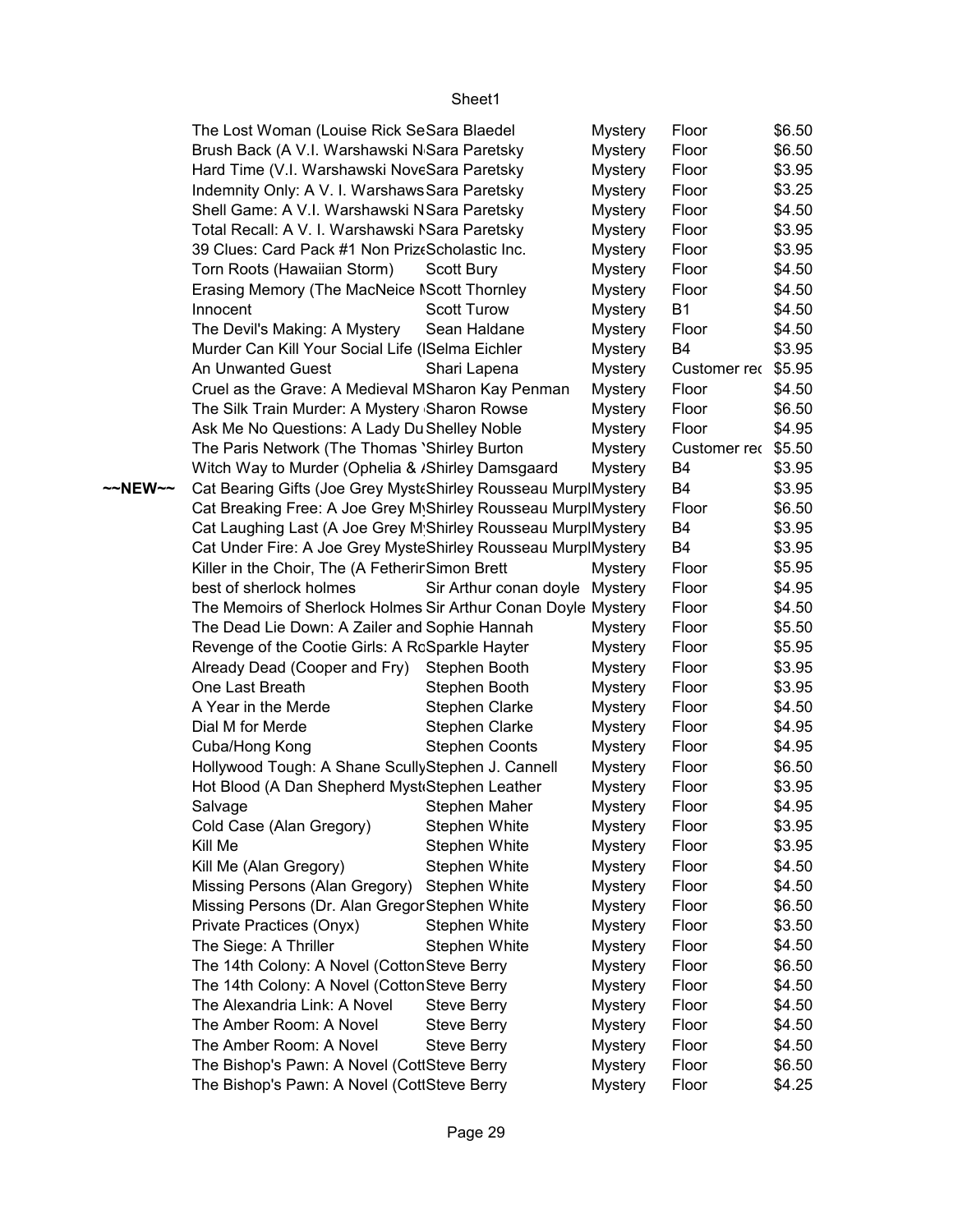| The Charlemagne Pursuit: A NoveSteve Berry       |                    | Mystery        | Floor          | \$4.50 |
|--------------------------------------------------|--------------------|----------------|----------------|--------|
| The Columbus Affair: A Novel                     | <b>Steve Berry</b> | <b>Mystery</b> | Floor          | \$6.50 |
| The Columbus Affair: A Novel                     | <b>Steve Berry</b> | <b>Mystery</b> | Floor          | \$6.50 |
| The Columbus Affair: A Novel (witSteve Berry     |                    | <b>Mystery</b> | Floor          | \$4.50 |
| The Emperor's Tomb (with bonus Steve Berry       |                    | <b>Mystery</b> | Floor          | \$4.95 |
| The Emperor's Tomb (with bonus Steve Berry       |                    | <b>Mystery</b> | Floor          | \$4.50 |
| The Emperor's Tomb (with bonus Steve Berry       |                    | <b>Mystery</b> | Floor          | \$4.50 |
| The Jefferson Key (with bonus sh Steve Berry     |                    | <b>Mystery</b> | Floor          | \$4.95 |
| The Jefferson Key (with bonus sh Steve Berry     |                    | <b>Mystery</b> | Floor          | \$4.50 |
| The King's Deception (Cotton MalSteve Berry      |                    | <b>Mystery</b> | Floor          | \$4.50 |
| The King's Deception (Cotton MalSteve Berry      |                    | <b>Mystery</b> | Floor          | \$4.50 |
| The King's Deception (Cotton MalSteve Berry      |                    | <b>Mystery</b> | Floor          | \$4.50 |
| The Lost Order: A Novel (Cotton ISteve Berry     |                    | <b>Mystery</b> | Floor          | \$4.95 |
| The Lost Order: A Novel (Cotton ISteve Berry     |                    | <b>Mystery</b> | Floor          | \$6.50 |
| The Malta Exchange: A Novel (CcSteve Berry       |                    | <b>Mystery</b> | Floor          | \$4.95 |
| The Paris Vendetta: A Novel                      | <b>Steve Berry</b> | <b>Mystery</b> | Floor          | \$6.50 |
| The Paris Vendetta: A Novel                      | <b>Steve Berry</b> | <b>Mystery</b> | Floor          | \$4.50 |
| The Patriot Threat                               |                    |                | Floor          | \$6.50 |
| The Patriot Threat                               | <b>Steve Berry</b> | <b>Mystery</b> |                |        |
|                                                  | <b>Steve Berry</b> | <b>Mystery</b> | Floor          | \$6.50 |
| The Patriot Threat (Cotton Malon & Steve Berry   |                    | <b>Mystery</b> | Floor          | \$4.50 |
| The Patriot Threat (Cotton Malon & Steve Berry   |                    | <b>Mystery</b> | Floor          | \$4.50 |
| The Romanov Prophecy: A Novel Steve Berry        |                    | <b>Mystery</b> | Floor          | \$3.95 |
| The Templar Legacy: A Novel                      | <b>Steve Berry</b> | <b>Mystery</b> | Floor          | \$4.50 |
| The Templar Legacy: A Novel (CcSteve Berry       |                    | <b>Mystery</b> | Floor          | \$3.95 |
| The Third Secret                                 | <b>Steve Berry</b> | <b>Mystery</b> | Floor          | \$3.95 |
| The Venetian Betrayal                            | <b>Steve Berry</b> | <b>Mystery</b> | Floor          | \$4.50 |
| The Venetian Betrayal                            | <b>Steve Berry</b> | <b>Mystery</b> | Floor          | \$4.50 |
| The Venetian Betrayal                            | <b>Steve Berry</b> | <b>Mystery</b> | Floor          | \$4.50 |
| The Venetian Betrayal                            | <b>Steve Berry</b> | <b>Mystery</b> | Floor          | \$4.50 |
| To Love and to Perish: Felicity Phsteve higgs    |                    | <b>Mystery</b> | B4             | \$4.50 |
| The Missing and the Dead (Logar Stuart MacBride  |                    | <b>Mystery</b> | Floor          | \$5.95 |
| The Final Silence (The Belfast NoStuart Neville  |                    | <b>Mystery</b> | Floor          | \$6.50 |
| Those We Left Behind (The Belfa Stuart Neville   |                    | <b>Mystery</b> | Floor          | \$6.50 |
| The Prince of Beverly Hills (Rick EStuart Woods  |                    | <b>Mystery</b> | Floor          | \$3.95 |
| "A" is for Alibi (The Kinsey MillhonSue Grafton  |                    | <b>Mystery</b> | B4             | \$3.60 |
| "A" is for Alibi (The Kinsey MillhonSue Grafton  |                    | <b>Mystery</b> | B4             | \$3.95 |
| "F" is for Fugitive (Kinsey MillhoneSue Grafton  |                    | <b>Mystery</b> | B4             | \$4.25 |
| "F" is for Fugitive (Kinsey MillhoneSue Grafton  |                    | <b>Mystery</b> | B4             | \$2.95 |
| "F" is for Fugitive: A Kinsey Millho Sue Grafton |                    | <b>Mystery</b> | B4             | \$4.95 |
| "I" is for Innocent (The Kinsey MillSue Grafton  |                    | <b>Mystery</b> | B4             | \$3.95 |
| "L" is for Lawless (A Kinsey MillhoSue Grafton   |                    | <b>Mystery</b> | B4             | \$5.25 |
| "M" is for Malice (A Kinsey Millhor Sue Grafton  |                    | <b>Mystery</b> | B4             | \$5.25 |
| "M" is for Malice (A Kinsey Millhor Sue Grafton  |                    | <b>Mystery</b> | B6             | \$5.25 |
| "N" Is For Noose (A Kinsey Millho Sue Grafton    |                    | <b>Mystery</b> | B4             | \$4.95 |
| "P" is for Peril (A Kinsey Millhone Sue Grafton  |                    | <b>Mystery</b> | Floor          | \$3.95 |
| "Q" is for Quarry (A Kinsey MillhorSue Grafton   |                    | <b>Mystery</b> | B4             | \$3.95 |
| "Q" is for Quarry (A Kinsey MillhorSue Grafton   |                    | <b>Mystery</b> | B4             | \$3.95 |
| "Q" is for Quarry (A Kinsey MillhorSue Grafton   |                    | <b>Mystery</b> | B <sub>5</sub> | \$3.60 |
| "R" is for Ricochet (A Kinsey Millh Sue Grafton  |                    | <b>Mystery</b> | B4             | \$3.95 |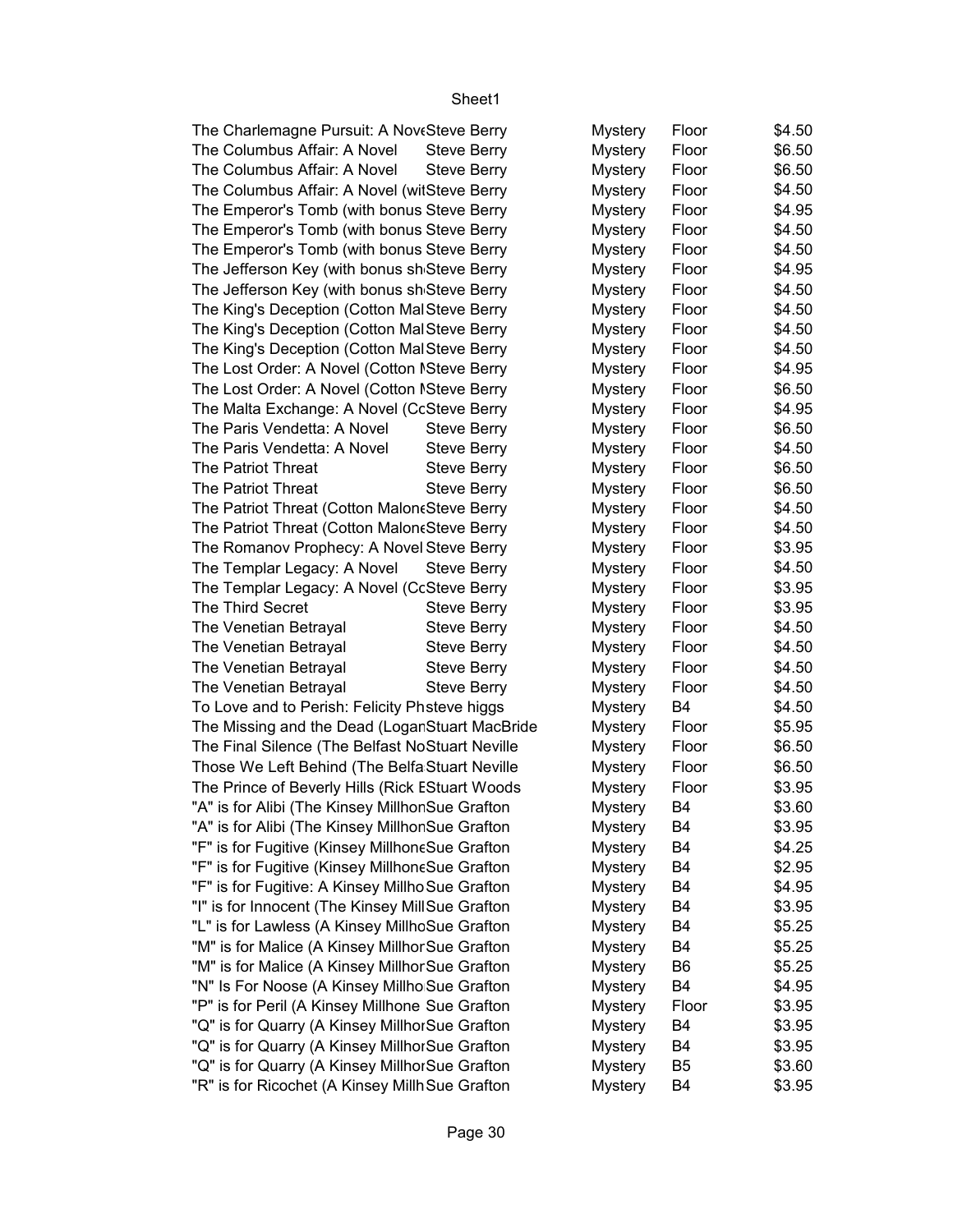| "S" is for Silence (A Kinsey Millho Sue Grafton  |             | <b>Mystery</b> | B4             | \$3.95 |
|--------------------------------------------------|-------------|----------------|----------------|--------|
| "T" is for Trespass (A Kinsey MillhSue Grafton   |             | <b>Mystery</b> | B4             | \$5.50 |
| A Is for Alibi                                   | Sue Grafton | <b>Mystery</b> | B4             | \$3.50 |
| A Is for Alibi (A Kinsey Millhone MSue Grafton   |             | <b>Mystery</b> | B4             | \$3.60 |
| A Is for Alibi (A Kinsey Millhone MSue Grafton   |             | <b>Mystery</b> | B4             | \$3.60 |
| A Is for Alibi (A Kinsey Millhone MSue Grafton   |             | <b>Mystery</b> | B4             | \$3.50 |
| B is for Burglar                                 | Sue Grafton | <b>Mystery</b> | B4             | \$3.95 |
| B Is for Burglar (A Kinsey Millhon & Sue Grafton |             | <b>Mystery</b> | B4             | \$3.50 |
| B is for Burglar (Kinsey Millhone A Sue Grafton  |             | <b>Mystery</b> | <b>B4</b>      | \$3.95 |
| C Is for Corpse (Kinsey Millhone ISue Grafton    |             | <b>Mystery</b> | B4             | \$3.50 |
| C Is for Corpse (Kinsey Millhone ISue Grafton    |             | <b>Mystery</b> | B4             | \$3.60 |
| D Is for Deadbeat (A Kinsey Millh Sue Grafton    |             | <b>Mystery</b> | B4             | \$3.50 |
| D is for Deadbeat (The Kinsey MilSue Grafton     |             | <b>Mystery</b> | B4             | \$3.95 |
| D is for Deadbeat (The Kinsey MilSue Grafton     |             | <b>Mystery</b> | B <sub>4</sub> | \$3.50 |
| E Is for Evidence                                | Sue Grafton | <b>Mystery</b> | B4             | \$4.50 |
| E Is for Evidence (Kinsey Millhone Sue Grafton   |             | <b>Mystery</b> | B4             | \$3.50 |
| E is for Evidence (The Kinsey Mill Sue Grafton   |             | <b>Mystery</b> | B4             | \$3.60 |
| F Is for Fugitive                                | Sue Grafton | <b>Mystery</b> | B <sub>4</sub> | \$3.50 |
| F Is for Fugitive : A Kinsey Millhor SUE GRAFTON |             | <b>Mystery</b> | B4             | \$4.95 |
| F Is for Fugitive (Kinsey Millhone ISue Grafton  |             | <b>Mystery</b> | B4             | \$3.95 |
| G Is for Gumshoe (Kinsey Millhon Sue Grafton     |             | <b>Mystery</b> | B4             | \$3.50 |
| G Is for Gumshoe (Kinsey Millhon Sue Grafton     |             | <b>Mystery</b> | B4             | \$3.50 |
| G is for Gumshoe (The Kinsey MilSue Grafton      |             | <b>Mystery</b> | B <sub>4</sub> | \$3.95 |
| H Is for Homicide (Kinsey Millhon Sue Grafton    |             | <b>Mystery</b> | B4             | \$3.50 |
| H Is for Homicide (Kinsey Millhon Sue Grafton    |             | <b>Mystery</b> | B4             | \$3.95 |
| I Is for Innocent (Kinsey Millhone ISue Grafton  |             | <b>Mystery</b> | B4             | \$3.60 |
| I Is for Innocent (Kinsey Millhone ISue Grafton  |             | <b>Mystery</b> | <b>B4</b>      | \$3.50 |
| J is for Judgment                                | Sue Grafton | <b>Mystery</b> | B4             | \$5.95 |
| J Is for Judgment (Kinsey Millhon(Sue Grafton    |             | <b>Mystery</b> | B4             | \$3.95 |
| J Is for Judgment (Kinsey Millhon(Sue Grafton    |             | <b>Mystery</b> | B4             | \$3.60 |
| J Is for Judgment (Kinsey Millhon Sue Grafton    |             | <b>Mystery</b> | B <sub>4</sub> | \$3.95 |
| K Is For Killer                                  | Sue Grafton | <b>Mystery</b> | B4             | \$3.95 |
| K Is For Killer                                  | Sue Grafton | <b>Mystery</b> | B <sub>4</sub> | \$3.95 |
| K Is for Killer (Kinsey Millhone My Sue Grafton  |             | <b>Mystery</b> | B4             | \$3.95 |
| Kinsey and Me: Stories                           | Sue Grafton | <b>Mystery</b> | <b>B4</b>      | \$5.25 |
| L Is for Lawless (Kinsey Millhone Sue Grafton    |             | <b>Mystery</b> | B4             | \$3.95 |
| L Is for Lawless (Kinsey Millhone   Sue Grafton  |             | <b>Mystery</b> | B4             | \$3.60 |
| L Is for Lawless (Kinsey Millhone   Sue Grafton  |             | <b>Mystery</b> | B4             | \$3.95 |
| L Is for Lawless (Kinsey Millhone   Sue Grafton  |             | <b>Mystery</b> | B <sub>6</sub> | \$3.50 |
| N Is for Noose (Kinsey Millhone NSue Grafton     |             | <b>Mystery</b> | B4             | \$3.95 |
| N Is for Noose (Kinsey Millhone NSue Grafton     |             | <b>Mystery</b> | B4             | \$3.95 |
| N Is for Noose (Kinsey Millhone NSue Grafton     |             | <b>Mystery</b> | B4             | \$3.60 |
| N Is for Noose (Kinsey Millhone NSue Grafton     |             | <b>Mystery</b> | B4             | \$3.75 |
| O Is for Outlaw (Kinsey Millhone NSue Grafton    |             | <b>Mystery</b> | B4             | \$3.95 |
| P is for Peril: A Kinsey Millhone NSue Grafton   |             | <b>Mystery</b> | B4             | \$6.50 |
| P is for Peril: A Kinsey Millhone NSue Grafton   |             | <b>Mystery</b> | B4             | \$5.25 |
| R is for Ricochet (Kinsey Millhone Sue Grafton   |             | <b>Mystery</b> | B4             | \$5.95 |
| S is for Silence                                 | Sue Grafton | <b>Mystery</b> | B4             | \$5.95 |
| S is for Silence                                 | Sue Grafton | <b>Mystery</b> | B4             | \$5.95 |
|                                                  |             |                |                |        |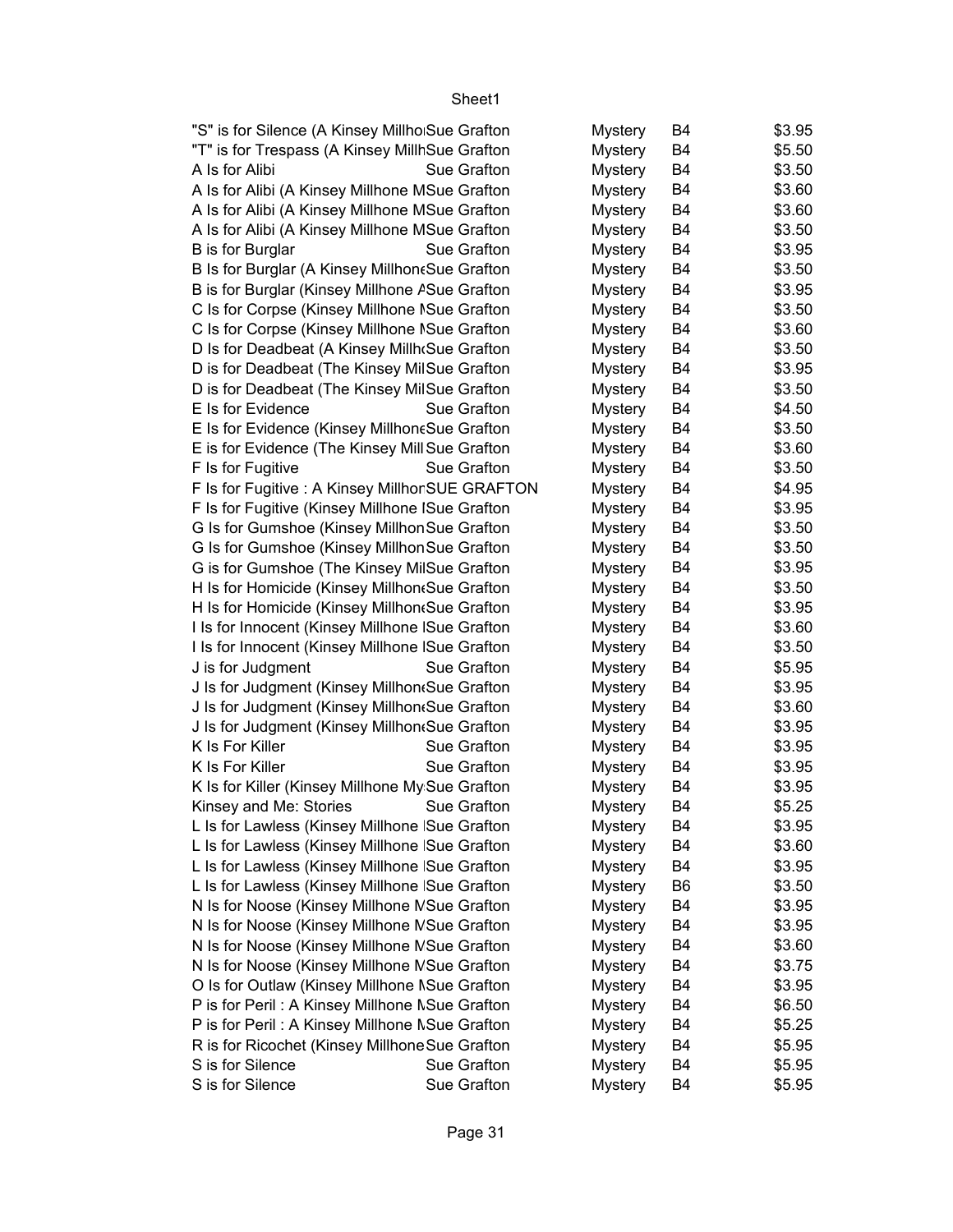|         | S is for Silence (Kinsey Millhone NSue Grafton       |                     | <b>Mystery</b> | B4             | \$4.95 |
|---------|------------------------------------------------------|---------------------|----------------|----------------|--------|
|         | S is for Silence (Kinsey Millhone NSue Grafton       |                     | <b>Mystery</b> | B4             | \$4.95 |
|         | S is for Silence (Kinsey Millhone NSue Grafton       |                     | <b>Mystery</b> | B4             | \$5.95 |
|         | T is for Trespass (Kinsey MillhoneSue Grafton        |                     | <b>Mystery</b> | B4             | \$3.95 |
|         | T is for Trespass (Kinsey MillhoneSue Grafton        |                     | <b>Mystery</b> | B4             | \$3.95 |
|         | U is for Undertow (Kinsey Millhon Sue Grafton        |                     | <b>Mystery</b> | B4             | \$3.95 |
|         | U is for Undertow (Kinsey Millhon Sue Grafton        |                     | <b>Mystery</b> | B4             | \$5.95 |
|         | U is for Undertow (Kinsey Millhon Sue Grafton        |                     | <b>Mystery</b> | B4             | \$5.95 |
|         | U is for Undertow (Kinsey Millhon Sue Grafton        |                     | <b>Mystery</b> | <b>B4</b>      | \$5.95 |
|         | V is for Vengeance                                   | Sue Grafton         | <b>Mystery</b> | B4             | \$3.95 |
|         | V is for Vengeance (Kinsey Millho Sue Grafton        |                     | <b>Mystery</b> | B4             | \$6.95 |
|         | W is for Wasted (Kinsey Millhone Sue Grafton         |                     | <b>Mystery</b> | B4             | \$6.50 |
|         | W is for Wasted (Kinsey Millhone)Sue Grafton         |                     | <b>Mystery</b> | B4             | \$3.95 |
|         | X                                                    | Sue Grafton         | <b>Mystery</b> | B4             | \$4.50 |
|         | X is for (Kinsey Millhone Myster Sue Grafton         |                     | <b>Mystery</b> | B4             | \$6.50 |
|         | Y is for Yesterday (A Kinsey Millh(Sue Grafton       |                     | <b>Mystery</b> | B4             | \$5.25 |
|         | Cold Company: An Alaska Myster Sue Henry             |                     | <b>Mystery</b> | Floor          | \$3.25 |
|         | Deadfall: An Alaska Mystery (AlasSue Henry           |                     | <b>Mystery</b> | Floor          | \$3.25 |
|         | Death Takes Passage (Alaska MySue Henry              |                     | <b>Mystery</b> | Floor          | \$3.25 |
|         | Death Trap: An Alaska Mystery (ASue Henry            |                     | <b>Mystery</b> | Floor          | \$4.50 |
|         | Death Trap: An Alaska Mystery (ASue Henry            |                     | <b>Mystery</b> | Floor          | \$3.25 |
|         | Degrees of Separation: A Jessie / Sue Henry          |                     | <b>Mystery</b> | Floor          | \$3.25 |
|         | Murder at Five Finger Light: A JesSue Henry          |                     | <b>Mystery</b> | Floor          | \$3.25 |
|         | Murder on the Yukon Quest: An ASue Henry             |                     | <b>Mystery</b> | Floor          | \$3.25 |
|         | Sleeping Lady: An Alex Jensen MSue Henry             |                     | <b>Mystery</b> | Floor          | \$3.25 |
|         | <b>Termination Dust</b>                              | Sue Henry           | <b>Mystery</b> | Floor          | \$3.25 |
|         | The End of the Road: A Maxie an Sue Henry            |                     | <b>Mystery</b> | Floor          | \$3.25 |
|         | Animal Appetite (Bantam Crime L Susan Conant         |                     | <b>Mystery</b> | B4             | \$3.95 |
|         | <b>Black Ribbon</b>                                  | Susan Conant        | <b>Mystery</b> | B4             | \$3.95 |
|         | <b>Stud Rites</b>                                    | Susan Conant        | <b>Mystery</b> | B <sub>4</sub> | \$3.95 |
|         | <b>Black Sheep</b>                                   | Susan Hill          | <b>Mystery</b> | Floor          | \$4.50 |
|         | The Benefit of Hindsight: Simon SSusan Hill          |                     | <b>Mystery</b> | Floor          | \$5.95 |
| ~~NEW~~ | The Shadows in the Street                            | Susan Hill          | <b>Mystery</b> | Floor          | \$4.50 |
|         | The Wedding Game: A Mystery a Susan Holtzer          |                     | <b>Mystery</b> | B4             | \$3.95 |
|         | Frasier Island (Frasier Island Seri Susan Page Davis |                     | <b>Mystery</b> | Floor          | \$4.50 |
|         | The Chelsea Strangler (Thomas (Susanna Gregory       |                     | <b>Mystery</b> | Floor          | \$6.50 |
|         | <b>Bones to Pick</b>                                 | Suzanne North       | <b>Mystery</b> | Floor          | \$4.50 |
|         | Never Trust a Lady: A Novel                          | Suzanne Robinson    | <b>Mystery</b> | Floor          | \$3.50 |
|         | The Pendragon Banner                                 | Sylvian Hamilton    | <b>Mystery</b> | Floor          | \$6.50 |
|         | <b>Black Water</b>                                   | T. Jefferson Parker | <b>Mystery</b> | Floor          | \$6.50 |
|         | Iron River                                           | T. Jefferson Parker | <b>Mystery</b> | Floor          | \$6.50 |
|         | The Renegades (Charlie Hood NcT. Jefferson Parker    |                     | <b>Mystery</b> | Floor          | \$4.50 |
|         | The Thief-Taker: Memoirs of a BoT.F. Banks           |                     | <b>Mystery</b> | Floor          | \$3.50 |
|         | They All Fall Down: A Novel                          | Tammy Cohen         | <b>Mystery</b> | Floor          | \$3.50 |
|         | <b>Faithful Place</b>                                | Tana French         | <b>Mystery</b> | Floor          | \$4.95 |
|         | The Witch Elm: A Novel                               | Tana French         | <b>Mystery</b> | Floor          | \$5.50 |
|         | <b>Guilt By Silence</b>                              | <b>Taylor Smith</b> | <b>Mystery</b> | Floor          | \$3.95 |
|         | Slim To None                                         | <b>Taylor Smith</b> | <b>Mystery</b> | Floor          | \$3.95 |
|         | <b>GBH</b>                                           | <b>Ted Lewis</b>    | <b>Mystery</b> | Floor          | \$4.25 |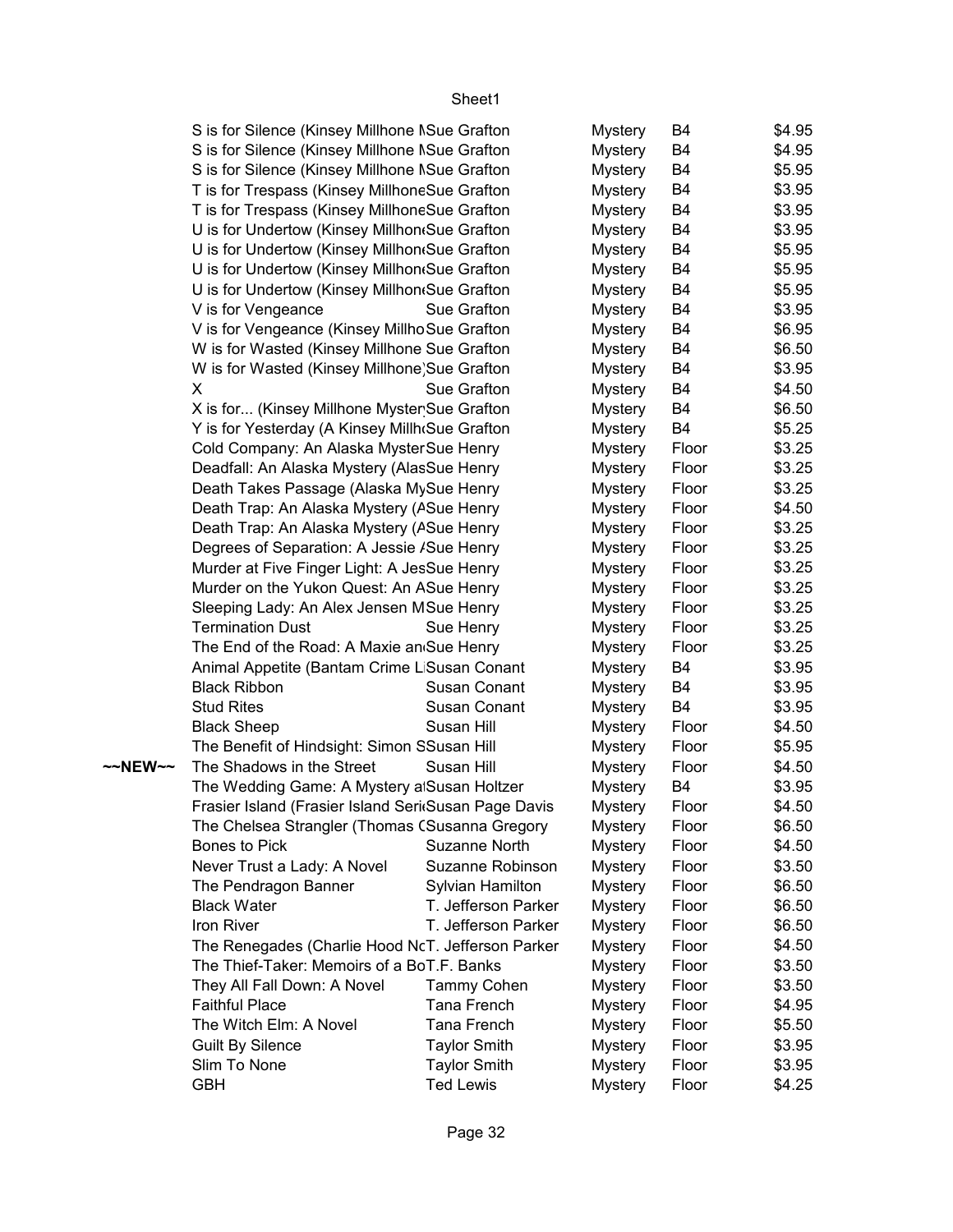|         | The Surgeon: A Rizzoli & Isles NcTess Gerritsen      |                              | Mystery        | B <sub>2</sub>      | \$4.50 |
|---------|------------------------------------------------------|------------------------------|----------------|---------------------|--------|
|         | Six Against the Yard (Detection C The Detection Club |                              | <b>Mystery</b> | B <sub>4</sub>      | \$4.95 |
|         | Vanishing Act (Jane Whitefield) Thomas Perry         |                              | <b>Mystery</b> | Cubby 10 - N \$3.95 |        |
|         | The Rossiter File                                    | Thomas Rendell CurranMystery |                | Floor               | \$4.50 |
|         | Torpedo Juice (Serge Storms)                         | <b>Tim Dorsey</b>            | Mystery        | Floor               | \$3.95 |
|         | <b>Blood Money</b>                                   | Tom Bradby                   | <b>Mystery</b> | Floor               | \$5.50 |
|         | Shards: A Dark Mystery                               | <b>Tom Piccirilli</b>        | <b>Mystery</b> | Floor               | \$5.95 |
|         | The Slaughter Man (DC Max WollTony Parsons           |                              | <b>Mystery</b> | Floor               | \$5.00 |
|         | <b>Trick Play</b>                                    | Tonya Sharp Hyche            | <b>Mystery</b> | Floor               | \$4.50 |
|         | A Modern Treasury of Great Dete Unknown              |                              | <b>Mystery</b> | Cubby 10 - N        | \$4.95 |
|         | A Tiding of Magpies: A Birder MurUnknown             |                              | <b>Mystery</b> | Floor               | \$4.95 |
|         | By Sue Grafton V is for VengeancUnknown              |                              | <b>Mystery</b> | <b>B4</b>           | \$6.50 |
|         | Flesh Wounds                                         | Unknown                      | <b>Mystery</b> | Floor               | \$5.50 |
|         | In the Company of Sherlock HolmUnknown               |                              | <b>Mystery</b> | Floor               | \$5.95 |
|         | Killing Kate                                         | Unknown                      | <b>Mystery</b> | Floor               | \$4.95 |
|         | Manor Of Death                                       | Unknown                      | <b>Mystery</b> | Floor               | \$3.95 |
|         | Murder at the Manor (British LibraUnknown            |                              | <b>Mystery</b> | Floor               | \$4.95 |
|         | Murder in Vegas: New Crime TaleUnknown               |                              | <b>Mystery</b> | Floor               | \$5.95 |
|         | Portraits of Murder: 47 Short StoriUnknown           |                              | <b>Mystery</b> | Floor               | \$5.95 |
|         | Sleeping Beauties: A chilling seriaUnknown           |                              | <b>Mystery</b> | Floor               | \$5.95 |
| ~~NEW~~ | That Way Murder Lies by Ann GraUnknown               |                              | <b>Mystery</b> | Floor               | \$3.95 |
|         | The Curious Incident of the Dog irunknown            |                              | <b>Mystery</b> | Floor               | \$4.50 |
|         | The Department of Sensitive CrimUnknown              |                              | <b>Mystery</b> | Floor               | \$5.95 |
|         | The Mammoth Book of Best Britis Unknown              |                              | <b>Mystery</b> | Floor               | \$4.95 |
|         | The Misadventures of Sherlock H <sub>'</sub> Unknown |                              | <b>Mystery</b> | Floor               | \$3.95 |
|         | The Moneychangers                                    | Unknown                      | <b>Mystery</b> | Floor               | \$3.60 |
|         | The Playroom by John Connor (2(Unknown               |                              | <b>Mystery</b> | Floor               | \$3.95 |
|         | Toured to Death (An Amy's Trave Unknown              |                              | <b>Mystery</b> | Floor               | \$6.50 |
|         | Women of Mystery - Book 1                            | Unknown                      | <b>Mystery</b> | Floor               | \$5.95 |
|         | Yeats Is Dead!: A Mystery by 15 IIUnknown            |                              | <b>Mystery</b> | Floor               | \$4.50 |
| ~~NEW~~ | Out of Bounds: A Karen Pirie Nov Val McDermid        |                              | <b>Mystery</b> | Floor               | \$5.50 |
|         | Splinter the Silence                                 | Val McDermid                 | <b>Mystery</b> | Floor               | \$5.95 |
|         | Miami Purity                                         | Vicki Hendricks              | <b>Mystery</b> | Floor               | \$4.50 |
|         | Gun Monkeys: A Novel                                 | Victor Gischler              | <b>Mystery</b> | Floor               | \$3.95 |
|         | <b>The Pistol Poets</b>                              | <b>Victor Gischler</b>       | <b>Mystery</b> | Floor               | \$3.95 |
|         | The Sayers Swindle (A Book Coll Victoria Abbott      |                              | <b>Mystery</b> | B <sub>4</sub>      | \$3.95 |
|         | Ghouls Just Haunt to Have Fun ((Victoria Laurie      |                              | <b>Mystery</b> | Floor               | \$3.50 |
|         | What's a Ghoul to Do? (Ghost Hu Victoria Laurie      |                              | <b>Mystery</b> | B <sub>4</sub>      | \$3.95 |
|         | Hello, Stranger (Mustang Sally MyVirginia Swift      |                              | <b>Mystery</b> | Floor               | \$3.50 |
|         | Bad Boy Brawly Brown (Easy RavWalter Mosley          |                              | <b>Mystery</b> | Floor               | \$3.95 |
|         | Devil in a Blue Dress (30th AnniveWalter Mosley      |                              | <b>Mystery</b> | Floor               | \$5.50 |
|         | Fearless Jones (Fearless Jones NWalter Mosley        |                              | <b>Mystery</b> | Floor               | \$6.50 |
|         | Dearly Beloved                                       | Wendy Corsi Staub            | <b>Mystery</b> | Floor               | \$5.95 |
|         | The Butcher's Daughter: A Found Wendy Corsi Staub    |                              | <b>Mystery</b> | Floor               | \$4.25 |
|         | Some Danger Involved: A Novel (Will Thomas           |                              | <b>Mystery</b> | Floor               | \$4.50 |
|         | Death Comes for the Archbishop Willa Cather          |                              | <b>Mystery</b> | Floor               | \$4.50 |
|         | Tight Lines: A Brady Coyne MysteWilliam G. Tapply    |                              | <b>Mystery</b> | Floor               | \$3.50 |
|         | The Dons and Mr Dickens: The SIWilliam J. Palmer     |                              | <b>Mystery</b> | Floor               | \$5.50 |
|         | Back Bay                                             | William Martin               | <b>Mystery</b> | Floor               | \$4.95 |